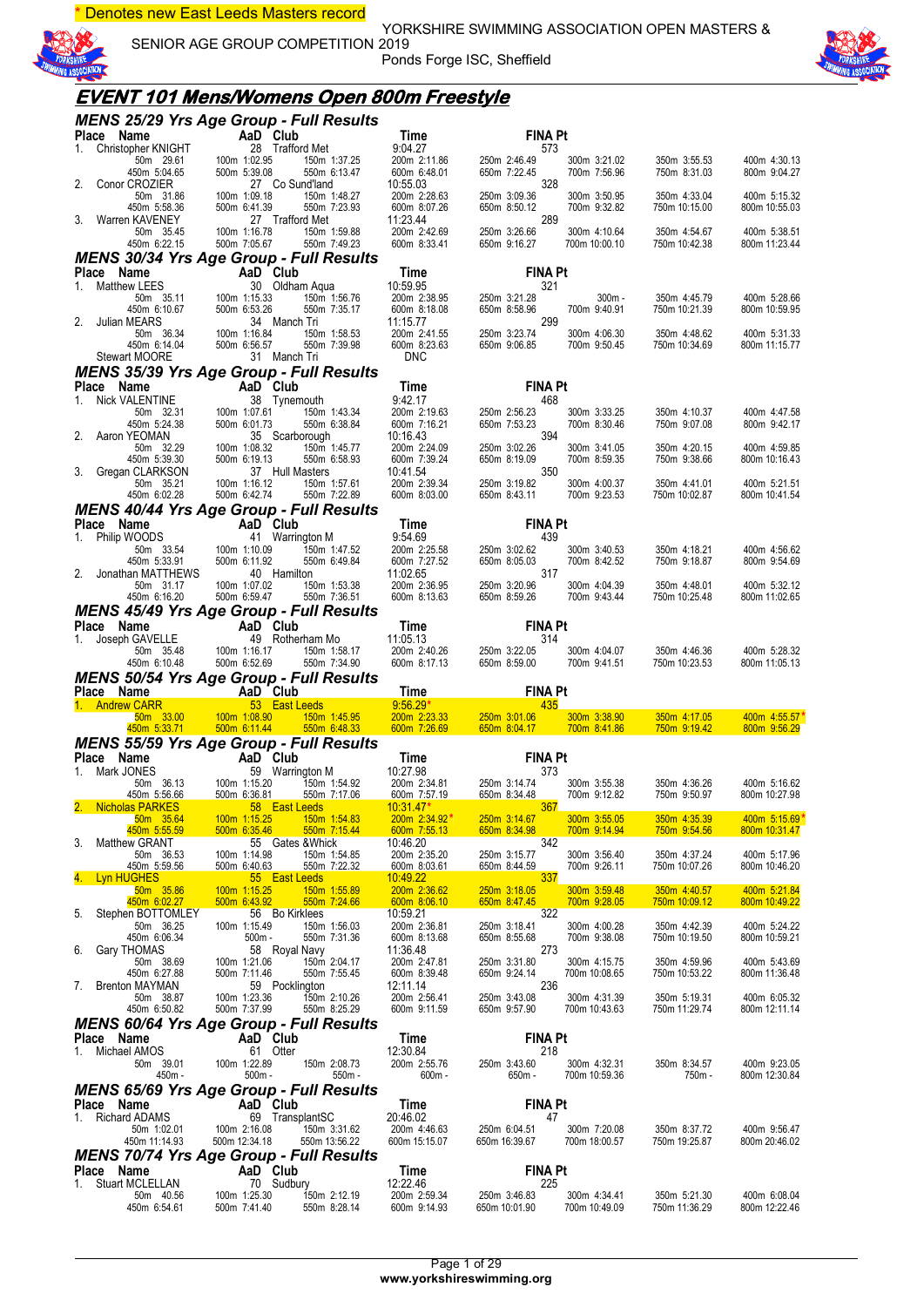

YORKSHIRE SWIMMING ASSOCIATION OPEN MASTERS & SENIOR AGE GROUP COMPETITION 2019 Ponds Forge ISC, Sheffield Session ONE Results  $-1<sup>st</sup>$  June 2019



|                                                                                                                                                          | <b>MENS 80/84 Yrs Age Group - Full Results</b>                                                                                        |                                                                       |                                                |                               |                                    |                                                                                                                |
|----------------------------------------------------------------------------------------------------------------------------------------------------------|---------------------------------------------------------------------------------------------------------------------------------------|-----------------------------------------------------------------------|------------------------------------------------|-------------------------------|------------------------------------|----------------------------------------------------------------------------------------------------------------|
| Place Name                                                                                                                                               | AaD Club<br><b>Time</b>                                                                                                               |                                                                       | <b>FINA Pt</b>                                 |                               |                                    |                                                                                                                |
| 1. Bill MOORE<br>$50m$ $52.43$                                                                                                                           | 82 East Leeds<br>100m 1:53.01                                                                                                         |                                                                       | 90                                             | $300m -$                      | 350m 7:14.39                       | and the state of the state of the state of the state of the state of the state of the state of the state of th |
| 450m 9:23.39                                                                                                                                             | 100m<br>$500m -$                                                                                                                      |                                                                       |                                                | $700m -$                      | 750m 15:45.32                      | $400m -$<br>800m 16:46.10                                                                                      |
|                                                                                                                                                          | <b>WOMENS 25/29 Yrs Age Group - Full Results</b>                                                                                      |                                                                       |                                                |                               |                                    |                                                                                                                |
| Place Name                                                                                                                                               | AaD Club                                                                                                                              | <b>Time</b>                                                           | <b>FINA Pt</b>                                 |                               |                                    |                                                                                                                |
| 1. Jessica TREWIN<br>50m 34.18 100m 1:11.69 * 150m<br>50m 34.18 100m 1:11.69 * 150m<br>450m - 500m 6:35.64                                               | 150m 1:50.77                                                                                                                          |                                                                       | 427                                            | 300m 3:51.27                  | <b>Service Service</b><br>$350m -$ | 400m 5:12.86                                                                                                   |
|                                                                                                                                                          | 500m 6:35.64<br>$550m -$                                                                                                              |                                                                       |                                                | 700m 9:22.02                  | 750m 10:03.78                      | 800m 10:43.76                                                                                                  |
| 2. Emily JONES                                                                                                                                           | 25 East Leeds                                                                                                                         |                                                                       | 405                                            |                               |                                    |                                                                                                                |
| 50m 34.02<br>450m 6:00.77                                                                                                                                | 100m 1:12.62<br>150m 1:52.54<br>500m 6:43.34<br>550m 7:26.30                                                                          |                                                                       |                                                | 300m 3:55.04<br>700m 9:34.06  | 350m 4:36.32<br>750m 10:15.57      | 400m 5:18.50<br>800m 10:55.08                                                                                  |
| 3. Katherine FRANKLAND                                                                                                                                   | 29 East Leeds<br><b>Service Service</b>                                                                                               |                                                                       | 229                                            |                               |                                    |                                                                                                                |
| 50m 45.54                                                                                                                                                | 100m 1:33.67<br>150m 2:23.11                                                                                                          | 200m 3:13.00                                                          | 250m 4:02.62                                   | 300m 4:53.05                  | 350m 5:43.50                       | 400m 6:34.29                                                                                                   |
| 450m 7:24.41                                                                                                                                             | 500m 8:14.70<br>550m 9:05.61                                                                                                          | 600m 9:56.02                                                          | 650m 10:45.78                                  | 700m 11:36.45                 | 750m 12:26.00                      | 800m 13:12.05                                                                                                  |
| Place Name                                                                                                                                               | <b>WOMENS 30/34 Yrs Age Group - Full Results</b><br>AaD Club                                                                          |                                                                       | <b>FINA Pt</b>                                 |                               |                                    |                                                                                                                |
| 1. Laura BOWDEN                                                                                                                                          | 32 Manch Tri                                                                                                                          | $Time$<br>10:23.07<br>10:23.07                                        | 471                                            |                               |                                    |                                                                                                                |
| 50m 34.04                                                                                                                                                | 100m 1:11.35<br>500m 6:25.01<br>150m 1:49.68                                                                                          | 200m 2:28.37<br>600m 7:44.61<br>13:53.91                              | 250m 3:07.42                                   | 300m 3:46.22                  | 350m 4:26.42                       | 400m 5:06.07                                                                                                   |
| 450m 5:45.65                                                                                                                                             | 550m 7:04.69                                                                                                                          |                                                                       | 650m 8:24.53                                   | 700m 9:04.62                  | 750m 9:44.48                       | 800m 10:23.07                                                                                                  |
| 2. Kathryn HAMILTON<br>50m 40.04                                                                                                                         | 34 South Hunsle<br>100m 1:25.68<br>150m 2:15.14                                                                                       | 200m 3:06.65                                                          | 196<br>250m 3:59.06                            | 300m 4:52.66                  | 350m 5:47.14                       | 400m 6:42.06                                                                                                   |
| 450m 7:36.92                                                                                                                                             | 500m 8:31.85 550m 9:27.18                                                                                                             | 600m 10:20.88                                                         | 650m 11:14.69                                  | 700m -                        | 750m -                             | 800m 13:53.91                                                                                                  |
|                                                                                                                                                          | <b>WOMENS 45/49 Yrs Age Group - Full Results</b>                                                                                      |                                                                       |                                                |                               |                                    |                                                                                                                |
| CONSERVED MAD Club<br>Deborah TUCK 49 BUCS<br>50m 35.69 100m 1:14.72<br>450m 6:05.18 500m 6:46.31 5<br>Firscheit Club Co.18 500m 6:46.31 5<br>Place Name |                                                                                                                                       | $Time$ <sub>10:54:14</sub>                                            | <b>FINA Pt</b>                                 |                               |                                    |                                                                                                                |
| 1.                                                                                                                                                       | 150m 1:55.67                                                                                                                          | 10:54.14                                                              | 407<br>250m 3:19.01                            |                               |                                    |                                                                                                                |
|                                                                                                                                                          | 550m 7:27.96                                                                                                                          | 200m 2:36.91<br>600m 8:09.36                                          | 650m 8:51.20                                   | 300m 4:00.99<br>700m 9:32.77  | 350m 4:42.38<br>750m 10:14.12      | 400m 5:23.73<br>800m 10:54.14                                                                                  |
| 2. Elizabeth CHILDS                                                                                                                                      | 47 Stockton                                                                                                                           | 11:02.25                                                              | 392                                            |                               |                                    |                                                                                                                |
| 50m 37.50                                                                                                                                                | 100m 1:18.80<br>150m 2:00.40                                                                                                          | 200m 2:42.65                                                          | 250m 3:24.49                                   | 300m 4:06.67                  | 350m 4:48.11                       | 400m 5:30.08                                                                                                   |
| 450m 6:12.08<br>3. Suzanne PATTERSON                                                                                                                     | 550m 7:35.81<br>500m 6:54.21<br>49 Bo Kirklees                                                                                        | 600m 8:17.77<br>12:43.22                                              | 650m 8:59.40<br>256                            | 700m 9:41.47                  | 750m 10:22.50                      | 800m 11:02.25                                                                                                  |
| 50m 44.01                                                                                                                                                | 100m 1:31.67<br>150m 2:19.75                                                                                                          | 200m 3:08.52                                                          | 250m 3:57.24                                   | 300m 4:45.93                  | 350m 5:34.67                       | 400m 6:23.18                                                                                                   |
| 450m 7:10.79                                                                                                                                             | 500m 7:59.05<br>550m 8:47.17                                                                                                          | 600m 9:35.11                                                          | 650m 10:22.48                                  | 700m 11:10.37                 | 750m 11:57.63                      | 800m 12:43.22                                                                                                  |
|                                                                                                                                                          | <b>WOMENS 50/54 Yrs Age Group - Full Results</b><br>AaD Club                                                                          | <b>Example 7</b> Time                                                 |                                                |                               |                                    |                                                                                                                |
| Place Name                                                                                                                                               |                                                                                                                                       | 12:16.08                                                              | <b>FINA Pt</b><br>285                          |                               |                                    |                                                                                                                |
| 1. Dianne FOSTER<br>50m 42.42 100m 1:27.72 150m<br>50m 42.42 100m 1:27.72 150m<br>450m 6:52.39 500m 7:38.95 550m                                         | 150m 2:13.86                                                                                                                          | 200m 3:00.32                                                          | 1.1<br>10.32 250m 3:46.75<br>1.99 650m 9:58.67 | 300m 4:32.96                  | 350m 5:19.41                       | 400m 6:05.69                                                                                                   |
|                                                                                                                                                          | 550m 8:25.45<br>$rac{5b}{10}$                                                                                                         | 600m 9:11.99                                                          |                                                | 700m 10:45.50                 | 750m 11:31.60                      | 800m 12:16.08                                                                                                  |
| 2. Wendy FIGURES<br>50m 41.89                                                                                                                            | 54 Co Sheffield<br>100m 1:28.17<br>150m 2:16.44                                                                                       | 12:37.60<br>200m 3:05.06                                              | 262<br>250m 3:53.48                            | 300m 4:41.98                  | 350m 5:30.27                       | 400m 6:18.51                                                                                                   |
| 450m 7:06.43                                                                                                                                             | 500m 7:53.93<br>550m 8:42.13                                                                                                          | 600m 9:29.48                                                          | 650m 10:16.55                                  | 700m 11:03.89                 | 750m 11:51.20                      | 800m 12:37.60                                                                                                  |
| 3. Lynne DAWSON                                                                                                                                          | 52 Sheffield C                                                                                                                        | 14:00.61                                                              | 191                                            |                               |                                    |                                                                                                                |
| 50m 44.33<br>450m 7:44.60                                                                                                                                | 100m 1:34.09<br>150m 2:25.43<br>500m 8:38.71<br>550m 9:32.59                                                                          | 200m 3:18.18<br>600m 10:26.94                                         | 250m 4:10.82<br>650m 11:20.99<br>650m 11:20.99 | 300m 5:04.26<br>700m 12:15.09 | 350m 5:57.40<br>750m 13:08.89      | 400m 6:51.05<br>800m 14:00.61                                                                                  |
|                                                                                                                                                          |                                                                                                                                       |                                                                       |                                                |                               |                                    |                                                                                                                |
|                                                                                                                                                          | WOMENS 55/59 Yrs Age Group - Full Results<br>Place Name AaD Club                                                                      | <u>Time</u>                                                           | <b>FINA Pt</b>                                 |                               |                                    |                                                                                                                |
| 1. Jayne DRESSER <b>Container the State Street Street Street</b>                                                                                         | 56 East Leeds<br><b>Contract Contract Contract Contract Contract Contract Contract Contract Contract Contract Contract Contract C</b> | 13:27.15*<br>200m 3:14.56 250m 4:04.82<br>600m 10:04.34 650m 10:55.12 | 216                                            |                               |                                    |                                                                                                                |
| $50m$ 45.57*<br>450m 7:29.32                                                                                                                             | $100m$ 1:33.73*<br>150m 2:23.93<br>500m 8:21.39<br>550m 9:12.94                                                                       | 600m 10:04.34                                                         | 250m 4:04.82<br>650m 10:55.12                  | 300m 4:55.77<br>700m 11:46.34 | 350m 5:46.48<br>750m 12:37.37      | 400m 6:37.99<br>800m 13:27.15                                                                                  |
| 2. Karen BROCKLESBY                                                                                                                                      | 58 Hull Masters                                                                                                                       | 14:19.99                                                              | 179                                            |                               |                                    |                                                                                                                |
| 50m 46.09                                                                                                                                                | 100m 1:36.68<br>150m 2:29.64                                                                                                          | 200m 3:23.38                                                          | 250m 4:17.90                                   | 300m 5:13.27                  | 350m 6:08.23                       | 400m 7:02.92                                                                                                   |
| 450m 7:57.83<br>3. Wendy MELLETT                                                                                                                         | 500m 8:52.99<br>550m 9:49.13<br>56 Trafford Met                                                                                       | 600m 10:43.65<br>14:58.65                                             | 650m 11:38.87<br>156                           | 700m 12:33.79                 | 750m 13:28.35                      | 800m 14:19.99                                                                                                  |
| 50m 42.68                                                                                                                                                | 100m 1:32.91<br>150m 2:25.80                                                                                                          | 200m 3:21.70                                                          | 250m 4:18.44                                   | 300m 5:16.32                  | 350m 6:13.01                       | 400m 7:11.49                                                                                                   |
| 450m 8:10.10                                                                                                                                             | 500m 9:09.90<br>550m 10:07.65                                                                                                         | 600m 11:07.06                                                         | 650m 12:05.20                                  | 700m 13:04.05                 | 750m 14:01.24                      | 800m 14:58.65                                                                                                  |
| Julie DIMALINE                                                                                                                                           | 57 South Hunsle<br><b>WOMENS 60/64 Yrs Age Group - Full Results</b>                                                                   | <b>DNC</b>                                                            |                                                |                               |                                    |                                                                                                                |
| Place Name                                                                                                                                               | AaD Club                                                                                                                              | Time                                                                  | <b>FINA Pt</b>                                 |                               |                                    |                                                                                                                |
| Sharon MCLELLAN<br>1.                                                                                                                                    | 61 Sudbury                                                                                                                            | 13:18.74                                                              | 223                                            |                               |                                    |                                                                                                                |
| 50m 45.08                                                                                                                                                | 100m 1:34.02<br>150m 2:23.59                                                                                                          | 200m 3:13.69                                                          | 250m 4:04.37                                   | 300m 4:54.99                  | 350m 5:45.30                       | 400m 6:36.39                                                                                                   |
| 450m 7:27.08<br>2. Catherine SHARP                                                                                                                       | 500m 8:17.61<br>550m 9:08.18<br>63 Bo Kirklees                                                                                        | 600m 9:59.25<br>15:25.40                                              | 650m 10:49.89<br>143                           | 700m 11:40.39                 | 750m 12:30.18                      | 800m 13:18.74                                                                                                  |
| 50m 50.11                                                                                                                                                | 150m 2:45.42<br>100m 1:46.06                                                                                                          | 200m 3:43.99                                                          | 250m -                                         | 300m 5:42.76                  | 350m 6:42.05                       | 400m 7:42.19                                                                                                   |
| 450m 10:36.98                                                                                                                                            | 500m 9:37.81<br>$550m -$                                                                                                              | 600m 11:35.77                                                         | 650m 12:35.29                                  | 700m 13:33.20                 | 750m 14:31.99                      | 800m 15:25.40                                                                                                  |
|                                                                                                                                                          | <b>WOMENS 65/69 Yrs Age Group - Full Results</b>                                                                                      |                                                                       |                                                |                               |                                    |                                                                                                                |
| Place Name                                                                                                                                               | AaD Club                                                                                                                              | Time                                                                  | <b>FINA Pt</b>                                 |                               |                                    |                                                                                                                |
| 1. Diana KAYE<br>$50m -$                                                                                                                                 | 66 Bo Kirklees<br>100m 1:44.97<br>150m 2:39.75                                                                                        | 14:45.92<br>200m -                                                    | 163<br>250m 4:31.99                            | 300m 7:19.76                  | $350m -$                           | $400m -$                                                                                                       |
| 450m 10:07.79                                                                                                                                            | 500m 11:03.28<br>$550m -$                                                                                                             | 600m 12:55.65                                                         | 650m -                                         | 700m -                        | 750m 13:51.40                      | 800m 14:45.92                                                                                                  |
| 2.<br>Jeanette BENN                                                                                                                                      | 68 Co Lincoln P                                                                                                                       | 15:24.39                                                              | 144                                            |                               |                                    |                                                                                                                |
| 50m 53.28<br>450m 8:39.59                                                                                                                                | 100m 1:50.20<br>150m 2:48.75<br>500m 9:38.45<br>550m 10:36.72                                                                         | 200m 3:47.44<br>600m 11:34.99                                         | 250m 4:46.26<br>650m 12:33.54                  | 300m 5:44.42<br>700m 13:31.47 | 350m 6:42.22<br>750m 14:29.09      | 400m 7:40.61<br>800m 15:24.39                                                                                  |
| Gail DAFFERN                                                                                                                                             | 69 East Leeds                                                                                                                         | <b>DNC</b>                                                            |                                                |                               |                                    |                                                                                                                |
|                                                                                                                                                          |                                                                                                                                       |                                                                       |                                                |                               |                                    |                                                                                                                |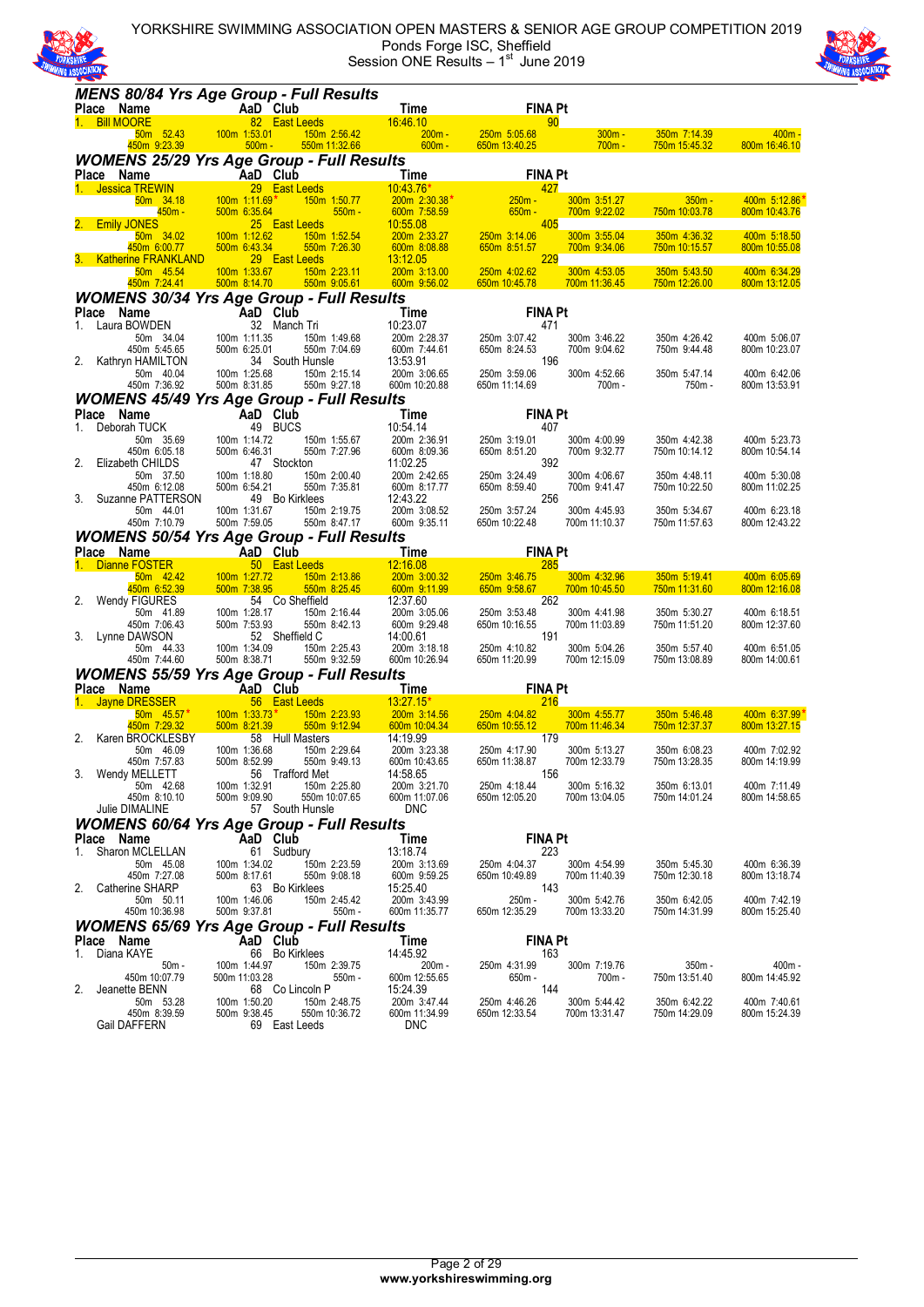



# **EVENT 102 Mens Open 50m Breaststroke**

| 18/24 Yrs Age Group - Full Results                  |                 |                                  |                     |                |
|-----------------------------------------------------|-----------------|----------------------------------|---------------------|----------------|
| Place<br>Name                                       | AaD Club        |                                  | Time                | FINA Pt        |
| Jordan MOGFORD<br>1.                                | 20              | Billingham                       | 34.25               | 434            |
| 2.<br>Joseph MARKHAM<br>3.<br>Thomas DAY            | 23<br>20        | Sheffield C<br>Co Sheffield      | 34.35<br>34.55      | 431<br>423     |
| 4.<br>Stephen BROMLEY                               | 23              | Hyde Seal                        | 37.07               | 343            |
| 5.<br>Alexander MEDD                                | 19              | <b>Bradford</b>                  | 38.13               | 315            |
| 6.<br>Joseph BIGGS                                  | 22              | <b>BUCS</b>                      | 38.16               | 314            |
| 25/29 Yrs Age Group - Full Results                  |                 |                                  |                     |                |
| Place Name                                          | AaD Club        |                                  | Time                | <b>FINA Pt</b> |
| 1.<br>Jonathan SYKES                                | 27              | Co Sheffield                     | 44.47               | 198            |
| 2.<br>William REED                                  | 26              | L B Hounslow                     | 47.39               | 164            |
| 35/39 Yrs Age Group - Full Results                  |                 |                                  |                     |                |
| Place Name<br>1.<br><b>Alistair CRAWFORD</b>        | AaD Club<br>35  | <b>East Leeds</b>                | Time<br>$29.67*$    | FINA Pt<br>669 |
| $\overline{2}$ .<br>Paul BARNARD                    | 38              | <b>Trafford Met</b>              | 32.78               | 496            |
| 3.<br>Richard DERDOWSKI                             | 38              | <b>Bo Kirklees</b>               | 33.25               | 475            |
| 4.<br>James BARWICK                                 | 37 <sup>2</sup> | <b>East Leeds</b>                | 36.41               | <u>362</u>     |
| 5.<br>Chris ROSE                                    | 39              | Hyde Seal                        | 39.58               | 281            |
| 40/44 Yrs Age Group - Full Results                  |                 |                                  |                     |                |
| Place<br>Name                                       | AaD Club        |                                  | Time                | <b>FINA Pt</b> |
| 1.<br><b>Ben HARKIN</b><br>2.<br>Leonardo LARI      | 41<br>44        | Warrington M<br><b>York City</b> | 31.58<br>33.97      | 554<br>445     |
| 3.<br><b>Stewart WORTHY</b>                         | 41              | <b>Bo Kirklees</b>               | 34.35               | 431            |
| 4.<br>John MAJOR                                    | 40              | South Hunsle                     | 34.74               | 416            |
| 5.<br>Stephen BARROW                                | 40              | Howe Bridge                      | 36.89               | 348            |
| 6.<br><b>Kevin PICKERING</b>                        | 44              | Pocklington                      | 38.95               | 295            |
| Trevor ELAND                                        |                 | 43 Warrington M                  | <b>DNC</b>          |                |
| 45/49 Yrs Age Group - Full Results<br>Place<br>Name | AaD Club        |                                  |                     |                |
| 1.<br>Andrew COOPER                                 | 46              | Aquabears                        | Time<br>31.81       | FINA Pt<br>542 |
| 2.<br>David REES                                    | 46              | Oldham Aqua                      | 33.85               | 450            |
| 3.<br><b>Andrew ATKINSON</b>                        | 47              | <b>East Leeds</b>                | $34.97*$            | 408            |
| 4.<br>Matthew RUDD                                  |                 | 46 Hull Masters                  | 39.63               | 280            |
| 5.<br>lan SHEVELING<br>6.<br>Martin SQUIRE          | 46<br>45        | <b>Bo Kirklees</b>               | 41.19<br>42.31      | 250<br>230     |
| Matthew BANHAM                                      | 47              | <b>Brighouse</b><br>Saffron Wald | <b>DNC</b>          |                |
| Steven PRICE                                        | 49              | <b>Brighouse</b>                 | DQ 44               |                |
|                                                     |                 |                                  |                     |                |
|                                                     |                 |                                  |                     |                |
| 50/54 Yrs Age Group - Full Results<br>Place<br>Name | AaD             | Club                             | Time                | FINA Pt        |
| 1.<br>Simon EDWARDS                                 | 52              | CarltonForum                     | 37.15               | 340            |
| 2.<br>Garry PALIN                                   |                 | 53 Bo Kirklees                   | 42.23               | 232            |
| 55/59 Yrs Age Group - Full Results                  |                 |                                  |                     |                |
| Place<br>Name                                       | AaD             | Club                             | Time                | <b>FINA Pt</b> |
| 1.<br>Kevan BROWN                                   |                 | 59 Bo Kirklees                   | 37.12               | 341            |
| 2.<br><b>Anthony PEARSON</b>                        | 59 <sup>°</sup> | <b>East Leeds</b>                | 38.03               | 317            |
| 3.<br>Gary THOMAS<br>4.<br>Colin ROBBINS            | 58<br>55        | Royal Navy<br>NottmLeander       | 38.25<br>39.36      | 312<br>286     |
| 5.<br><b>Matthew GRANT</b>                          | 55              | Gates & Whick                    | 39.67               | 279            |
| 6.<br>Robert BOLTON                                 | 59              | <b>Trafford Met</b>              | 40.36               | 265            |
| 7.<br>Philip THOMAS                                 | 57              | Manch Tri                        | 42.36               | 229            |
| 8.<br>Mark JONES<br>Russell MASON                   | 59<br>56        | Warrington M<br>Warrington M     | 42.45<br><b>DNC</b> | 228            |
|                                                     |                 |                                  |                     |                |
| 60/64 Yrs Age Group - Full Results<br>Place<br>Name | AaD             | Club                             | Time                | FINA Pt        |
| Martin JENNINGS<br>1.                               | 61              | <b>Bo Kirklees</b>               | 37.09               | 342            |
| 2.<br>David BRADFORD                                | 61              | Sheffield C                      | 39.01               | 294            |
| 65/69 Yrs Age Group - Full Results                  |                 |                                  |                     |                |
| Place<br>Name                                       | AaD             | Club                             | Time                | <b>FINA Pt</b> |
| 1.<br>Neville BARTON                                | 65              | <b>Trafford Met</b>              | 36.94               | 346            |
| 2.<br>Peter GARLAND<br>3.                           | 65<br>69        | <b>Hull Masters</b>              | 38.89               | 297<br>264     |
| <b>Brian TAYLOR</b><br>4.<br>Geoffrey HOLME         | 65              | Adwick<br><b>Trafford Met</b>    | 40.41<br>53.20      | 116            |
| 5.<br>Richard ADAMS                                 | 69              | TransplantSC                     | 55.96               | 99             |
| 70/74 Yrs Age Group - Full Results                  |                 |                                  |                     |                |
| Place<br>Name                                       | AaD             | Club                             | Time                | <b>FINA Pt</b> |
| <b>Godfrey GREEN</b><br>1.                          | 70              | Co Lincoln P                     | 44.29               | 201            |
| 75/79 Yrs Age Group - Full Results                  |                 |                                  |                     |                |
| Place<br>Name                                       | AaD             | Club                             | Time                | <b>FINA Pt</b> |
| Neil MACKINNON<br>1.                                | 78              | Trafford Met                     | 46.18               | 177            |
| 80/84 Yrs Age Group - Full Results                  |                 |                                  |                     |                |
| Place<br>Name<br>Colin SAGE<br>1.                   | AaD<br>83       | Club<br><b>Hull Masters</b>      | Time<br>51.62       | FINA Pt<br>127 |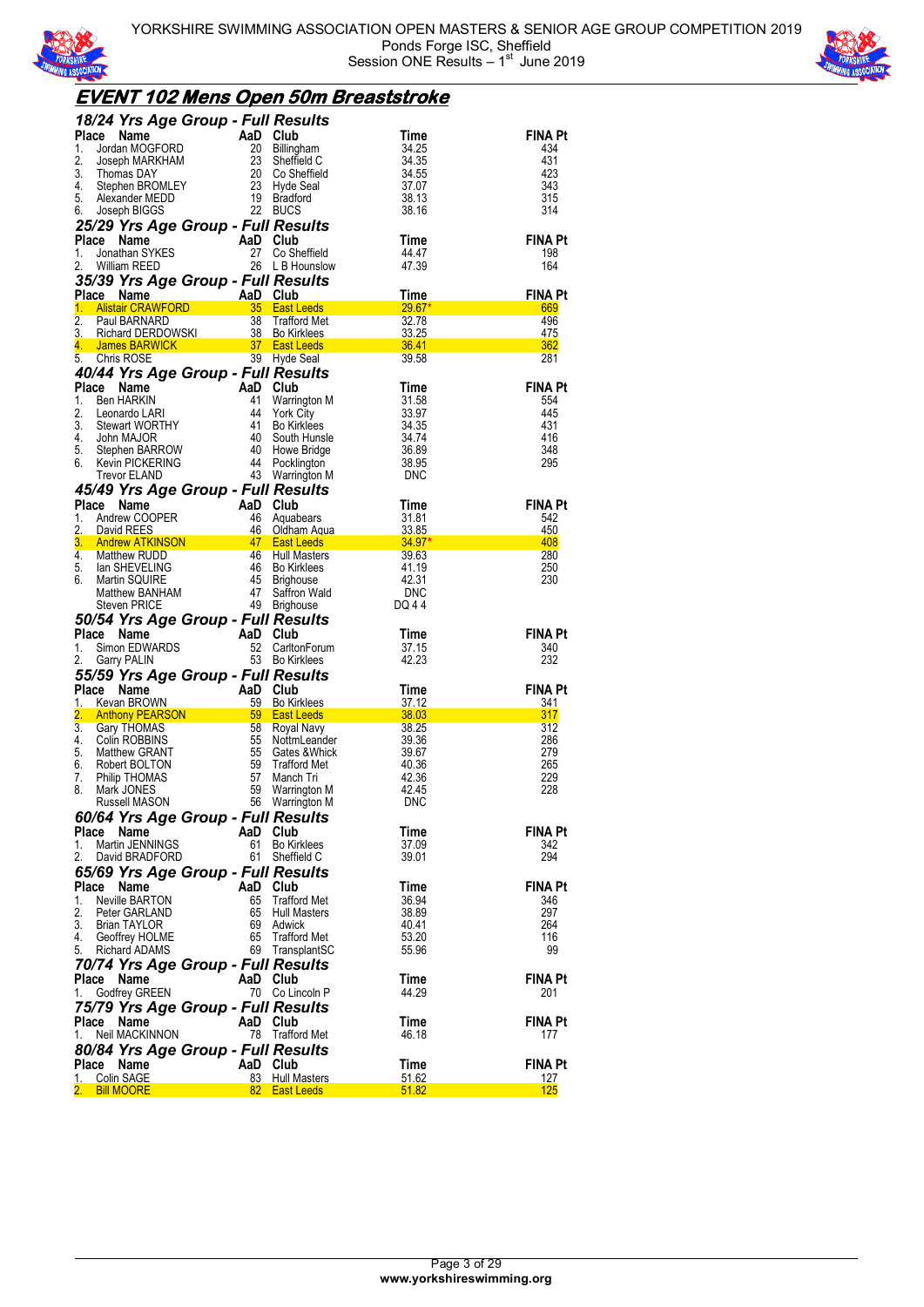



#### **EVENT 103 Womens Open 50m Breaststroke**

| 18/24 Yrs Age Group - Full Results                       |          |                                     |                              |                |
|----------------------------------------------------------|----------|-------------------------------------|------------------------------|----------------|
| Place<br>Name                                            | AaD      | Club                                | Time                         | <b>FINA Pt</b> |
| Eleanor GRIFFIN<br>1.                                    | 23       | <b>BUCS</b>                         | 35.58                        | 564            |
| 2.<br><b>Emily SPENCER</b>                               | 19       | Crosby                              | 36.33                        | 529            |
| 3.<br>Rebecca BRITTEN                                    | 22       | <b>BUCS</b>                         | 37.66                        | 475            |
| 4<br>Nisha DESAI                                         | 21       | Trafford Met                        | 38.49                        | 445            |
| 5.<br>Abbie ACKROYD                                      | - 19     | Rotherham Mo                        | 38.61                        | 441            |
| Stephanie BRAMLEY<br>6.                                  | 20       | Thirsk WH                           | 40.88                        | 371            |
| Jessica HARGREAVES<br>7.                                 |          | 24 Howe Bridge                      | 44.24                        | 293            |
| 25/29 Yrs Age Group - Full Results                       |          |                                     |                              |                |
| Place<br>Name                                            | AaD Club |                                     | Time                         | <b>FINA Pt</b> |
| 1.<br><b>Emily AUST</b><br>2.                            | 29<br>25 | Loughborough<br>Co Sheffield        | 41.15<br>41.30               | 364<br>360     |
| Harriet SMITH<br>3.<br>Louisa ZOLKIEWSKI                 | 26       | <b>Trafford Met</b>                 | 41.82                        | 347            |
| 4.                                                       |          | <b>East Leeds</b>                   |                              | 333            |
| Hannah BOARDMAN 25<br>5.<br><b>Amy HICKS</b>             |          | 27 East Leeds                       | $\frac{42.41}{44.51}$        | 288            |
| Sarah SHARROCK<br>6.                                     |          | 25 Trafford Met                     | 1:01.09                      | 111            |
| 30/34 Yrs Age Group - Full Results                       |          |                                     |                              |                |
| Place Name                                               | AaD      | Club                                | Time                         | <b>FINA Pt</b> |
| 1.                                                       | 32       | <b>Bo Kirklees</b>                  | 39.27                        | 419            |
| Deborah CROSSLAND<br>Katherine LOKER<br>China CNEE<br>2. | 34       | <b>Trafford Met</b>                 | 39.57                        | 410            |
| 3.<br><b>Claire SNEE</b>                                 | 32       | Rotherham Mo                        | 42.49                        | 331            |
| 35/39 Yrs Age Group - Full Results                       |          |                                     |                              |                |
| Place<br>Name                                            | AaD      | Club                                | Time                         | <b>FINA Pt</b> |
| <b>Vicky HEWICK</b><br>1.                                | 39       | <b>Hull Masters</b>                 | 43.06                        | 318            |
| 2.<br>Rebecca SISSON                                     | 38       | Hull Masters                        | 51.04                        | 191            |
| Georgina HEYN                                            |          | 35 Teddington                       | DNC                          |                |
| 40/44 Yrs Age Group - Full Results                       |          |                                     |                              |                |
| Place<br>Name                                            | AaD      | Club                                | Time                         | <b>FINA Pt</b> |
| 1.<br>Hannah ATKIN                                       | 40       | Trafford Met                        | 38.57                        | 442            |
| 2.<br>Claire STEWARD                                     | 41       | Manch Tri                           | 39.33                        | 417            |
| 3.<br>Nicola JONES                                       | - 40     | Co Bradford                         | 42.18                        | 338            |
| 45/49 Yrs Age Group - Full Results                       |          |                                     |                              |                |
| Place<br>Name                                            | AaD      | Club                                | Time                         | <b>FINA Pt</b> |
| Alison MACKAY<br>1.                                      | 45       | Warrington M                        | 44.31                        | 292            |
| Nina CURRAN<br>2.                                        | 46       | Hull Masters                        | 48.02                        | 229            |
| 50/54 Yrs Age Group - Full Results                       |          |                                     |                              |                |
| <b>Place</b><br>Name                                     | AaD Club |                                     | Time                         | <b>FINA Pt</b> |
| 1.<br><b>Hayley BIRD</b><br>2.                           | 51<br>53 | Leic Peng                           | 39.50<br>40.83               | 412<br>373     |
| Geraldine BOLTON<br>3.<br>Wendy FIGURES                  | -54      | <b>Trafford Met</b><br>Co Sheffield | 45.16                        | 275            |
| 4.<br>Elizabeth SHAW                                     | - 53     | Otter                               | 45.20                        | 275            |
| 5.<br>Rachael KNIGHT                                     | -52      | CarltonForum                        | 46.09                        | 259            |
| 6.<br>Joanne BROOK                                       | 50       | <b>Bo Kirklees</b>                  | 47.42                        | 238            |
| 7.<br>Lynne DAWSON                                       |          | 52 Sheffield C                      | 50.12                        | 201            |
| 55/59 Yrs Age Group - Full Results                       |          |                                     |                              |                |
| Place<br>Name                                            | AaD      | Club                                | Time                         | <b>FINA Pt</b> |
| Gillian FERGUSON<br>1.                                   | 56       | TransplantSC                        | 49.65                        | 207            |
| <b>Jayne DRESSER</b>                                     | 56       | <b>East Leeds</b>                   | 53.15                        | 169            |
| 3.<br>Caroline GEORGE                                    | 55       | Trafford Met                        | 57.07                        | 136            |
| 60/64 Yrs Age Group - Full Results                       |          |                                     |                              |                |
| Place<br>Name                                            | AaD Club |                                     | Time                         | <b>FINA Pt</b> |
| <b>Verity DOBBIE</b><br>1.                               |          | 60 Newcastle                        | 40.82                        | 373            |
| 65/69 Yrs Age Group - Full Results                       |          |                                     |                              |                |
| Place<br>Name                                            | AaD      | Club                                | Time                         | <b>FINA Pt</b> |
| Sally SHIELDS                                            | 65       | <b>Bo Kirklees</b>                  | 42.55                        | 329            |
| <b>Gail DAFFERN</b><br>3.<br>Diana KAYE                  | 66       | <b>Bo Kirklees</b>                  | 69 East Leeds 53.08<br>53.72 | 169<br>163     |
|                                                          |          |                                     |                              |                |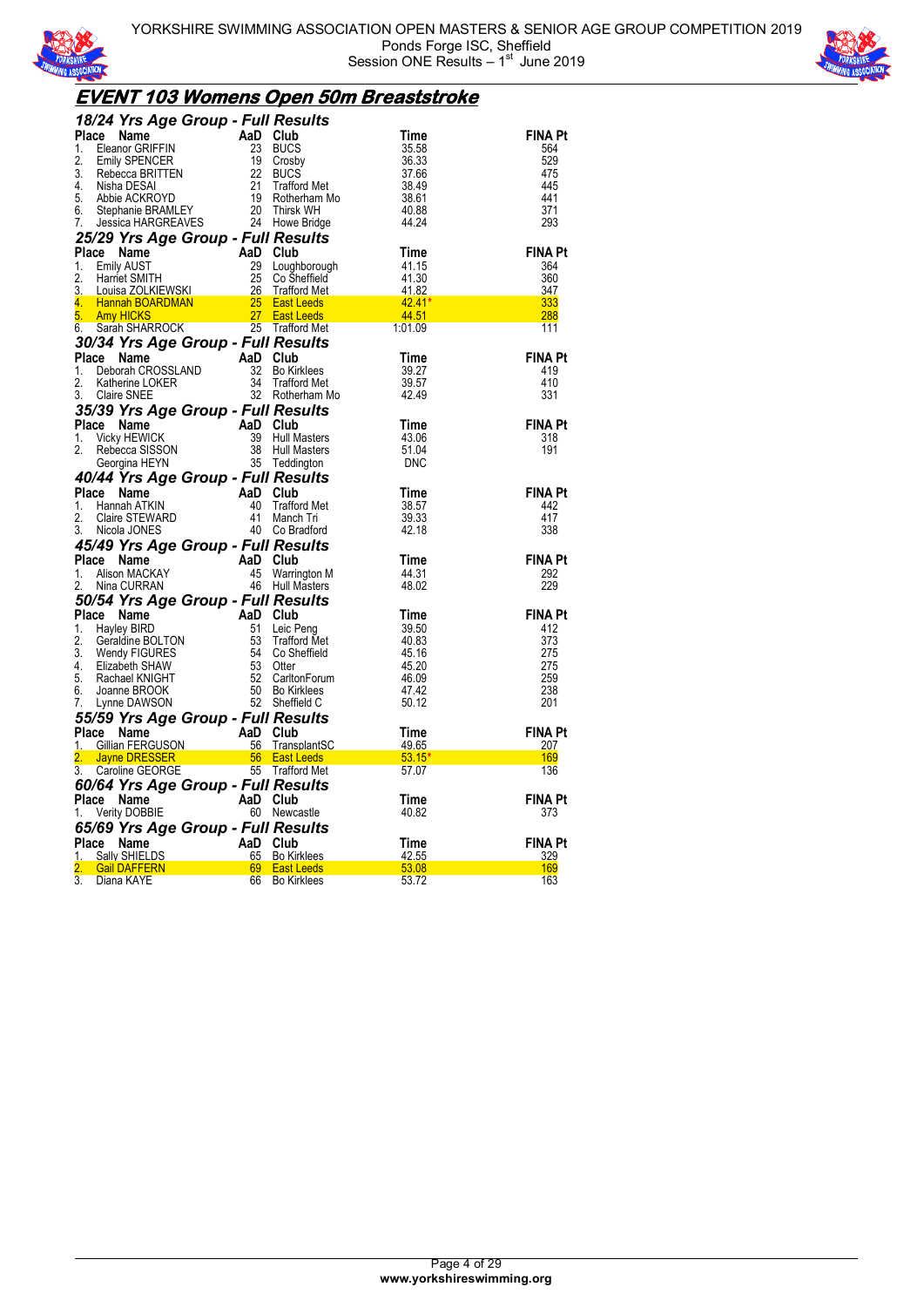



## **EVENT 104 Mens Open 100m Butterfly**

| 18/24 Yrs Age Group - Full Results         |                 |                    |             |                |       |
|--------------------------------------------|-----------------|--------------------|-------------|----------------|-------|
| Place<br>Name<br><b>Example 2</b> AaD Club |                 |                    | Time        | <b>FINA Pt</b> | 50    |
| Nicholas GOWLAND                           | 23              | Billingham         | 59.16       | 597            | 27.42 |
| Joshua APPLETON                            |                 | 20 East Leeds      | $1:13.25*$  | 314            | 32.21 |
| 25/29 Yrs Age Group - Full Results         |                 |                    |             |                |       |
| Place<br>Name                              |                 | AaD Club           | Time        | <b>FINA Pt</b> | 50    |
| William TIMPANY<br>$1_{-}$                 |                 | 25 York City       | 1:00.28     | 564            | 27.99 |
| Ryan BORTHWICK<br>2.                       | 25              | Co Sheffield       | 1:01.15     | 540            | 28.18 |
| 3.<br>Gareth ALLEN                         | 27              | Billingham         | 1:02.03     | 518            | 28.65 |
| Matthew CRACKELL<br>4.                     |                 | 28 Loughborough    | 1:09.29     | 371            | 30.74 |
| 5.<br>William REED                         |                 | 26 L B Hounslow    | 1.37.75     | 132            | 44.68 |
| 30/34 Yrs Age Group - Full Results         |                 |                    |             |                |       |
| Name<br>Place                              |                 | AaD Club           | <b>Time</b> | <b>FINA Pt</b> | 50    |
| <b>Richard JAGGER</b>                      |                 | 30 East Leeds      | 1 01 06     | 543            | 28.22 |
| 2.<br><b>Robert SEXTON</b>                 | 30 <sup>2</sup> | Oldham Aqua        | 1:15.72     | 284            | 33.74 |
| 35/39 Yrs Age Group - Full Results         |                 |                    |             |                |       |
| Place Name                                 |                 | AaD Club           | Time        | <b>FINA Pt</b> | 50    |
| <b>Alistair CRAWFORD</b>                   |                 | 35 East Leeds      | $1:00.39*$  | 561            | 27.18 |
| Wade RIMBACH                               | 35 <sup>7</sup> | Otter              | <b>DNC</b>  |                |       |
| 40/44 Yrs Age Group - Full Results         |                 |                    |             |                |       |
| Place Name                                 |                 | AaD Club           | Time        | <b>FINA Pt</b> | 50    |
| Stewart WORTHY                             | 41              | <b>Bo Kirklees</b> | 1 09 08     | 375            | 31.26 |
| 45/49 Yrs Age Group - Full Results         |                 |                    |             |                |       |
| Name<br>Place                              |                 | AaD Club           | Time        | <b>FINA Pt</b> | 50    |
| <b>Richard SYMONS</b>                      |                 | 45 Trafford Met    | 1.07.57     | 400            | 30.93 |
| 55/59 Yrs Age Group - Full Results         |                 |                    |             |                |       |
| Name<br>Place                              |                 | AaD Club           | Time        | <b>FINA Pt</b> | 50    |
| Mark JONES                                 | 59              | Warrington M       | 1.24.42     | 205            | 39.22 |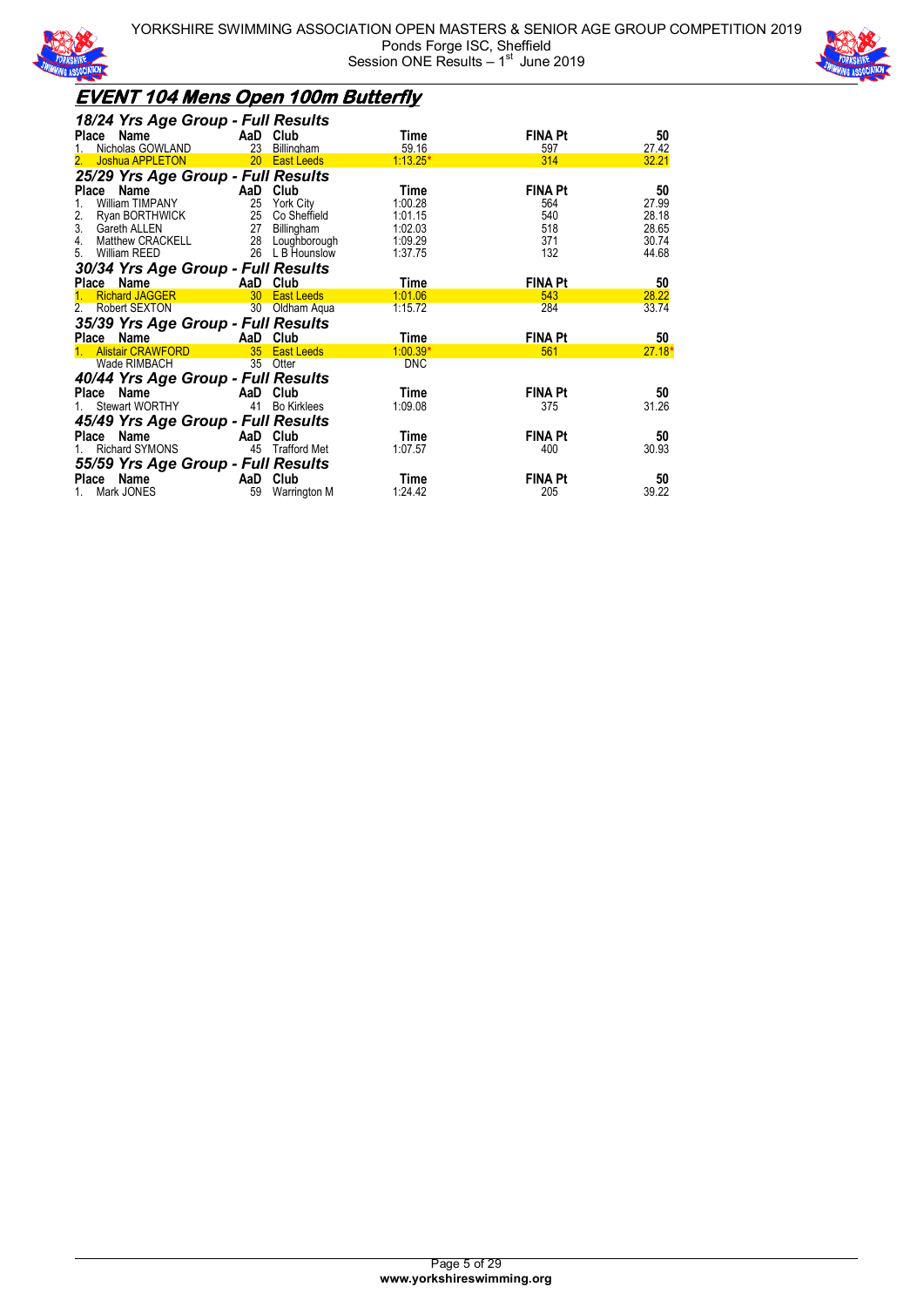



## **EVENT 105 Womens Open 100m Butterfly**

| 18/24 Yrs Age Group - Full Results                                                                                                                                                                              |          |                 |            |                |       |
|-----------------------------------------------------------------------------------------------------------------------------------------------------------------------------------------------------------------|----------|-----------------|------------|----------------|-------|
| Place Name<br>1. Lauren PALMER-JONES<br>2. Katie HANDS<br>2. Katie HANDS<br>2. Satie HANDS<br>2. Satie GAFFING<br>4. Jasmine HARRISON<br>5. Holly GLOSSOP<br>2. Thirsk WH<br>5. Holly GLOSSOP<br>2. Sheffield C |          |                 | Time       | <b>FINA Pt</b> | 50    |
|                                                                                                                                                                                                                 |          |                 | 1:07.60    | 552            | 31.71 |
|                                                                                                                                                                                                                 |          |                 | 1:10.70    | 483            | 31.88 |
|                                                                                                                                                                                                                 |          |                 | 1:11.97    | 458            | 32.91 |
|                                                                                                                                                                                                                 |          |                 | 1:15.17    | 402            | 34.25 |
| 5. Holly GLOSSOP                                                                                                                                                                                                |          | 20 Sheffield C  | 1:27.20    | 257            | 39.67 |
| 25/29 Yrs Age Group - Full Results                                                                                                                                                                              |          |                 |            |                |       |
|                                                                                                                                                                                                                 |          |                 | Time       | <b>FINA Pt</b> | 50    |
|                                                                                                                                                                                                                 |          |                 | 1:11.77    | 461            | 34.26 |
| <b>Place Name And Club</b><br>1. Kirsty DUROSE 28 BelperMarlin<br>2. Katherine FRANKLAND 29 East Leeds                                                                                                          |          |                 | 1.46.90    | 139            | 48.24 |
| Catherine DEMONT                                                                                                                                                                                                |          | 28 Otter        | <b>DNC</b> |                |       |
| 30/34 Yrs Age Group - Full Results                                                                                                                                                                              |          |                 |            |                |       |
| Place Name AaD Club                                                                                                                                                                                             |          |                 | Time       | <b>FINA Pt</b> | 50    |
| Katherine LOKER                                                                                                                                                                                                 |          | 34 Trafford Met | <b>DNC</b> |                |       |
| 35/39 Yrs Age Group - Full Results                                                                                                                                                                              |          |                 |            |                |       |
| Place Name AaD Club                                                                                                                                                                                             |          |                 | Time       | <b>FINA Pt</b> | 50    |
| 1 Sasha FORSTER                                                                                                                                                                                                 |          | 35 Bracknell    | 1:34.31    | 203            | 43.69 |
| 40/44 Yrs Age Group - Full Results                                                                                                                                                                              |          |                 |            |                |       |
|                                                                                                                                                                                                                 |          |                 | Time       | <b>FINA Pt</b> | 50    |
| <b>Place Name</b><br>1. Susan TEALE<br>1. Susan TEALE<br>13 Bo Kiri                                                                                                                                             |          | 43 Bo Kirklees  | 1:13.07    | 437            | 31.27 |
| 45/49 Yrs Age Group - Full Results                                                                                                                                                                              |          |                 |            |                |       |
| Place Name AaD Club                                                                                                                                                                                             |          |                 | Time       | <b>FINA Pt</b> | 50    |
| Jeanne PETIT 49 Leic Peng<br>1.                                                                                                                                                                                 |          |                 | 1:12.35    | 450            | 33.29 |
| 55/59 Yrs Age Group - Full Results                                                                                                                                                                              |          |                 |            |                |       |
| Place Name AaD Club                                                                                                                                                                                             |          |                 | Time       | <b>FINA Pt</b> | 50    |
| Helen TURNER<br>1.                                                                                                                                                                                              |          | 58 Co Sheffield | 1:46.01    | 143            | 47.34 |
| 2. Jane MUGGLETON                                                                                                                                                                                               |          | 58 Sheffield C  | 1:59.76    | 99             | 56.98 |
| 60/64 Yrs Age Group - Full Results                                                                                                                                                                              |          |                 |            |                |       |
| Place Name                                                                                                                                                                                                      | AaD Club |                 | Time       | <b>FINA Pt</b> | 50    |
| <b>Christine GILLARD</b>                                                                                                                                                                                        |          | 63 Calv Bing    | DQ 82      |                |       |
| 70/74 Yrs Age Group - Full Results                                                                                                                                                                              |          |                 |            |                |       |
| <b>Example 21 AaD</b> Club<br>Place Name                                                                                                                                                                        |          |                 | Time       | <b>FINA Pt</b> | 50    |
| Patricia JACKSON                                                                                                                                                                                                |          | 72 East Anglian | <b>DNC</b> |                |       |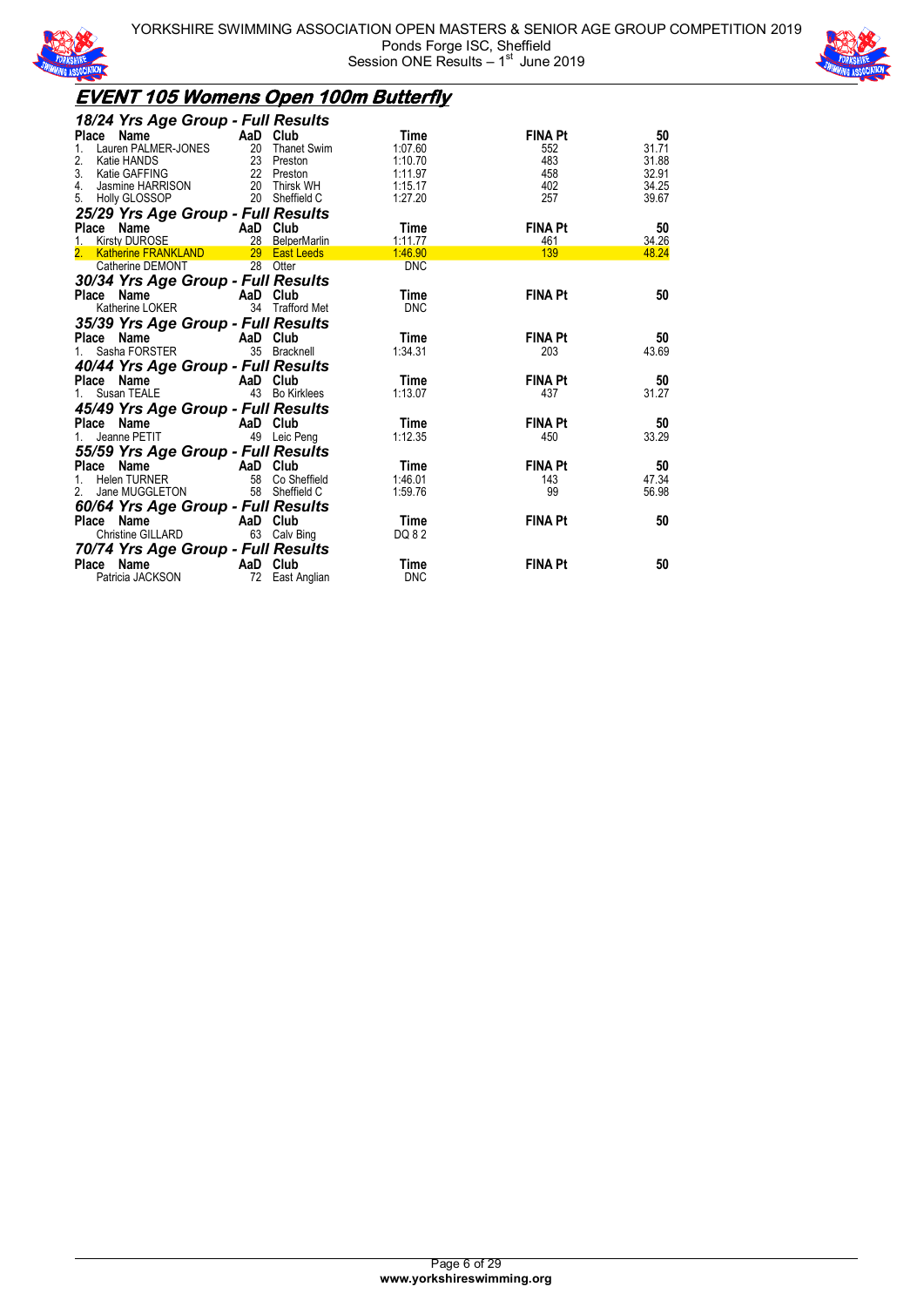



## **EVENT 106 Mens Open 200m Freestyle**

| 18/24 Yrs Age Group - Full Results<br>Place Name<br>Nicholas GOWLAND<br>1.<br>2.<br>Joseph MCCUE                                                                      | AaD Club<br>23<br>24  | Billingham<br>Oldham Agua                                                  | Time<br>2:12.54<br>2:16.10                      | <b>FINA Pt</b><br>455<br>420        | 50<br>30.51<br>31.54             | 100<br>1:04.59<br>1:06.82              | 150<br>1:39.05<br>1:42.82                |
|-----------------------------------------------------------------------------------------------------------------------------------------------------------------------|-----------------------|----------------------------------------------------------------------------|-------------------------------------------------|-------------------------------------|----------------------------------|----------------------------------------|------------------------------------------|
| Joshua APPLETON                                                                                                                                                       |                       | 20 East Leeds                                                              | 2:22.16                                         | 369                                 | 31.53                            | 1:07.21                                | 144.76                                   |
| 25/29 Yrs Age Group - Full Results<br>Place<br>Name<br>Luke POOL<br>1.<br>2.<br><b>Thomas MILLS</b>                                                                   | AaD<br>25<br>26       | Club<br>Preston<br><b>Trafford Met</b>                                     | Time<br>1:59.89<br>2:04.08                      | <b>FINA Pt</b><br>615<br>555        | 50<br>25.51<br>28.61             | 100<br>55.30<br>1:00.27                | 150<br>1:27.68<br>1:32.30                |
| 3.<br>Christopher KNIGHT<br>4.<br><b>William TIMPANY</b><br>5.<br><b>James WARREN</b><br>6.<br>David WESTCOUGH                                                        | 28<br>25<br>29<br>25  | <b>Trafford Met</b><br><b>York City</b><br><b>East Leeds</b><br>Enfield Sq | 2:04.59<br>2:09.73<br>2:13.09<br>2 34 52        | 548<br>486<br>450<br>287            | 28.39<br>28.89<br>28.75<br>33.83 | 59.65<br>1:00.91<br>1:01.35<br>1:12.29 | 1:31.51<br>1:34.99<br>1:36.89<br>1:53.74 |
| 7.<br>Warren KAVENEY<br>8.<br>Alexander THOMPSON<br>9.<br>Joseph CLARK<br>30/34 Yrs Age Group - Full Results                                                          | 27<br>28              | <b>Trafford Met</b><br>Sheffield C<br>25 Sheffield C                       | 2.35.00<br>2:52.59<br>4 33 31                   | 284<br>206<br>51                    | 35.60<br>36.17<br>57.56          | 1:15.86<br>1:19.60<br>2:07.10          | 1:56.38<br>3:20.17                       |
| Place Name                                                                                                                                                            | AaD Club              |                                                                            | Time                                            | <b>FINA Pt</b>                      | 50                               | 100                                    | 150                                      |
| <b>Richard JAGGER</b><br>1.<br>2 <sub>1</sub><br>Julian MEARS<br><b>Stewart MOORE</b><br>35/39 Yrs Age Group - Full Results                                           | 30<br>34<br>31        | <b>East Leeds</b><br>Manch Tri<br>Manch Tri                                | 2.02.63<br>2:30.23<br><b>DNC</b>                | 575<br>312                          | 28.85<br>33.28                   | 1:10.46                                | 1:31.57<br>1:50.26                       |
| Place<br>Name<br>1.<br>Paul BARNARD<br>2.<br><b>Robert KELLY</b><br>3.<br>Gregan CLARKSON                                                                             | AaD<br>38<br>38<br>37 | Club<br><b>Trafford Met</b><br><b>Bo Kirklees</b><br><b>Hull Masters</b>   | Time<br>2:00.87<br>2:21.99<br>2:33.06           | <b>FINA Pt</b><br>600<br>370<br>295 | 50<br>28.24<br>31.90<br>32.11    | 100<br>58.78<br>1:07.59<br>1:10.64     | 150<br>1:29.66<br>1:45.40<br>1:51.90     |
| 40/44 Yrs Age Group - Full Results<br>Place Name<br>1.<br>Jonathan MATTHEWS<br>2.<br>lan HENDERSON<br>Chris KNEE<br>James HOPKINS                                     | AaD<br>40<br>40<br>40 | Club<br>Hamilton<br>Cockermouth<br>East Leeds<br>40 Warrington             | Time<br>2:16.71<br>2:23.76<br>DNC<br><b>DNF</b> | <b>FINA Pt</b><br>415<br>357        | 50<br>31.08<br>30.41             | 100<br>1:05.93<br>1:06.28              | 150<br>1:42.15<br>1:45.08                |
| 45/49 Yrs Age Group - Full Results                                                                                                                                    |                       |                                                                            |                                                 |                                     |                                  |                                        |                                          |
|                                                                                                                                                                       |                       |                                                                            |                                                 |                                     |                                  |                                        |                                          |
| Place Name                                                                                                                                                            | AaD Club              |                                                                            | Time                                            | <b>FINA Pt</b>                      | 50                               | 100                                    | 150                                      |
| <b>Robert JAMISON</b><br>1.<br>2 <sub>1</sub><br>Martin SQUIRE<br>Joseph GAVELLE<br>Mark REDMAN                                                                       | 45<br>45<br>49        | <b>East Leeds</b><br><b>Brighouse</b><br>Rotherham Mo<br>49 Trafford Met   | 2:16.77<br>2:38.28<br><b>DNC</b><br><b>DNC</b>  | 414<br>267                          | 31.17<br>37.17                   | 1:06.35<br>1:17.70                     | 1:41.97<br>1:59.54                       |
| 50/54 Yrs Age Group - Full Results<br>Place<br>Name<br>1.<br>Lee GRINT<br>2.<br><b>Richard WITTY</b>                                                                  | AaD<br>50<br>50       | Club<br>Hyde Seal<br>King'f Scar                                           | Time<br>2:34.69<br>2:36.74                      | <b>FINA Pt</b><br>286<br>275        | 50<br>33.62<br>35.60             | 100<br>1:12.79<br>1:15.61              | 150<br>1:53.70<br>1:57.15                |
| Peter MASSHEDER<br>3.<br>55/59 Yrs Age Group - Full Results<br>Place<br>Name<br>Mark JONES<br>1.                                                                      | 53<br>AaD<br>59       | NorthernWave<br>Club<br><b>Warrington M</b>                                | 2:37.49<br>Time<br>2:34.11                      | 271<br><b>FINA Pt</b><br>289        | 35.02<br>50<br>35.90             | 1:14.17<br>100<br>1:15.54              | 1:56.30<br>150<br>1:55.54                |
| Nicholas PARKES                                                                                                                                                       | 58                    | East Leeds                                                                 | <b>DNC</b>                                      |                                     |                                  |                                        |                                          |
| 60/64 Yrs Age Group - Full Results<br>Place<br>Name<br>1.<br>lan FODEN<br>Ashley MCEWEN<br>2.                                                                         | AaD<br>61             | Club<br>Hyde Seal<br>64 Trafford Met                                       | Time<br>2:41.78<br>2:53.92                      | <b>FINA Pt</b><br>250<br>201        | 50<br>37.41<br>37.28             | 100<br>1:18.04<br>1:19.96              | 150<br>2:00.97<br>2:06.65                |
| 65/69 Yrs Age Group - Full Results<br>Place<br>Name<br>Neville BARTON<br>1.<br>2.<br>Brian TAYLOR<br>3.<br><b>Richard ADAMS</b><br>70/74 Yrs Age Group - Full Results | AaD Club<br>65<br>69  | <b>Trafford Met</b><br>Adwick<br>69 TransplantSC                           | Time<br>2:27.71<br>3:11.36<br>4:50.78           | <b>FINA Pt</b><br>329<br>151<br>43  | 50<br>32.83<br>39.84<br>1:03.05  | 100<br>1:10.63<br>1.27.64<br>2:18.39   | 150<br>1:49.80<br>2:19.67<br>3:34.86     |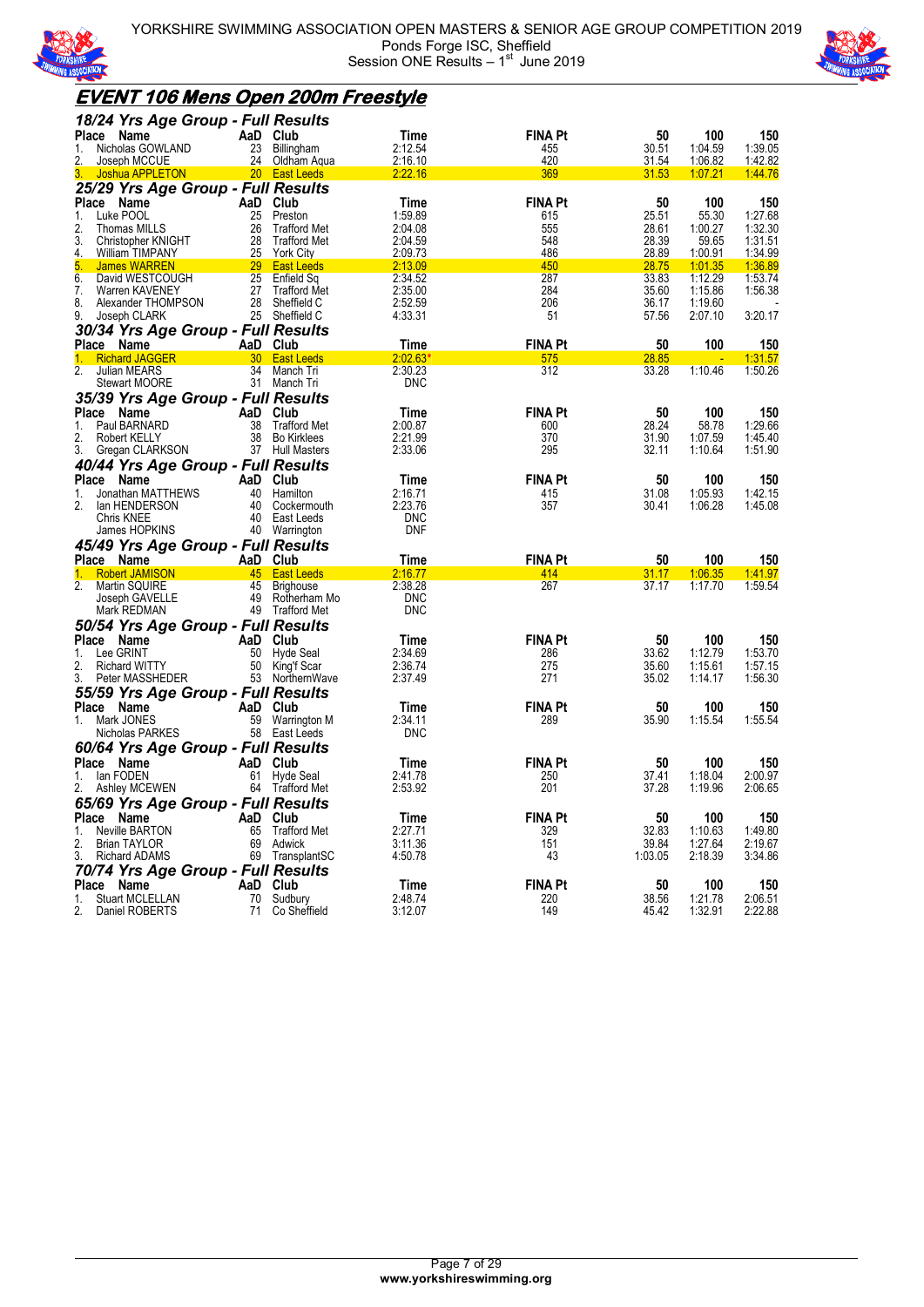



## **EVENT 107 Womens Open 200m Freestyle**

| 18/24 Yrs Age Group - Full Results |                 |                     |             |                |         |            |         |
|------------------------------------|-----------------|---------------------|-------------|----------------|---------|------------|---------|
| Place Name                         |                 | AaD Club            | Time        | <b>FINA Pt</b> | 50      | 100        | 150     |
| Jasmine HARRISON<br>1.             |                 | 20 Thirsk WH        | 2:24.57     | 477            | 33.07   | 1:09.53    | 1:48.02 |
| 2.<br>Eleanor GRIFFIN              | 23              | <b>BUCS</b>         | 2:29.15     | 434            | 33.65   | 1:11.13    | 1:50.28 |
| 3.<br>Holly GLOSSOP                |                 | 20 Sheffield C      | 2:38.08     | 365            | 36.69   | 1:16.23    | 1:57.93 |
| 25/29 Yrs Age Group - Full Results |                 |                     |             |                |         |            |         |
| Place Name                         |                 | AaD Club            | Time        | <b>FINA Pt</b> | 50      | 100        | 150     |
| Sarah FALCONER<br>$1_{-}$          |                 | 26 BUCS             | 2:27.39     | 450            | 34.30   | 1:11.92    | 1:50.06 |
| 2.<br><b>Jessica TREWIN</b>        |                 | 29 East Leeds       | 2:30.84     | 420            | 33.35   | $1:11.07*$ | 1:50.96 |
| 30/34 Yrs Age Group - Full Results |                 |                     |             |                |         |            |         |
| Place<br>Name                      |                 | AaD Club            | Time        | <b>FINA Pt</b> | 50      | 100        | 150     |
| 1. Catriona WALKER                 |                 | 30 Trafford Met     | 2:36.90     | 373            | 34.90   | 1:13.80    | 1:54.86 |
| Joanne BLOUNT                      |                 | 34 Swindon Dolp     | DNC         |                |         |            |         |
| 35/39 Yrs Age Group - Full Results |                 |                     |             |                |         |            |         |
| Place<br>Name                      |                 | AaD Club            | Time        | <b>FINA Pt</b> | 50      | 100        | 150     |
| <b>Vicky HEWICK</b><br>1.          |                 | 39 Hull Masters     | 2 44.71     | 322            | 37.43   | 1:18.72    | 2:02.12 |
| 2.<br>Sasha FORSTER                |                 | 35 Bracknell        | 2:55.05     | 268            | 40.11   | 1:25.42    | 2:11.02 |
| 40/44 Yrs Age Group - Full Results |                 |                     |             |                |         |            |         |
| Place<br>Name                      | AaD Club        |                     | Time        | <b>FINA Pt</b> | 50      | 100        | 150     |
| 1.<br>Susan TEALE                  |                 | 43 Bo Kirklees      | 2.23.30     | 490            | 33.01   | 1:09.19    | 1:47.12 |
| 2.<br>Nicola JONES                 |                 | 40 Co Bradford      | 2:37.34     | 370            | 34.72   | 1:13.59    | 1:55.60 |
| 45/49 Yrs Age Group - Full Results |                 |                     |             |                |         |            |         |
| Place<br>Name                      |                 | AaD Club            | Time        | <b>FINA Pt</b> | 50      | 100        | 150     |
| 1.<br><b>Helen SADLER</b>          |                 | 49 Trafford Met     | 2.22.93     | 493            | 34.50   | 1:11.69    | 1:48.42 |
| 2.<br>Deborah TUCK                 | 49              | <b>BUCS</b>         | 2:34.18     | 393            | 35.41   | 1:13.89    | 1:54.26 |
| 3.<br>Jayne BLIZZARD               | 46              | King'f Scar         | 2:45.87     | 316            | 37.06   | 1:18.49    | 2:02.78 |
| 4.<br>Susan HARRISON               |                 | 47 Thirsk WH        | 3:03.62     | 232            | 39.87   |            | 2:15.59 |
| 5.<br>Stefanie CAPPLEMAN           |                 | 49 RichmondDale     | 3.04.56     | 229            | 41.39   | 1:28.90    | 2:19.09 |
| 6.<br>Susan HARRIS                 |                 | 46 Ilkley           | 3.07.64     | 218            | 41.66   | 1:29.95    | 2:20.38 |
| 50/54 Yrs Age Group - Full Results |                 |                     |             |                |         |            |         |
| Place Name                         | AaD Club        |                     | <b>Time</b> | <b>FINA Pt</b> | 50      | 100        | 150     |
| <b>Karen GRAHAM</b><br>1.          |                 | 54 East Leeds       | 2.19.50     | 531            | 32.96   | 1:07.92    | 143.21  |
| 2.<br>Rachael KNIGHT               |                 | 52 CarltonForum     | 2.45.33     | 319            | 36.92   | 1:19.36    | 2:03.35 |
| 3.<br>Dianne FOSTER                | 50 <sup>°</sup> | <b>East Leeds</b>   | 2:53.17     | 277            | 41.12   | 1:24.94    | 2:10.02 |
| $\overline{4}$ .<br>Elizabeth SHAW |                 | 53 Otter            | 3:29.12     | 157            | 46.69   | 1:39.28    | 2:34.90 |
| 5.<br>Jennifer BOOTH               |                 | 52 Cosacss          | 4:23.37     | 78             | 1:01.05 |            | 3:15.59 |
| 55/59 Yrs Age Group - Full Results |                 |                     |             |                |         |            |         |
| Place<br>Name                      | AaD Club        |                     | Time        | <b>FINA Pt</b> | 50      | 100        | 150     |
| 1.<br><b>Judy BROWN</b>            |                 | 55 Warrington M     | 2:27.68     | 447            | 35.24   | 1:13.20    | 1:51.30 |
| 2.<br>Wendy MELLETT                | 56              | Trafford Met        | 3:14.44     | 196            | 41.88   | 1:30.65    | 2:22.98 |
| 3.<br>Caroline GEORGE              | 55              | <b>Trafford Met</b> | 3:39.39     | 136            | 47.85   | 1:43.31    | 2:41.22 |
| 4.<br>Gillian FERGUSON             |                 | 56 TransplantSC     | 3:44.52     | 127            | 50.08   | 1:46.43    | 2:46.09 |
| 60/64 Yrs Age Group - Full Results |                 |                     |             |                |         |            |         |
| Place<br>Name                      |                 | AaD Club            | Time        | <b>FINA Pt</b> | 50      | 100        | 150     |
| Verity DOBBIE<br>1.                |                 | 60 Newcastle        | 2:49.34     | 296            | 39.88   | 1:22.58    | 2:07.16 |
| Sharon MCLELLAN                    |                 | 61 Sudbury          | 3:07.98     | 217            | 43.46   | 1:30.55    | 2:18.98 |
| 65/69 Yrs Age Group - Full Results |                 |                     |             |                |         |            |         |
| Place Name                         | AaD Club        |                     | Time        | <b>FINA Pt</b> | 50      | 100        | 150     |
| 1.<br>Diana KAYE                   |                 | 66 Bo Kirklees      | 3:34.67     | 145            | 47.97   |            | 2:38.30 |
| 2.<br><b>Gail DAFFERN</b>          | 69              | <b>East Leeds</b>   | 3:49.01     | 120            | 50.81   | 1:50.26    | 2.51.20 |
|                                    |                 |                     |             |                |         |            |         |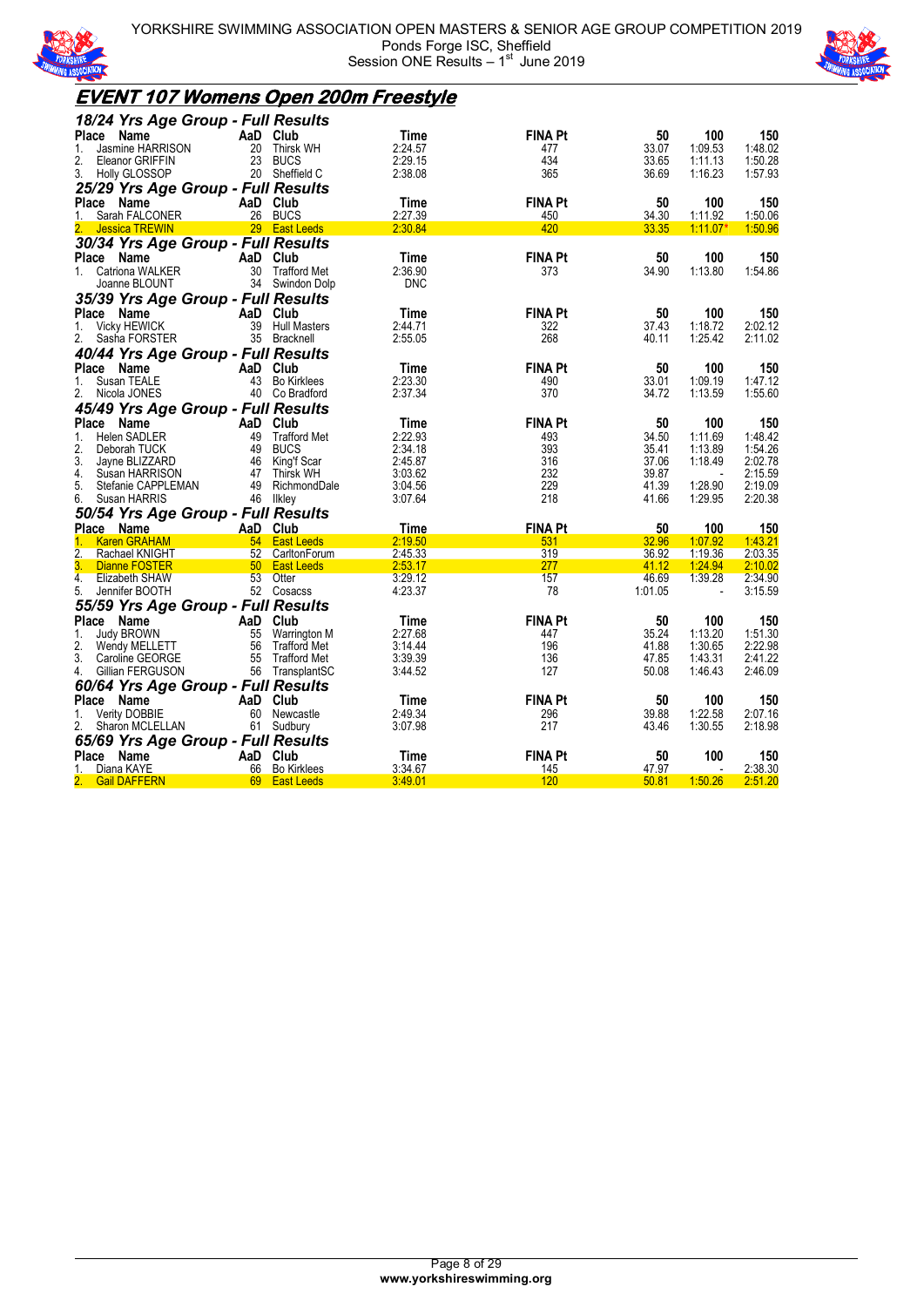



## **EVENT 108 Mens Open 100m Backstroke**

| 18/24 Yrs Age Group - Full Results               |     |                               |                 |                      |          |
|--------------------------------------------------|-----|-------------------------------|-----------------|----------------------|----------|
| Place<br>Name                                    |     | AaD Club                      | Time            | <b>FINA Pt</b>       | 50       |
| Thomas DAY<br>1.                                 | 20  | Co Sheffield                  | 1:08.33         | 436                  | 32.65    |
| 2.<br>Joseph MARKHAM                             | 23  | Sheffield C                   | 1:14.53         | 336                  | 35.85    |
| 25/29 Yrs Age Group - Full Results               |     |                               |                 |                      |          |
| Place<br>Name                                    | AaD | Club                          | Time            | <b>FINA Pt</b>       | 50       |
| Alexander THOMPSON<br>$1_{-}$                    | 28  | Sheffield C                   | 1:25.21         | 225                  | 41.32    |
| 2.<br>Joseph CLARK                               |     | 25 Sheffield C                | 2:18.69         | 52                   | 1:04.21  |
| 35/39 Yrs Age Group - Full Results               |     |                               |                 |                      |          |
| Name<br>Place                                    |     | AaD Club                      | Time            | <b>FINA Pt</b>       | 50       |
| Nicholas HOPE<br>1                               | 35  | Wigan                         | 1:06.65         | 470                  | 32.40    |
| Wade RIMBACH                                     | 35  | Otter                         | <b>DNC</b>      |                      |          |
| 45/49 Yrs Age Group - Full Results               |     |                               |                 |                      |          |
| Place<br>Name                                    |     | AaD Club                      | Time            | <b>FINA Pt</b>       | 50       |
| Sean O'FLAHERTY<br>1.                            | 47  | <b>Bo Kirklees</b>            | 1.13.26         | 354                  | 34.36    |
| $2_{\cdot}$<br><b>Richard SYMONS</b>             |     | 45 Trafford Met               | 1:13.40         | 352                  | 35.68    |
|                                                  |     |                               |                 |                      |          |
| 50/54 Yrs Age Group - Full Results               |     |                               |                 |                      |          |
| Place<br>Name                                    |     | AaD Club                      | Time            | <b>FINA Pt</b>       | 50       |
| Jonathan SAUNDERS<br>1.                          |     | 53 Co Sheffield               | 1:22.29         | 250                  |          |
|                                                  |     |                               |                 |                      |          |
| 55/59 Yrs Age Group - Full Results               |     |                               |                 |                      |          |
| Place Name                                       |     | AaD Club                      | <b>Time</b>     | <b>FINA Pt</b>       | 50       |
| <b>Stephen ALLEN</b>                             | 59  | <b>East Leeds</b>             | $1.14.62*$      | 335                  | $36.60*$ |
| 2.<br>Stephen BOTTOMLEY                          |     | 56 Bo Kirklees                | 1:15.11         | 328                  | 37.53    |
| 3.<br>Matthew GRANT                              |     | 55 Gates & Whick              | 1:19.55         | 276                  | 38.60    |
| 4.<br>Lyn HUGHES                                 |     | 55 East Leeds                 | 1:19.79         | 274                  | 38.94    |
| 5 <sub>1</sub><br><b>Gary THOMAS</b>             |     | 58 Royal Navy                 | 1.23.58         | 238                  | 40.62    |
| 6.<br>Mark JONES                                 |     | 59 Warrington M               | 1.25.61         | 222                  | 42.46    |
| 7.<br>Anthony FAWTHROP                           | 57  | <b>Bo Kirklees</b>            | 1:25.77         | 220                  | 41.15    |
| 8.<br>Philip THOMAS                              |     | 57 Manch Tri                  | 1:31.05         | 184                  | 44.87    |
| 65/69 Yrs Age Group - Full Results               |     |                               |                 |                      |          |
| Place<br>Name                                    | AaD | Club                          | Time            | <b>FINA Pt</b>       | 50       |
| Christopher BROWN<br>1.                          | 66  | Co Bradford                   | 1.18.78         | 285                  | 37.85    |
| 2.<br>Geoffrey HOLME                             |     | 65 Trafford Met               | 1:31.85         | 179                  |          |
|                                                  |     |                               |                 |                      |          |
| 70/74 Yrs Age Group - Full Results<br>Place Name |     | AaD Club                      | Time            | <b>FINA Pt</b>       | 50       |
| Robin OLDFIELD                                   |     | 72 Shrewsbury                 | <b>DNC</b>      |                      |          |
|                                                  |     |                               |                 |                      |          |
| 80/84 Yrs Age Group - Full Results               |     |                               |                 |                      |          |
|                                                  |     |                               |                 |                      |          |
| Place Name<br><b>Bill MOORE</b><br>1.            | 82  | AaD Club<br><b>East Leeds</b> | Time<br>2:02.55 | <b>FINA Pt</b><br>75 | 50       |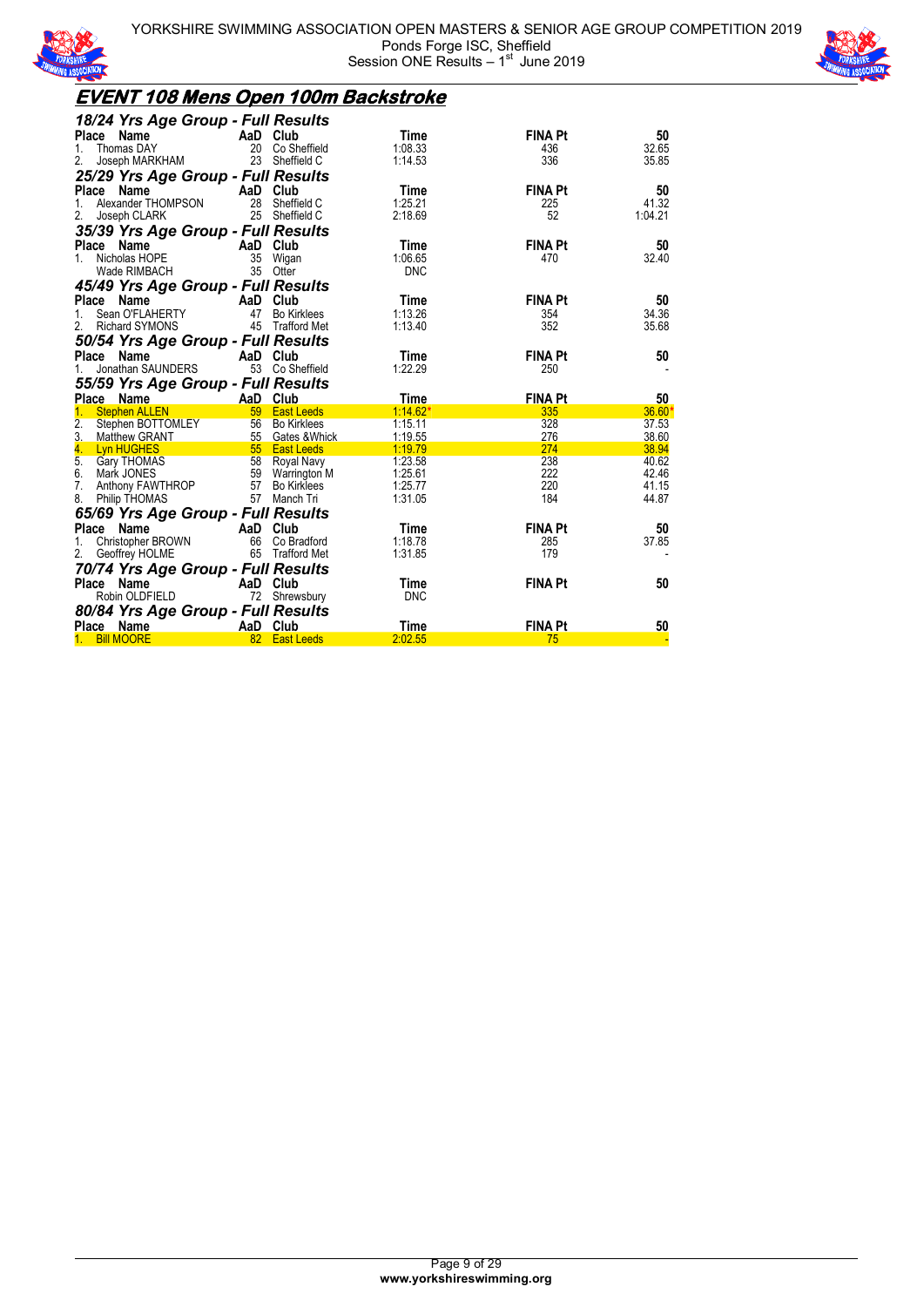



#### **EVENT 109 Womens Open 100m Backstroke**

|                    | 18/24 Yrs Age Group - Full Results |          |                                 |                    |                |                 |
|--------------------|------------------------------------|----------|---------------------------------|--------------------|----------------|-----------------|
| <b>Place</b>       | Name                               |          | AaD Club                        | Time               | <b>FINA Pt</b> | 50              |
| 1.                 | Rebecca BRITTEN                    |          | 22 BUCS                         | 1:08.58            | 604            | 33.14           |
| 2.                 | Kathryn HENDERSON                  |          | 19 NottmLeander                 | 1:09.77            | 574            | 33.69           |
| 3.                 | Aleah ROSS                         |          | 18 Hull Masters                 | 1:12.88            | 504            | 35.17           |
| 4.                 | Jasmine HARRISON                   |          | 20 Thirsk WH                    | 1:13.30            | 495            | 35.83           |
| 5.                 | Abbie ACKROYD                      |          | 19 Rotherham Mo                 | 1:17.01            | 427            | 36.75           |
| 6.                 | <b>Kelly SIVILL</b>                |          | 24 Howe Bridge                  | 1:18.22            | 407            | 36.96           |
| 7.                 | Megan GREEN                        |          | 23 Preston                      | 1:18.28            | 406            | 37.21           |
|                    | 25/29 Yrs Age Group - Full Results |          |                                 |                    |                |                 |
| Place Name         |                                    | AaD      | Club                            | Time               | <b>FINA Pt</b> | 50              |
| 1.                 | Michelle WAREING                   |          | 27 Trafford Met                 | 1:12.67            | 508            | 34.94           |
| 2.                 | <b>Amy HICKS</b>                   |          | 27 East Leeds                   | $1:31.89*$         | 251            | $43.65^{\circ}$ |
|                    | 30/34 Yrs Age Group - Full Results |          |                                 |                    |                |                 |
| Place              | Name                               |          | AaD Club                        | Time               | <b>FINA Pt</b> | 50              |
| 1.                 | Deborah CROSSLAND                  |          | 32 Bo Kirklees                  | 1:16.11            | 442            | 36.18           |
| 2.                 | Katherine LOKER                    | 34       | Trafford Met                    | 1.17.63            | 417            | 37.50           |
| 3.                 | Laura BOWDEN                       |          | 32 Manch Tri                    | 1:17.70            | 415            | 37.97           |
| 4.                 | Kathryn HAMILTON                   |          | 34 South Hunsle                 | 1.29.97            | 267            | 42.21           |
|                    | 40/44 Yrs Age Group - Full Results |          |                                 |                    |                |                 |
| Place Name         |                                    |          | AaD Club                        | Time               | <b>FINA Pt</b> | 50              |
| $1_{-}$            | Claire STEWARD                     | 41       | Manch Tri                       | 1:20.85            | 369            | 39.75           |
|                    | Ann-Marie BLOWMAN                  |          | 40 South Hunsle                 | <b>DNC</b>         |                |                 |
|                    | 45/49 Yrs Age Group - Full Results |          |                                 |                    |                |                 |
| Place              | Name                               |          | AaD Club                        | Time               | <b>FINA Pt</b> | 50              |
| 1.                 | Susan HARRIS                       |          | 46 Ilkley                       | 1.39.96            | 195            | 49.69           |
|                    | 50/54 Yrs Age Group - Full Results |          |                                 |                    |                |                 |
| Place Name         |                                    |          | AaD Club                        | Time               | <b>FINA Pt</b> | 50              |
|                    | Wendy FIGURES                      |          | 54 Co Sheffield                 | 1 35.83            |                |                 |
| 1.<br>2.           | Jennifer BOOTH                     |          | 52 Cosacss                      | 2:09.84            | 221<br>89      | 1:03.23         |
|                    |                                    |          |                                 |                    |                |                 |
|                    | 55/59 Yrs Age Group - Full Results |          |                                 |                    |                |                 |
| Place Name         |                                    | AaD Club |                                 | Time               | <b>FINA Pt</b> | 50              |
| 1.                 | <b>Judy BROWN</b>                  | 55       | Warrington M                    | 1:15.87            | 446            | 37.62           |
| $\mathbf{2}$<br>3. | <b>Helen TURNER</b>                | 58       | Co Sheffield                    | 1:39.88            | 195            | 49.99           |
| 4.                 | Jane MUGGLETON<br>Jayne DRESSER    |          | 58 Sheffield C<br>56 East Leeds | 1:47.11<br>1:51.75 | 158<br>139     | 52.64<br>51.04  |
| 5.                 | Pamela LANE                        |          | 57 TransplantSC                 | 2:10.12            | 88             | 57.73           |
|                    |                                    |          |                                 |                    |                |                 |
|                    | 60/64 Yrs Age Group - Full Results |          |                                 |                    |                |                 |
| Place              | Name                               | AaD Club |                                 | Time               | <b>FINA Pt</b> | 50              |
| 1.                 | Karen ROCKELL                      |          | 64 TransplantSC                 | 1:58.47            | 117            | 56.38           |
|                    | 65/69 Yrs Age Group - Full Results |          |                                 |                    |                |                 |
| Place              | Name                               | AaD Club |                                 | Time               | <b>FINA Pt</b> | 50              |
|                    | Marianne DAVEY                     |          | 66 Crawley                      | 1:51.81            | 139            | 55.04           |
|                    | 70/74 Yrs Age Group - Full Results |          |                                 |                    |                |                 |
| Place              | Name                               |          | AaD Club                        | Time               | <b>FINA Pt</b> | 50              |
| 1.                 | Rachel BARTON                      | 71       | <b>Trafford Met</b>             | 1:31.07            | 258            | 43.31           |
|                    | Patricia JACKSON                   | 72       | East Anglian                    | <b>DNC</b>         |                |                 |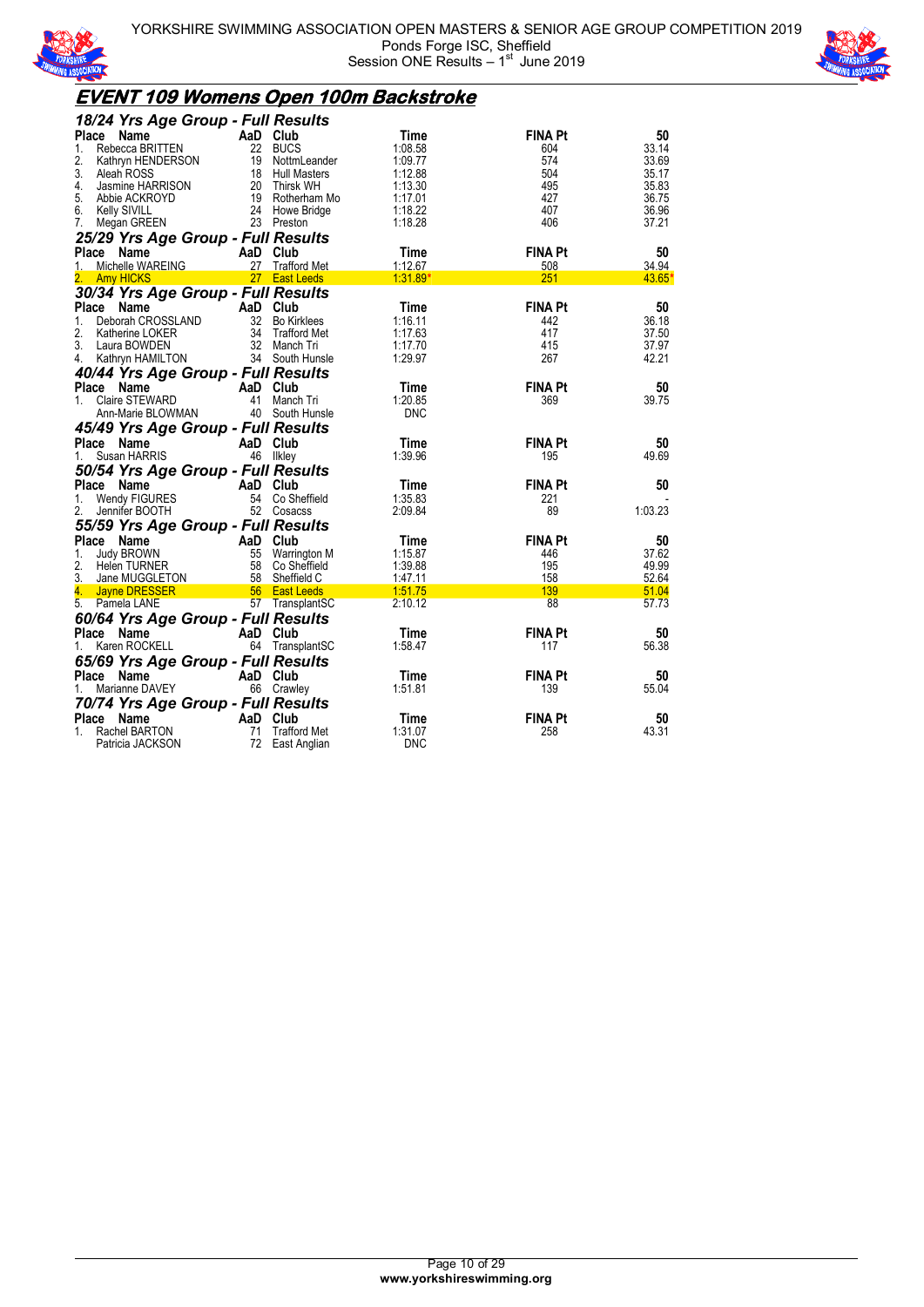



## **EVENT 110 Mens Open 50m Freestyle**

|                  | 18/24 Yrs Age Group - Full Results                |                 |                                        |                       |                |
|------------------|---------------------------------------------------|-----------------|----------------------------------------|-----------------------|----------------|
| Place            | <b>Name</b>                                       |                 | AaD Club                               | Time                  | FINA Pt        |
| 1.               | Joseph MCCUE                                      | 24              | Oldham Aqua                            | 26.51                 | 490            |
| 2.               | Jordan MOGFORD                                    | 20              | Billingham                             | 26.80                 | 474            |
| 3.               | Thomas DAY                                        | 20              | Co Sheffield                           | 27.31                 | 448            |
| 4.               | Joseph MARKHAM                                    | 23              | Sheffield C                            | 27.36                 | 446            |
| 5.<br>6.         | Stephen BROMLEY                                   | $\frac{23}{23}$ | Hyde Seal                              | 27.55<br>27.71        | 437<br>429     |
| 7.               | Nicholas GOWLAND<br>Joshua APPLETON 20 East Leeds |                 | <b>Billingham</b>                      | 28.33                 | 402            |
| 8.               | Joseph BIGGS                                      |                 | 22 BUCS                                | 29.43                 | 358            |
| 9.               | Alexander MEDD                                    |                 | 19 Bradford                            | 29.63                 | 351            |
|                  | 25/29 Yrs Age Group - Full Results                |                 |                                        |                       |                |
|                  | Place<br>Name                                     |                 | AaD Club                               | Time                  | <b>FINA Pt</b> |
| 1.               | Samuel DALLIMORE                                  | 28              | Co Oxford                              | 24.77                 | 601            |
| 2.               | William TIMPANY                                   | 25              | York City                              | 25.38                 | 559            |
| 3.               | Ryan BORTHWICK                                    | 25              | Co Sheffield                           | 25.68                 | 539            |
| 4.               | <b>Conor CROZIER</b>                              | 27              | Co Sund'land                           | 26.83                 | 473            |
| 5.               | James WARREN                                      |                 | <b>Example 29 East Leeds</b>           | 26.86                 | 471            |
| 6.               | Matthew CRACKELL                                  | 28              | Loughborough                           | 27.00                 | 464            |
| 7.               | Gareth ALLEN                                      | 27              | Billingham                             | 27.12                 | 458            |
| 8.<br>9.         | Matthew KELLY                                     | 27<br>27        | <b>Trafford Met</b>                    | 28.64                 | 389<br>308     |
|                  | Warren KAVENEY<br>10. David WESTCOUGH             | 25              | <b>Trafford Met</b><br>Enfield Sq      | 30.94<br>31.21        | 300            |
|                  | 11. Joseph CLARK                                  | 25              | Sheffield C                            | 1:00.11               | 42             |
|                  | Ryan FLANAGAN                                     |                 | 25 East Leeds                          | <b>DNC</b>            |                |
|                  | 30/34 Yrs Age Group - Full Results                |                 |                                        |                       |                |
|                  | Place Name                                        |                 | AaD Club                               | <b>Time</b>           | <b>FINA Pt</b> |
| 1.               | <b>Richard JAGGER</b>                             |                 | 30 East Leeds                          | 25.39                 | 558            |
| $\overline{2}$ . | John LAYCOCK                                      | 32              | <b>Bo Kirklees</b>                     | 27.65                 | 432            |
| 3.               | <b>Matthew LEES</b>                               | 30              | Oldham Agua                            | 28.17                 | 408            |
| 4.               | Robert SEXTON                                     |                 | 30 Oldham Aqua                         | 29.67                 | 350            |
|                  | 35/39 Yrs Age Group - Full Results                |                 |                                        |                       |                |
|                  | Place<br>Name                                     |                 | AaD Club                               | Time                  | <b>FINA Pt</b> |
| 1.               | <b>Alistair CRAWFORD</b>                          |                 | 35 East Leeds                          | $23.99*$              | 662            |
| 2.               | Richard DERDOWSKI                                 | 38              | <b>Bo Kirklees</b>                     | 27.24                 | 452            |
| 3.               | <b>James BARWICK</b>                              |                 | <b>East Leeds</b>                      | $\frac{27.24}{27.47}$ | 441            |
| 4.               | Michael RIMMINGTON                                |                 | 39 Warrington M                        | 27.91                 | 420            |
| 5.               | Robert KELLY                                      | 38              | <b>Bo Kirklees</b>                     | 27.92                 | 420            |
| 6.<br>7.         | David STANIFORTH                                  | 39              | <b>Hull Masters</b><br>37 Hull Masters | 28.10<br>29.42        | 412<br>359     |
| 8.               | Gregan CLARKSON<br>Chris ROSE                     |                 | 39 Hyde Seal                           | 31.78                 | 284            |
|                  | 40/44 Yrs Age Group - Full Results                |                 |                                        |                       |                |
| Place            | Name                                              |                 | AaD Club                               | Time                  | <b>FINA Pt</b> |
| 1.               | <b>Ben HARKIN</b>                                 | 41              | Warrington M                           | 25.24                 | 568            |
| 2.               | Trevor ELAND                                      | 43              | Warrington M                           | 25.29                 | 565            |
| 3.               | <b>Chris KNEE</b>                                 | 40              | <b>East Leeds</b>                      | $\frac{25.44}{25.44}$ | 555            |
| 4.               | John MAJOR                                        | 40              | South Hunsle                           | 27.19                 | 454            |
| 5.               | Stewart WORTHY                                    | 41              | <b>Bo Kirklees</b>                     | 27.78                 | 426            |
| 6.               | lan HENDERSON                                     | 40              | Cockermouth                            | 28.45                 | 397            |
| 7.<br>8.         | Stephen BARROW                                    | 40              | Howe Bridge                            | 29.29                 | 363<br>331     |
| 9.               | Leonardo LARI<br>Kevin PICKERING                  | 44<br>44        | <b>York City</b><br>Pocklington        | 30.20<br>30.97        | 307            |
|                  | 10. James HOPKINS                                 |                 | 40 Warrington                          | 32.09                 | 276            |
|                  | 45/49 Yrs Age Group - Full Results                |                 |                                        |                       |                |
| Place            | Name                                              | AaD             | Club                                   | Time                  | <b>FINA Pt</b> |
| 1.               | David REES                                        | 46              | Oldham Aqua                            | 26.38                 | 498            |
| 2.               | Robert JAMISON                                    | 45              | <b>East Leeds</b>                      | 26.92                 | 468            |
| 3.               | <b>Andrew ATKINSON</b>                            | 47              | <b>East Leeds</b>                      | 27.79                 | 425            |
| 4.               | Stephen HALL                                      | 46              | Aquabears                              | 28.36                 | 400            |
| 5.               | Sean O'FLAHERTY                                   | 47              | <b>Bo Kirklees</b>                     | 29.74                 | 347            |
| 6.               | Martin SQUIRE                                     | 45              | <b>Brighouse</b>                       | 30.03                 | 337            |
| 7.               | Matthew RUDD                                      | 46              | <b>Hull Masters</b>                    | 31.22                 | 300            |
| 8.<br>9.         | Johnathan RIDSDALE<br>Alan WEDDELL                | 45<br>47        | <b>New Earswick</b>                    | 31.44<br>31.81        | 294<br>284     |
|                  | 10. Steven PRICE                                  | 49              | Ashington<br><b>Brighouse</b>          | 32.52                 | 265            |
|                  | Mark REDMAN                                       | 49              | <b>Trafford Met</b>                    | <b>DNC</b>            |                |
|                  | Matthew CHILTON                                   | 46              | New Earswick                           | DNC                   |                |
|                  |                                                   |                 |                                        |                       |                |
|                  |                                                   |                 |                                        |                       |                |
|                  | 50/54 Yrs Age Group - Full Results                |                 |                                        |                       |                |
| Place            | Name                                              | AaD             | Club                                   | Time                  | <b>FINA Pt</b> |
| 1.<br>2.         | Simon EDWARDS<br>Jonathan SAUNDERS                | 52<br>53        | CarltonForum<br>Co Sheffield           | 27.87                 | 422<br>366     |
| 3.               | <b>Richard WITTY</b>                              | 50              | King'f Scar                            | 29.22<br>31.27        | 299            |
| 4.               | Peter MASSHEDER                                   | 53              | NorthernWave                           | 31.73                 | 286            |
| 5.<br>6.         | Massimo LEONE<br>Garry PALIN                      | 53<br>53        | Rotherham Mo<br><b>Bo Kirklees</b>     | 32.88<br>34.64        | 257<br>219     |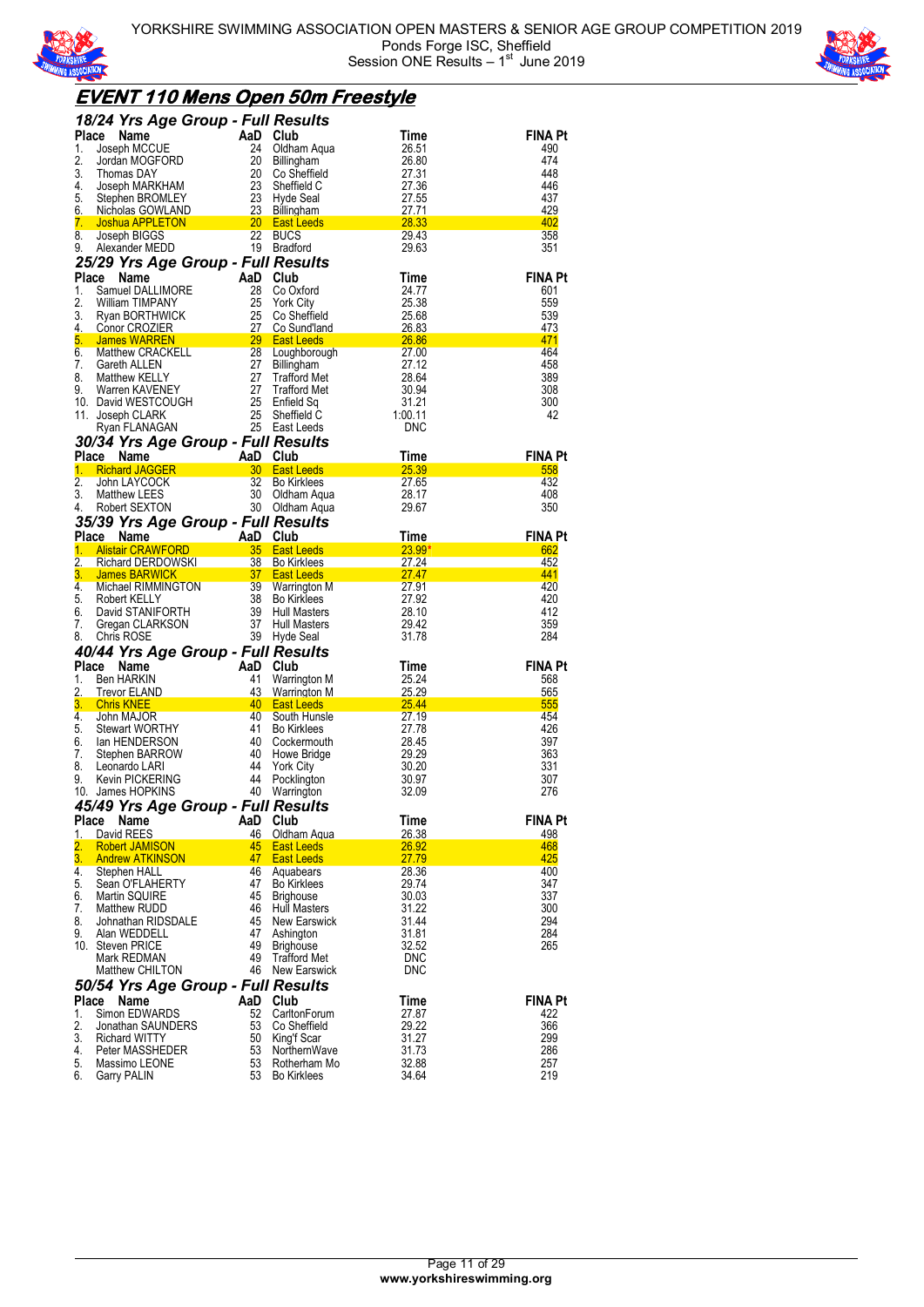



|    | 55/59 Yrs Age Group - Full Results |                 |                     |             |                |
|----|------------------------------------|-----------------|---------------------|-------------|----------------|
|    | Name<br>Place                      | AaD Club        |                     | Time        | <b>FINA Pt</b> |
|    | <b>David EMERSON</b>               | 57 <sub>2</sub> | <b>East Leeds</b>   | $26.78*$    | 476            |
| 2. | Colin ROBBINS                      | 55              | NottmLeander        | 28.40       | 399            |
| 3. | David HOGG                         |                 | 55 East Leeds       | 28.98       | 375            |
| 4. | <b>Matthew GRANT</b>               |                 | 55 Gates & Whick    | 29.80       | 345            |
| 5. | <b>Anthony PEARSON</b>             | 59              | <b>East Leeds</b>   | 31.16       | 302            |
| 6. | <b>Gary THOMAS</b>                 | 58              | Royal Navy          | 31.53       | 291            |
| 7. | <b>Chris BROWN</b>                 | 57              | <b>East Leeds</b>   | 32.53       | 265            |
| 8. | Mark JONES                         | 59              | <b>Warrington M</b> | 32.75       | 260            |
| 9. | Robert BOLTON                      | 59              | Trafford Met        | 35.42       | 205            |
|    | Kevan BROWN                        | 59              | <b>Bo Kirklees</b>  | <b>DNC</b>  |                |
|    | Julian HARFORTH                    | 57              | East Leeds          | <b>DNC</b>  |                |
|    | <b>Russell MASON</b>               | 56              | Warrington M        | <b>DNC</b>  |                |
|    | 60/64 Yrs Age Group - Full Results |                 |                     |             |                |
|    | Place Name                         | AaD Club        |                     | <b>Time</b> | <b>FINA Pt</b> |
| 1. | Brian GODFREY                      | 64              | <b>Bo Kirklees</b>  | 30.19       | 332            |
| 2. | David BRADFORD                     | 61              | Sheffield C         | 30.31       | 328            |
| 3. | Martin JENNINGS                    | 61              | <b>Bo Kirklees</b>  | 30.41       | 325            |
| 4. | lan FODEN                          | 61              | Hyde Seal           | 31.97       | 279            |
| 5. | Trevor THEWLIS                     | 62              | <b>Bo Kirklees</b>  | 33.54       | 242            |
| 6. | Ashley MCEWEN                      |                 | 64 Trafford Met     | 34.53       | 222            |
|    | 65/69 Yrs Age Group - Full Results |                 |                     |             |                |
|    |                                    |                 | Club                |             |                |
|    | Name<br><b>Place</b>               | AaD             |                     | <b>Time</b> | <b>FINA Pt</b> |
| 1. | Neville BARTON                     | 65              | <b>Trafford Met</b> | 30.50       | 322            |
| 2. | lan URQUHART                       | 65              | Co Lincoln P        | 32.69       | 261            |
| 3. | Brian TAYLOR                       | 69              | Adwick              | 33.98       | 233            |
| 4. | Peter GARLAND                      |                 | 65 Hull Masters     | 34.50       | 222            |
|    | 70/74 Yrs Age Group - Full Results |                 |                     |             |                |
|    | Name<br>Place                      | AaD             | Club                | Time        | <b>FINA Pt</b> |
| 1. | Daniel ROBERTS                     | 71              | Co Sheffield        | 37.75       | 169            |
| 2. | Godfrey GREEN                      |                 | 70 Co Lincoln P     | 40.16       | 141            |
|    | 75/79 Yrs Age Group - Full Results |                 |                     |             |                |
|    | Name<br>Place                      | AaD             | Club                | Time        | <b>FINA Pt</b> |
| 1. | Neil MACKINNON                     |                 | 78 Trafford Met     | 32.07       | 277            |
|    | 80/84 Yrs Age Group - Full Results |                 |                     |             |                |
|    | Place Name                         | AaD Club        |                     | Time        | <b>FINA Pt</b> |
| 1. | Colin SAGE                         | 83              | <b>Hull Masters</b> | 41.37       | 129            |
|    |                                    |                 |                     |             |                |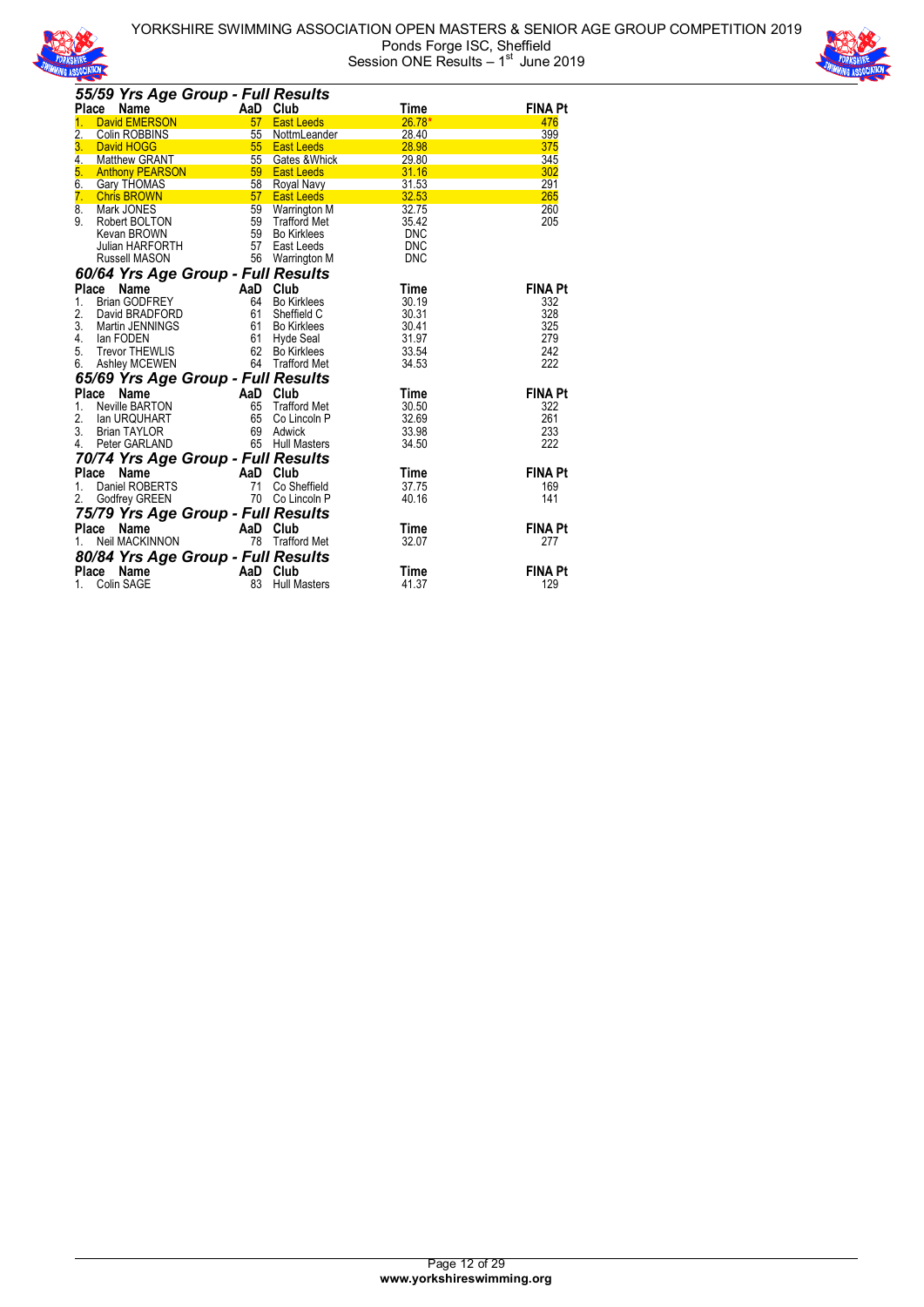



## **EVENT 111 Womens Open 50m Freestyle**

|          | 18/24 Yrs Age Group - Full Results                                                                                                                                                                                                                               |          |                                 |                         |                       |
|----------|------------------------------------------------------------------------------------------------------------------------------------------------------------------------------------------------------------------------------------------------------------------|----------|---------------------------------|-------------------------|-----------------------|
|          | <b>18/24 Yrs Age Group - Full Results<br/> Place Name AaD Club<br/> 1. Rebecca BRITTEN 22 BUCS<br/> 2. Emily SPENCER 19 Crosby<br/> 3. Aleah ROSS 18 Hull Masters<br/> 4. Holly MILNES 20 BUCS<br/> 5. Lauren PALMER-JONES 20 Thanet Swim<br/> 6. Stephanie </b> |          |                                 | Time                    | <b>FINA Pt</b>        |
|          |                                                                                                                                                                                                                                                                  |          |                                 | 28.16<br>28.26          | 593<br>587            |
|          |                                                                                                                                                                                                                                                                  |          |                                 |                         | 555                   |
|          |                                                                                                                                                                                                                                                                  |          |                                 | 28.80<br>28.86          | 551                   |
|          |                                                                                                                                                                                                                                                                  |          |                                 | 28.96                   | 546                   |
|          |                                                                                                                                                                                                                                                                  |          |                                 | 29.26<br>30.19          | 529                   |
|          |                                                                                                                                                                                                                                                                  |          |                                 | 30.31                   | 481<br>476            |
|          |                                                                                                                                                                                                                                                                  |          |                                 |                         | 464                   |
|          |                                                                                                                                                                                                                                                                  |          |                                 | $30.56$<br>$30.56$      | 464                   |
|          |                                                                                                                                                                                                                                                                  |          |                                 | 30.97                   | 446                   |
|          |                                                                                                                                                                                                                                                                  |          |                                 | 31 40<br>31 62<br>31 76 | 428                   |
|          |                                                                                                                                                                                                                                                                  |          |                                 |                         | 419<br>413            |
|          |                                                                                                                                                                                                                                                                  |          |                                 | 31.96                   | 406                   |
|          |                                                                                                                                                                                                                                                                  |          |                                 | -34.78                  | 315                   |
|          | 25/29 Yrs Age Group - Full Results                                                                                                                                                                                                                               |          |                                 |                         |                       |
| Place    | Comment Community Community Community Community Community Community Community Community Community Community Community Community Community Community Community Community Community Community Community Community Community Comm                                   |          |                                 |                         | <b>FINA Pt</b>        |
| 1.       |                                                                                                                                                                                                                                                                  |          |                                 |                         | 598                   |
| 2.<br>3. |                                                                                                                                                                                                                                                                  |          |                                 |                         | 511<br>465            |
| 4.       |                                                                                                                                                                                                                                                                  |          |                                 |                         | 426                   |
|          | 5. Emily AUST                                                                                                                                                                                                                                                    |          |                                 |                         | 401                   |
| 6.       | Hannah BOARDMAN 25 East Leeds                                                                                                                                                                                                                                    |          | $\frac{32.84}{ }$               |                         | 374                   |
| 7.       |                                                                                                                                                                                                                                                                  |          |                                 |                         | 373                   |
| 9.       | 8. Amy HICKS                                                                                                                                                                                                                                                     |          |                                 |                         | 304                   |
|          | Harriet SMITH 25 Co Sheffield 32.87<br>Amy HICKS 27 East Leeds 35.20<br>Sarah SHARROCK 25 Trafford Met 44.65<br>Bryony TOWNEND 28 Bo Kirklees DNC                                                                                                                |          |                                 |                         | 148                   |
|          | 30/34 Yrs Age Group - Full Results                                                                                                                                                                                                                               |          |                                 |                         |                       |
| Place    | Caline Comment Comment Comment Comment Control Club<br>Claire SNEE 32 Rother<br>Catriona WALKER 30 Traffor<br>Kathryn HAMILTON 34 South<br>Heather BAKER 30 Thirsk                                                                                               |          |                                 | Time                    | <b>FINA Pt</b>        |
| 1.       |                                                                                                                                                                                                                                                                  |          | Rotherham Mo                    | 31.92                   | 407                   |
| 2.       |                                                                                                                                                                                                                                                                  |          | Trafford Met                    | 32.06                   | 402                   |
| 3.       |                                                                                                                                                                                                                                                                  |          | South Hunsle                    | 35.55                   | 295                   |
| 4.       | Heather BAKER                                                                                                                                                                                                                                                    |          | 30 Thirsk WH                    | 47.58                   | 123                   |
|          | 35/39 Yrs Age Group - Full Results                                                                                                                                                                                                                               |          |                                 |                         |                       |
| Place    | Contract Market Charles Market Market Market Market School (1997)<br>Jade ORIOWO 35 Hull Masters<br>Kimberley CLARKSON 35 Bo Kirkless<br>Sasha FORSTER 35 Bracknell<br>Rebecca SISSON 38 Hull Masters<br>Georgina HEYN 35 Teddington                             |          |                                 | Time                    | <b>FINA Pt</b>        |
| 1.<br>2. |                                                                                                                                                                                                                                                                  |          |                                 | 32.55<br>32.91          | 384                   |
| 3.       |                                                                                                                                                                                                                                                                  |          |                                 | 35.86                   | 372<br>287            |
| 4        |                                                                                                                                                                                                                                                                  |          |                                 | 37.42                   | 253                   |
|          |                                                                                                                                                                                                                                                                  |          |                                 |                         |                       |
|          | Georgina HEYN                                                                                                                                                                                                                                                    |          |                                 | DNC                     |                       |
|          |                                                                                                                                                                                                                                                                  |          | 35 Teddington                   |                         |                       |
|          | 40/44 Yrs Age Group - Full Results<br>Place Name                                                                                                                                                                                                                 |          |                                 | Time                    | <b>FINA Pt</b>        |
| 1.       |                                                                                                                                                                                                                                                                  |          | <b>Bo Kirklees</b>              | 28.50                   | 572                   |
| 2.       |                                                                                                                                                                                                                                                                  |          | Trafford Met                    | 31.89                   | 408                   |
| 3.       | The Mame<br>Susan TEALE<br>Hannah ATKIN 40 Trafform<br>Nicola JONES 40 Co Bra<br>Nicola JONES                                                                                                                                                                    |          | 40 Co Bradford                  | 32.33                   | 392                   |
| 4.       | Nikki BUTTERFIELD 44 Bo Kirklees                                                                                                                                                                                                                                 |          |                                 | 33.88                   | 341                   |
|          | 45/49 Yrs Age Group - Full Results                                                                                                                                                                                                                               |          |                                 |                         |                       |
| Place    | <b>Name</b>                                                                                                                                                                                                                                                      | AaD Club |                                 | Time                    | <b>FINA Pt</b>        |
| 1.<br>2. | Helen SADLER<br>Jeanne PETIT                                                                                                                                                                                                                                     | 49<br>49 | <b>Trafford Met</b>             | 29.47<br>31.05          | 518<br>443            |
|          | $\frac{1}{2}$<br>3. Jayne BLIZZARD                                                                                                                                                                                                                               | - 46     | Leic Peng<br>King'f Scar        | - 34.22                 | 330                   |
| 4.       | Susan HARRISON                                                                                                                                                                                                                                                   | 47       | Thirsk WH                       | 37.10                   | 259                   |
| 5.       | Stefanie CAPPLEMAN                                                                                                                                                                                                                                               | 49       | RichmondDale                    | 37.13                   | 259                   |
| 6.       | Susan HARRIS                                                                                                                                                                                                                                                     | 46       | <b>Ilkley</b>                   | 37.33                   | 254                   |
| 7.       | Nina CURRAN                                                                                                                                                                                                                                                      |          | 46 Hull Masters                 | 37.69                   | 247                   |
| 8.       | Suzanne PATTERSON                                                                                                                                                                                                                                                |          | 49 Bo Kirklees                  | 38.58                   | 230                   |
|          | 50/54 Yrs Age Group - Full Results                                                                                                                                                                                                                               | AaD Club |                                 |                         |                       |
| 1.       | Place Name<br><b>Karen GRAHAM</b>                                                                                                                                                                                                                                |          | 54 East Leeds                   | Time<br>30.80           | <b>FINA Pt</b><br>453 |
| 2.       | Rachael KNIGHT                                                                                                                                                                                                                                                   | 52       | CarltonForum                    | 33.64                   | 348                   |
| 3.       | Elizabeth SHAW                                                                                                                                                                                                                                                   | 53       | Otter                           | 35.27                   | 302                   |
| 4.       | Joanne BROOK                                                                                                                                                                                                                                                     |          | 50 Bo Kirklees                  | 36.53                   | 272                   |
| 5.       | Geraldine BOLTON                                                                                                                                                                                                                                                 | 53       | <b>Trafford Met</b>             | 36.58                   | 270                   |
| 6.<br>7. | Lynne DAWSON<br>Dianne FOSTER                                                                                                                                                                                                                                    | 52       | Sheffield C                     | 37.14<br><u>38.10</u>   | 258<br><b>239</b>     |
|          |                                                                                                                                                                                                                                                                  |          | 50 East Leeds                   |                         |                       |
| Place    | 55/59 Yrs Age Group - Full Results<br>Name                                                                                                                                                                                                                       | AaD Club |                                 | Time                    | <b>FINA Pt</b>        |
| 1.       | Lindsey GAYWOOD                                                                                                                                                                                                                                                  | 58       | Co Sheffield                    | 30.58                   | 463                   |
| 2.       | Susan ARROWSMITH                                                                                                                                                                                                                                                 | 57       | NottmLeander                    | 35.97                   | 284                   |
| 3.       | Wendy MELLETT                                                                                                                                                                                                                                                    | 56       | <b>Trafford Met</b>             | 36.25                   | 278                   |
| 4.       | Carol JAMES                                                                                                                                                                                                                                                      | 59       | Sheffield C                     | 38.32                   | 235                   |
| 5.<br>6. | Karen BROCKLESBY<br>Pamela LANE                                                                                                                                                                                                                                  | 58<br>57 | <b>Hull Masters</b>             | 40.87<br>42.90          | 194<br>167            |
| 7.       | Caroline GEORGE                                                                                                                                                                                                                                                  |          | TransplantSC<br>55 Trafford Met | 43.92                   | 156                   |
|          | 60/64 Yrs Age Group - Full Results                                                                                                                                                                                                                               |          |                                 |                         |                       |
|          | Place Name                                                                                                                                                                                                                                                       | AaD Club |                                 | Time                    | <b>FINA Pt</b>        |
| 1.       | <b>Verity DOBBIE</b>                                                                                                                                                                                                                                             | 60       | Newcastle                       | 33.89                   | 340                   |
| 2.       | <b>Christine GILLARD</b>                                                                                                                                                                                                                                         | 63       | Calv Bing                       | 40.88                   | 194                   |
| 3.<br>4. | Karen ROCKELL<br>Suzanne CLARKSON                                                                                                                                                                                                                                | 64<br>64 | TransplantSC<br>Hull Masters    | 41.61<br>50.91          | 184<br>100            |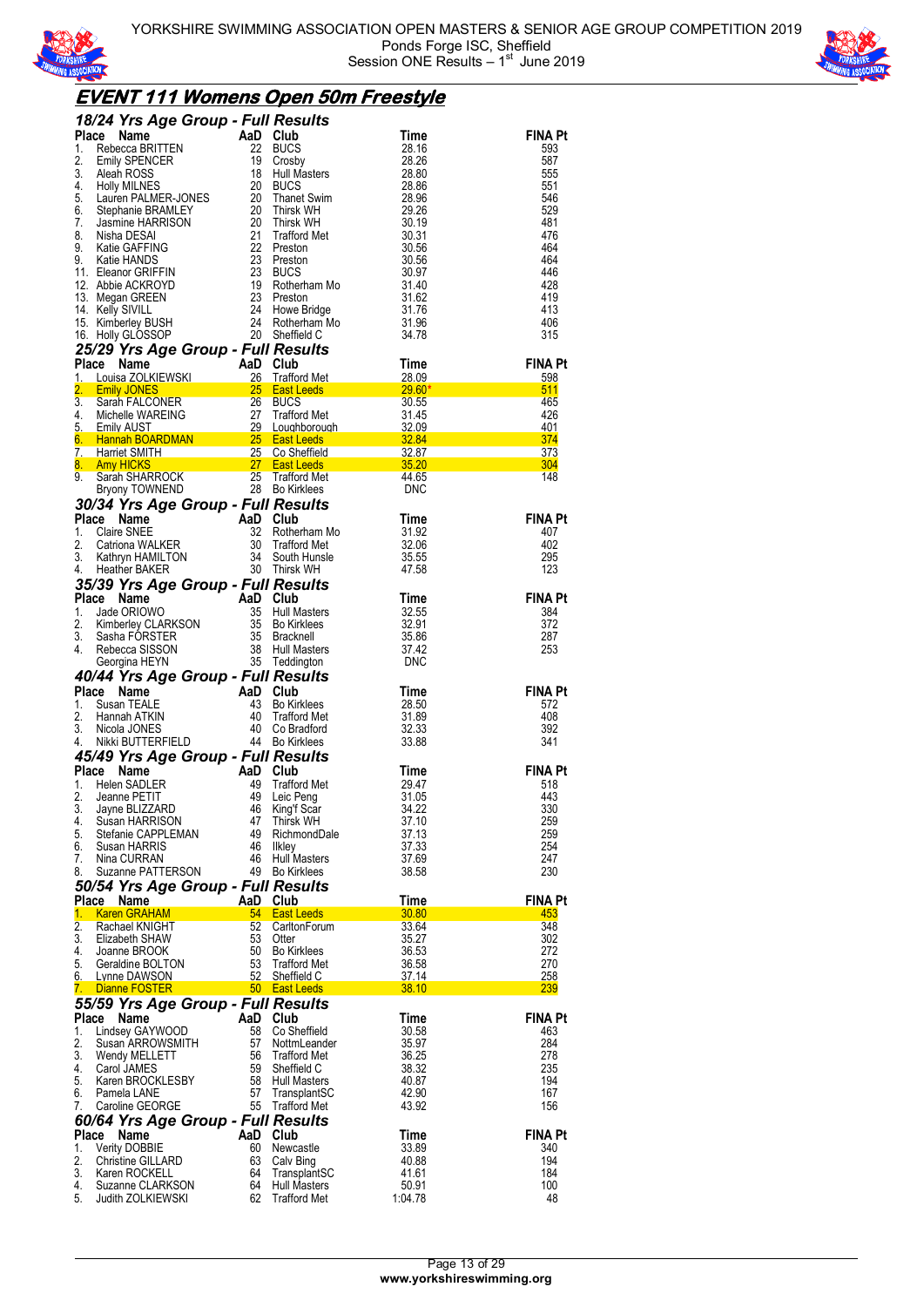

YORKSHIRE SWIMMING ASSOCIATION OPEN MASTERS & SENIOR AGE GROUP COMPETITION 2019 Ponds Forge ISC, Sheffield Session ONE Results  $-1<sup>st</sup>$  June 2019



| 65/69 Yrs Age Group - Full Results |                          |            |                |
|------------------------------------|--------------------------|------------|----------------|
| Place Name                         | AaD Club                 | Time       | <b>FINA Pt</b> |
| Sally SHIELDS                      | 65<br><b>Bo Kirklees</b> | 36.28      | 277            |
| Wendy OFFORD<br>2.                 | Bo Kirklees<br>65        | 36.53      | 272            |
| Marianne DAVEY<br>3.               | 66<br>Crawley            | 43.35      | 162            |
| <b>Gail DAFFERN</b>                | <b>East Leeds</b><br>69  | 44.02*     | 155            |
| Diana KAYE                         | 66<br><b>Bo Kirklees</b> | <b>DNC</b> |                |
| 70/74 Yrs Age Group - Full Results |                          |            |                |
| Place Name                         | AaD Club                 | Time       | <b>FINA Pt</b> |
| Rachel BARTON                      | 71<br>Trafford Met       | <b>DNC</b> |                |
| 75/79 Yrs Age Group - Full Results |                          |            |                |
| Place Name                         | AaD<br>Club              | Time       | <b>FINA Pt</b> |
| Jean HOWARD-JONES                  | 76<br>Poole              | 41.21      | 189            |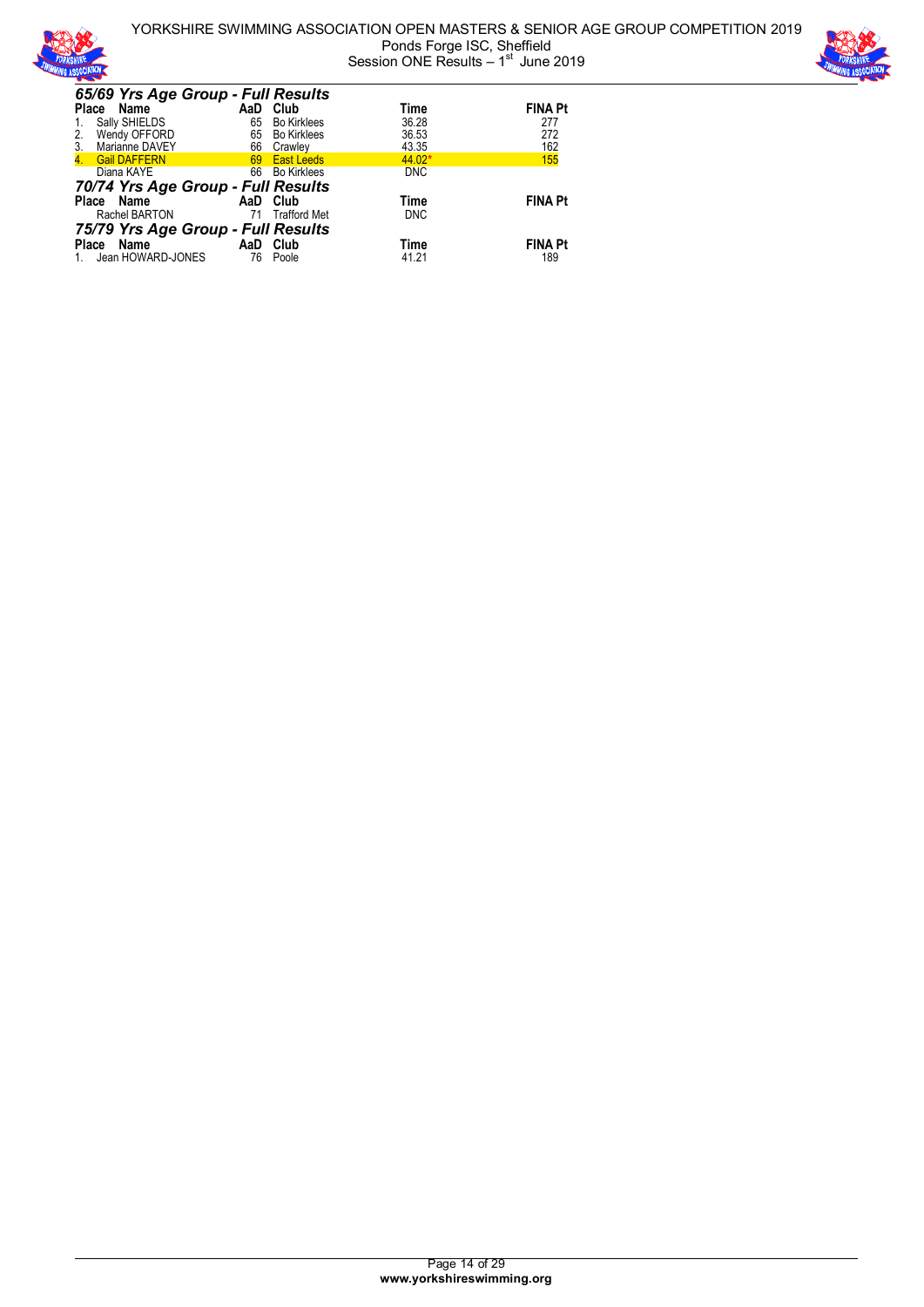

YORKSHIRE SWIMMING ASSOCIATION OPEN MASTERS & SENIOR AGE GROUP COMPETITION 2019 Ponds Forge ISC, Sheffield Session ONE Results  $-1<sup>st</sup>$  June 2019



## **EVENT 112 Mens/Womens Open 200m Medley Team**

| 072+ Yrs Age Group - Full Results                  |                               |                                           |                |                             |                    |                    |
|----------------------------------------------------|-------------------------------|-------------------------------------------|----------------|-----------------------------|--------------------|--------------------|
| Name<br><b>Place</b>                               | A.G<br>Club                   | Time                                      | <b>FINA Pt</b> | 50                          | 100                | 150                |
| <b>Trafford Metro SC</b>                           | $072+$                        | <b>Trafford Met</b><br>2:07.79            |                | 29.86                       | 1:08.99            | 1:36.35            |
| 2.<br><b>Bradford SC</b>                           | 072+<br>Bradford              | 2:28.07                                   |                | 37.50                       | 1:17.31            | 1:54.51            |
| 120+ Yrs Age Group - Full Results                  |                               |                                           |                |                             |                    |                    |
| Name<br><b>Place</b>                               | Club<br>A.G                   | Time                                      | <b>FINA Pt</b> | 50                          | 100                | 150                |
| <b>Trafford Metro SC</b>                           | $120+$                        | <b>Trafford Met</b><br>2:05.68            |                | 34.32                       | 1:06.60            | 1:36.80            |
| 160+ Yrs Age Group - Full Results                  |                               |                                           |                |                             |                    |                    |
| Name<br><b>Place</b>                               | A.G<br>Club                   | Time                                      | <b>FINA Pt</b> | 50                          | 100                | 150                |
| Borough of Kirklees SC                             | $160+$                        | 2.09.06<br><b>Bo Kirklees</b>             |                | 35.24                       | 1:08.52            | 1:40.39            |
| 2.<br>City of Sheffield Swim                       | $160+$                        | 2:16.52<br>Co Sheffield                   |                | 31.81                       | 1:13.22            | 1:44.95            |
| 3.<br>Hull Masters SC                              | 160+                          | 2:35.25<br><b>Hull Masters</b>            |                | 34.78                       | 1:24.33            | 1:59.56            |
|                                                    |                               |                                           |                |                             |                    |                    |
|                                                    |                               |                                           |                |                             |                    |                    |
| 200+ Yrs Age Group - Full Results<br>Name<br>Place | A.G<br>Club                   | Time                                      | <b>FINA Pt</b> | 50                          | 100                | 150                |
| <b>East Leeds SC</b>                               | $200+$<br><b>East Leeds</b>   | 2.14.83                                   |                | $33.87*$<br>(Stephen Allen) | 1:14.17            | 1:43.87            |
| Borough of Kirklees SC                             | $200+$<br><b>Bo Kirklees</b>  | 2.26.15                                   |                | 37.70                       | 1:14.79            | 1:52.74            |
| $\frac{2}{3}$<br>Trafford Metro SC                 | $200+$                        | 2:38.50<br><b>Trafford Met</b>            |                | 37.83                       | 1:18.24            | 2:03.11            |
| City of Sheffield Swim<br>4.                       | $200+$                        | 2:52.44<br>Co Sheffield                   |                | 44.54                       | 1:28.33            | 2:12.86            |
| 220+ Yrs Age Group - Full Results                  |                               |                                           |                |                             |                    |                    |
| Name<br><b>Place</b>                               | A.G<br>Club                   | Time                                      | <b>FINA Pt</b> | 50                          | 100                | 150                |
| <b>Trafford Metro SC</b>                           | $220+$                        | 2.27.59<br><b>Trafford Met</b>            |                | 41.87                       | 1:23.24            | 1:58.03            |
| 2.<br>Borough of Kirklees SC                       | $220+$<br><b>Bo Kirklees</b>  | 2:28.12                                   |                | 45.57                       | 1:27.90            | 1:58.49            |
| 3.<br>Sheffield City SC<br>4.<br>Hull Masters SC   | $220+$<br>Sheffield C<br>220+ | 2:42.60<br>2:57.18<br><b>Hull Masters</b> |                | 50.21<br>50.85              | 1:30.70<br>1:30.09 | 2:05.99<br>2:12.88 |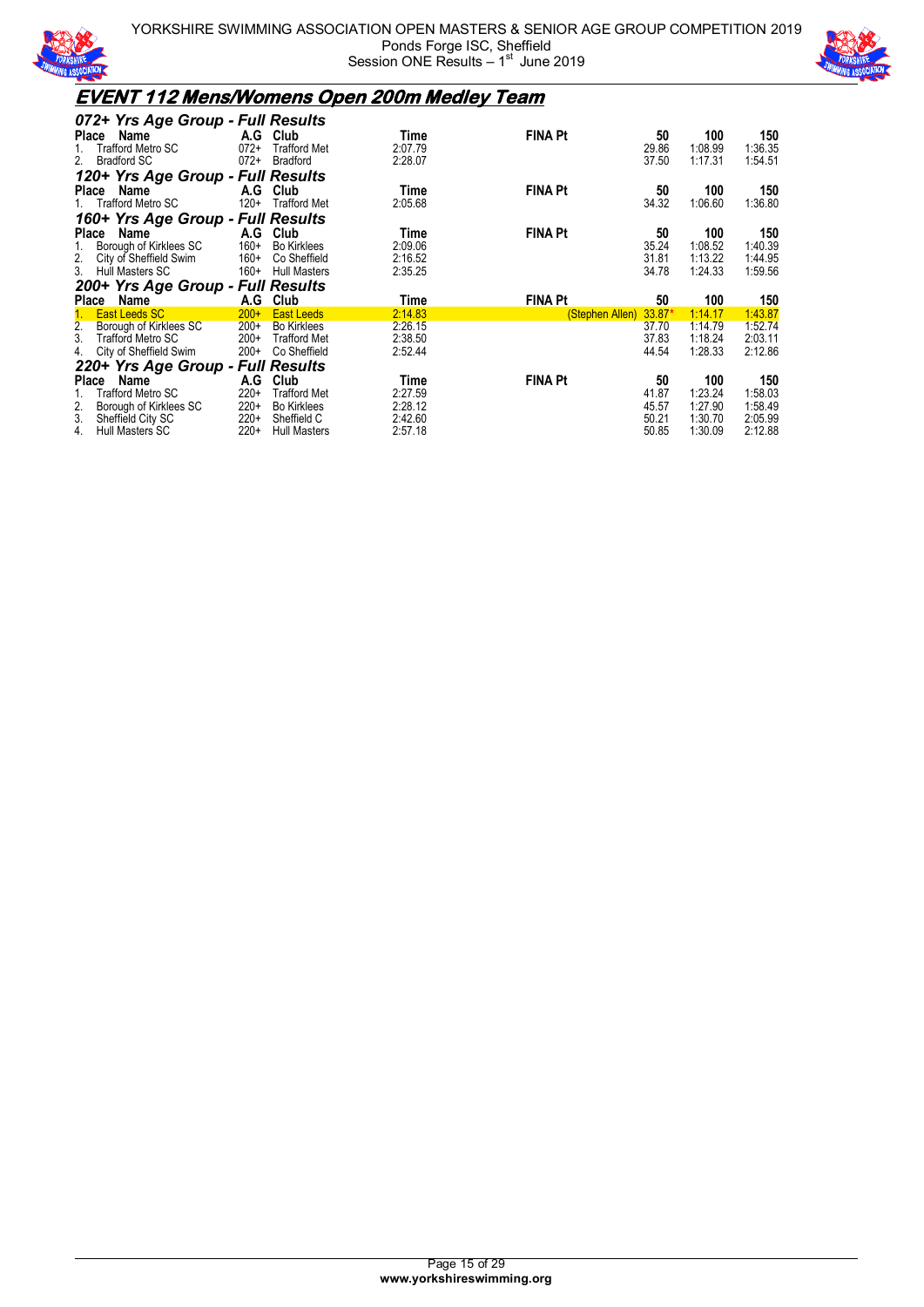

YORKSHIRE SWIMMING ASSOCIATION OPEN MASTERS & SENIOR AGE GROUP COMPETITION 2019 Ponds Forge ISC, Sheffield Session TWO Results  $-1<sup>st</sup>$  June 2019



## **EVENT 201 Mens/Womens Open 400m Freestyle**

|                                        | <b>MENS 18/24 Yrs Age Group - Full Results</b>                                                                                        |                            |                                                                                                                       |                           |              |
|----------------------------------------|---------------------------------------------------------------------------------------------------------------------------------------|----------------------------|-----------------------------------------------------------------------------------------------------------------------|---------------------------|--------------|
| Place Name<br>Nicholas GOWLAND<br>1.   | AaD Club<br>23 Billingham                                                                                                             | Time<br>4:42.77            | <b>FINA Pt</b><br>471                                                                                                 |                           |              |
| 50m 30.92                              | 150m 1:41.22<br>$100m -$                                                                                                              | 200m 2:17.46               | 250m 2:53.48<br>300m 3:29.91                                                                                          | 350m 4:07.00              | 400m 4:42.77 |
| 2.<br>Jordan MOGFORD<br>50m 32.12      | 20 Billingham<br>100m 1:08.03<br>150m 1:45.51                                                                                         | 4:58.07<br>200m 2:24.04    | 402<br>250m 3:02.62<br>300m 3:41.59                                                                                   | 350m 4:20.15              | 400m 4:58.07 |
|                                        | <b>MENS 25/29 Yrs Age Group - Full Results</b>                                                                                        |                            |                                                                                                                       |                           |              |
| Place Name                             | AaD Club<br>28 Trafford Met                                                                                                           | Time                       | <b>FINA Pt</b>                                                                                                        |                           |              |
| Christopher KNIGHT<br>1.<br>50m 28.46  | 100m 1:01.09<br>150m 1:34.84                                                                                                          | 4:21.78<br>200m 2:08.98    | 594<br>250m 2:42.94<br>300m 3:16.63                                                                                   | 350m 3:50.64              | 400m 4:21.78 |
| Luke POOL<br>2.<br>50m 27.79           | 25 Preston<br>100m 1:00.09<br>150m 1:34.41                                                                                            | 4.29.21<br>200m 2:09.45    | 546<br>250m 2:43.97<br>300m 3:19.05                                                                                   |                           | 400m 4:29.21 |
| 3.<br>Thomas MILLS                     | 26 Trafford Met                                                                                                                       | 4:30.60                    | 537                                                                                                                   | 350m 3:54.40              |              |
| 50m 29.61<br>Ryan BORTHWICK<br>4.      | 100m 1:03.88<br>150m 1:38.85<br>25 Co Sheffield                                                                                       | 200m 2:13.90<br>4 34 75    | 250m 2:48.67<br>300m 3:23.09<br>513                                                                                   | 350m 3:57.34              | 400m 4:30.60 |
| 50m 29.54                              | 100m 1:02.93<br>150m 1:37.73                                                                                                          | 200m 2:13.91               | 250m 2:49.12<br>300m 3:24.24                                                                                          | 350m 3:59.75              | 400m 4:34.75 |
| 5.<br>Joshua ALEXANDER<br>50m 30.56    | 28 Scotia<br>100m 1:06.10<br>150m 1:44.26                                                                                             | 5:06.39<br>200m 2:23.73    | 370<br>250m 3:04.16<br>300m 3:45.54                                                                                   | 350m 4:26.99              | 400m 5:06.39 |
| 6.<br>Warren KAVENEY<br>50m 36.57      | 27 Trafford Met<br>100m 1:17.65<br>150m 1:59.74                                                                                       | 5:28.57<br>200m 2:43.00    | 300<br>250m 3:25.23<br>300m 4:08.30                                                                                   |                           |              |
| Joseph CLARK<br>7.                     | 25 Sheffield C                                                                                                                        | 9:44.17                    | 53                                                                                                                    | 350m 4:49.83              | 400m 5:28.57 |
| 50m 1:02.22                            | 100m 2:14.04<br>150m 3:28.80                                                                                                          | 200m -                     | 250m 6:01.36<br>300m 7:16.79                                                                                          | 350m 8:32.16              | 400m 9:44.17 |
| Place Name                             | <b>MENS 30/34 Yrs Age Group - Full Results</b><br><b>Example 2</b> AaD Club                                                           | <b>Time</b>                | <b>FINA Pt</b>                                                                                                        |                           |              |
| 1. Richard JAGGER <b>All Accords</b>   | 30 East Leeds                                                                                                                         | 4.25.95*                   | 566                                                                                                                   |                           |              |
| 50m 31.93<br>Craig DRUMMOND            | 100m 1:05.92<br><u>150m 1:40.27</u><br>30 Scotia                                                                                      | 200m 2:14.62<br>5:01.44    | 250m 2:48.65<br>300m 3:22.54<br>389                                                                                   | 350m 3:55.74              | 400m 4:25.95 |
| 50m 32.77<br>3.<br>Julian MEARS        | 100m 1:09.31<br>150m 1:47.73                                                                                                          | 200m 2:26.32<br>5:18.92    | 250m 3:05.12<br>300m 3:43.86<br>328                                                                                   | 350m 4:22.58              | 400m 5:01.44 |
| 50m 35.87                              | 34 Manch Tri<br>100m 1:16.43<br>150m 1:56.91                                                                                          | 200m 2:38.37               | 250m 3:19.03<br>300m 3:59.91                                                                                          | 350m 4:40.84              | 400m 5:18.92 |
| <b>Stewart MOORE</b>                   | 31 Manch Tri                                                                                                                          | <b>DNC</b>                 |                                                                                                                       |                           |              |
| Place Name                             | <b>MENS 35/39 Yrs Age Group - Full Results</b>                                                                                        | Time                       | <b>FINA Pt</b>                                                                                                        |                           |              |
| Aaron YEOMAN<br>1.                     | AaD Club<br>35 Scarbo<br>21 100m 1:08.85<br>35 Scarborough                                                                            | 4.58.31                    | 401                                                                                                                   |                           |              |
| 50m 32.21<br>2.<br>Gregan CLARKSON     | 150m 1:47.09<br>37 Hull Masters                                                                                                       | 200m 2:26.13<br>5:25.35    | 250m 3:04.64<br>300m 3:43.75<br>309                                                                                   | 350m 4:21.43              | 400m 4:58.31 |
| 50m 35.00                              | 100m 1:15.08<br>150m 1:57.28                                                                                                          | 200m 2:39.34               | 250m 3:20.85<br>300m 4:02.61                                                                                          | 350m 4:44.47              | 400m 5:25.35 |
| Michael RIMMINGTON<br>3.<br>50m 35.25  | 39 Warrington M<br>100m 1:14.67<br>150m 1:56.65                                                                                       | 5:30.10<br>200m 2:39.05    | 296<br>250m 3:23.27<br>300m 4:06.86                                                                                   | 350m 4:50.56              | 400m 5:30.10 |
| Wade RIMBACH<br>Paul BARNARD           | 35 Otter<br>38 Trafford Met                                                                                                           | <b>DNC</b><br>DQ 53        |                                                                                                                       |                           |              |
|                                        |                                                                                                                                       |                            |                                                                                                                       |                           |              |
|                                        |                                                                                                                                       |                            |                                                                                                                       |                           |              |
| Place Name                             | MENS 40/44 Yrs Age Group - Full Results<br>AaD Club                                                                                   | Time                       | <b>FINA Pt</b>                                                                                                        |                           |              |
| 1. Jonathan MATTHEWS                   | 40 Hamilton                                                                                                                           | 4:52.47                    | 426                                                                                                                   |                           |              |
| 50m 32.36<br>Philip WOODS              | 100m 1:08.94<br>150m 1:46.40<br>41 Warrington M                                                                                       | 200m 2:24.08<br><b>DNC</b> | 250m 3:01.36<br>300m 3:39.03                                                                                          | 350m 4:16.37              | 400m 4:52.47 |
|                                        | <b>MENS 45/49 Yrs Age Group - Full Results</b>                                                                                        |                            |                                                                                                                       |                           |              |
| Place Name<br>Richard SYMONS<br>1.     | AaD Club<br>45 Trafford Met                                                                                                           | Time<br>4:51.76            | <b>FINA Pt</b><br>429                                                                                                 |                           |              |
| 50m 32.52                              | 100m 1:09.13<br>150m 1:45.38                                                                                                          | 200m 2:22.00               | 250m 2:58.65<br>300m 3:36.21                                                                                          | 350m 4:14.14              | 400m 4:51.76 |
| <b>Robert JAMISON</b><br>$50m$ $32.51$ | 45 East Leeds<br>100m 1:09.48<br>150m 1:47.42                                                                                         | 5:02.19<br>200m 2:26.37    | 386<br>250m 3:05.57<br>$300m$ $3:45.16$                                                                               | 350m 4:24.24              | 400m 5:02.19 |
| 3. Johnathan RIDSDALE                  | 45 New Earswick                                                                                                                       | 5:40.39                    | 270                                                                                                                   | 350m 5:00.19              |              |
| 50m 37.11                              | 100m 1:18.68<br>150m 2:02.11                                                                                                          | 200m 2:46.84               | 250m 3:31.43<br>300m 4:16.00                                                                                          |                           | 400m 5:40.39 |
|                                        | MENS 50/54 Yrs Age Group - Full Results                                                                                               | <b>Time</b>                | <b>FINA Pt</b>                                                                                                        |                           |              |
| 50m 31.91 100m 1:07.48                 | Place Name <b>Capacit Add Club</b><br>1. Andrew CARR 63 East Leeds<br>150m 1:43.96                                                    | $4.46.35*$<br>200m 2:20.33 | 453<br>250m 2:57.04                                                                                                   | 300m 3:33.51 350m 4:10.52 | 400m 4:46.35 |
| 2.<br>Richard STOCK                    | 52 Leic Peng                                                                                                                          | 5.17.83                    | 331                                                                                                                   |                           |              |
| 50m 34.91<br>3. Lee GRINT              | 100m 1:15.30<br>150m 1:56.96<br>50 Hyde Seal                                                                                          | 200m 2:38.31<br>5:28.79    | 250m 3:19.62<br>300m 4:00.39<br>299                                                                                   | 350m 4:40.87              | 400m 5:17.83 |
| 50m 36.44                              | 100m 1:16.83<br>$150m$ 1:59.21                                                                                                        | 200m 2:41.98               | 250m 3:25.10<br>300m 4:07.87                                                                                          | 350m 4:50.35              | 400m 5:28.79 |
| Place Name                             | <b>MENS 55/59 Yrs Age Group - Full Results</b>                                                                                        | Time                       | <b>FINA Pt</b>                                                                                                        |                           |              |
| 1. Nicholas PARKES                     | ES <b>AaD Club</b><br>ES 58 East L<br>58 East Leeds                                                                                   | $5:00.80*$                 | 391                                                                                                                   |                           |              |
| $50m$ 32.32<br>2. Mark JONES           | 100m 1:08.69<br>150m 1:46.61<br>59 Warrington M                                                                                       | 200m 2:24.82*<br>5:10.33   | 250m 3:03.63<br>300m 3:42.71<br>356                                                                                   | 350m 4:22.65              | 400m 5:00.80 |
| 50m 36.07                              | 100m 1:15.82<br>150m 1:56.05                                                                                                          | 200m 2:37.33               | 250m 3:15.63<br>300m 3:55.03                                                                                          | 350m 4:33.97              | 400m 5:10.33 |
| 3. Stephen BOTTOMLEY<br>50m 36.26      | 56 Bo Kirklees<br>100m 1:15.81  150m 1:56.09                                                                                          | 5:11.04<br>200m 2:36.85    | 354<br>250m 3:17.00<br>300m 3:56.77                                                                                   | 350m 4:35.55              | 400m 5:11.04 |
| 4. Lyn HUGHES                          | 55 East Leeds<br><b>Contract Contract Contract Contract Contract Contract Contract Contract Contract Contract Contract Contract C</b> | 5:17.81                    | and the state of the state of the state of the state of the state of the state of the state of the state of th<br>332 |                           |              |
|                                        | 50m - 100m 1:14.67 150m 1:55.36<br><b>MENS 65/69 Yrs Age Group - Full Results</b>                                                     | 200m 2:36.18               | 250m 3:16.89<br>300m 3:58.08                                                                                          | 350m 4:37.96              | 400m 5:17.81 |
| Place Name                             | <b>Example 2</b> AaD Club                                                                                                             | Time                       | <b>FINA Pt</b>                                                                                                        |                           |              |
| 1. Geoffrey HOLME<br>50m 41.69         | 65 Trafford Met<br>100m 1:28.34<br>150m 2:17.20                                                                                       | 6:31.05<br>200m 3:07.32    | 178<br>300m 4:50.95<br>250m 3:59.25                                                                                   | 350m 5:42.17              | 400m 6:31.05 |
|                                        | <b>MENS 70/74 Yrs Age Group - Full Results</b>                                                                                        |                            |                                                                                                                       |                           |              |
| Place Name                             | AaD Club                                                                                                                              | Time                       | <b>FINA Pt</b>                                                                                                        |                           |              |
| Stuart MCLELLAN<br>1.<br>50m 40.19     | 70 Sudbury<br>100m 1:24.60<br>150m 2:10.64                                                                                            | 5:58.15<br>200m 2:57.12    | 231<br>250m 3:43.03<br>300m 4:29.46                                                                                   | 350m 5:15.15              | 400m 5:58.15 |
| 2. Daniel ROBERTS<br>50m 45.14         | 71 Co Sheffield<br>100m 1:35.40<br>150m 2:27.06                                                                                       | 6:43.60<br>200m 3:19.33    | 162<br>250m 4:11.23<br>300m 5:02.89                                                                                   | 350m 5:54.78              | 400m 6:43.60 |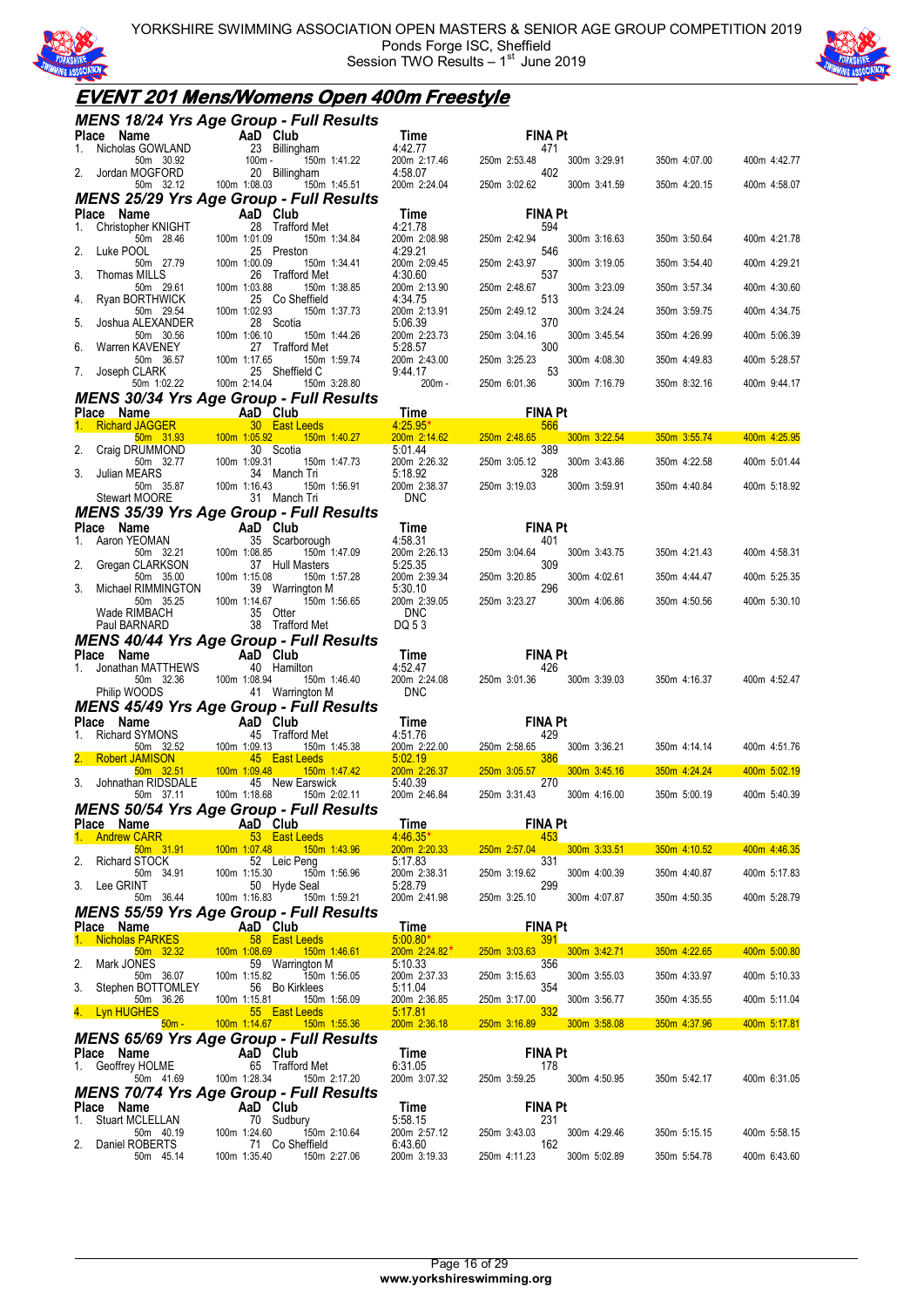

YORKSHIRE SWIMMING ASSOCIATION OPEN MASTERS & SENIOR AGE GROUP COMPETITION 2019 Ponds Forge ISC, Sheffield Session TWO Results  $-1<sup>st</sup>$  June 2019



|    | <b>WOMENS 18/24 Yrs Age Group - Full Results</b>                                                                                                                      |                                                                                                    |                                                                                                                              |                                                                                                                     |                                                |              |                                                     |              |
|----|-----------------------------------------------------------------------------------------------------------------------------------------------------------------------|----------------------------------------------------------------------------------------------------|------------------------------------------------------------------------------------------------------------------------------|---------------------------------------------------------------------------------------------------------------------|------------------------------------------------|--------------|-----------------------------------------------------|--------------|
|    | <b>Place Name Mad Club Time FINA Pt</b><br>1. Holly GLOSSOP 20 Sheffield C 5:30.93 364 364 50m 36.95 100m 1:17.54 150m 1:59.93 200m 2:42.47 250m 3:25.37 300m 4:08.29 |                                                                                                    |                                                                                                                              |                                                                                                                     |                                                |              |                                                     |              |
|    |                                                                                                                                                                       |                                                                                                    |                                                                                                                              |                                                                                                                     |                                                |              | 350m 4:50.95                                        | 400m 5:30.93 |
|    | <b>WOMENS 25/29 Yrs Age Group - Full Results</b>                                                                                                                      |                                                                                                    |                                                                                                                              |                                                                                                                     |                                                |              |                                                     |              |
|    | Place Name                                                                                                                                                            | <b>Example 2</b> AaD Club                                                                          |                                                                                                                              | <b>Time</b>                                                                                                         | <b>FINA Pt</b>                                 |              |                                                     |              |
|    | 1. Katherine FRANKLAND                                                                                                                                                |                                                                                                    | 29 East Leeds                                                                                                                | $\frac{6.15.29}{200}$                                                                                               | 250                                            |              |                                                     |              |
|    | $50m$ $42.50$                                                                                                                                                         | 100m 1:28.76                                                                                       | 150m 2:15.75                                                                                                                 | 200m 3:02.94                                                                                                        |                                                |              | 250m 3:51.05 300m 4:40.04 350m 5:29.31 400m 6:15.29 |              |
|    | Catherine DEMONT<br>Jessica TREWIN                                                                                                                                    |                                                                                                    | 28 Otter                                                                                                                     | <b>DNC</b><br><b>DNC</b>                                                                                            |                                                |              |                                                     |              |
|    |                                                                                                                                                                       |                                                                                                    | 29 East Leeds                                                                                                                |                                                                                                                     |                                                |              |                                                     |              |
|    | <b>WOMENS 30/34 Yrs Age Group - Full Results</b>                                                                                                                      |                                                                                                    |                                                                                                                              |                                                                                                                     | <b>FINA Pt</b>                                 |              |                                                     |              |
|    |                                                                                                                                                                       |                                                                                                    | 32 Manch Tri                                                                                                                 |                                                                                                                     | - 491                                          |              |                                                     |              |
|    | <b>Place Name AaD Club</b><br>1. Laura BOWDEN 32 Manch<br>50m 33.61 100m 1:10.56                                                                                      |                                                                                                    | 150m 1:48.58                                                                                                                 | 1.48.58<br>1.48.58 200m 2.26.73 250m 3.05.49<br>1.48.58 200m 2.26.73 250m 3.05.49                                   |                                                | 300m 3:44.30 | 350m 4:22.94                                        | 400m 4:59.67 |
|    | 2. Kathryn HAMILTON                                                                                                                                                   | $34$ 34                                                                                            | 34 South Hunsle                                                                                                              | 6:34.11                                                                                                             | 215                                            |              |                                                     |              |
|    | 50m  40.32                                                                                                                                                            |                                                                                                    | 150m 2:15.47                                                                                                                 | 200m 3:06.65                                                                                                        | 250m 3:59.14                                   | 300m 4:52.20 | 350m 5:45.10                                        | 400m 6:34.11 |
|    | <b>WOMENS 40/44 Yrs Age Group - Full Results</b><br>Place Name                                                                                                        |                                                                                                    |                                                                                                                              |                                                                                                                     | <b>FINA Pt</b>                                 |              |                                                     |              |
|    | 1. Sheryl CLAPHAM                                                                                                                                                     | $AaD$ Club                                                                                         | 43 Bradford                                                                                                                  | <b>Time</b><br>5:49.58                                                                                              | 309                                            |              |                                                     |              |
|    | 50m 37.12                                                                                                                                                             | 100m 1:20.74                                                                                       | 150m 2:05.72                                                                                                                 | 200m 2:51.37<br>200m 2:51.37<br>6:00.84<br>200m 2:50.09                                                             | 250m 3:36.74                                   | 300m 4:22.05 | 350m 5:06.83                                        | 400m 5:49.58 |
| 2. | Helena HEYN                                                                                                                                                           |                                                                                                    | 44 Louth                                                                                                                     |                                                                                                                     | 281                                            |              |                                                     |              |
| 3. | 50m 38.23<br>Joanne DUKES                                                                                                                                             | 100m 1:20.07                                                                                       | 150m 2:05.11<br>43 New Earswick                                                                                              | 200m 2:50.09<br>6:22.92                                                                                             | 250m 3:37.29<br>235                            | 300m 4:24.77 | 350m 5:13.06                                        | 400m 6:00.84 |
|    | 50m $41.03$                                                                                                                                                           | 100m 1:27.57                                                                                       | 150m 2:16.34                                                                                                                 | 200m 3:05.57                                                                                                        | 250m 3:54.21                                   | 300m 4:44.55 | 350m 5:34.63                                        | 400m 6:22.92 |
|    | <b>WOMENS 45/49 Yrs Age Group - Full Results</b>                                                                                                                      |                                                                                                    |                                                                                                                              |                                                                                                                     |                                                |              |                                                     |              |
|    | Place Name<br>Reference Name<br>Helen SADLER<br>Som 34.55 100m<br>Deborah TUCK<br>50m 35.67 100m<br>Elizabeth CHILDS<br>Stefania CADDI EAAA!<br>Stefania CADDI EAAA!  | AaD Club                                                                                           |                                                                                                                              | Time                                                                                                                | <b>FINA Pt</b>                                 |              |                                                     |              |
| 1. |                                                                                                                                                                       |                                                                                                    | 49 Trafford Met                                                                                                              | 5:05.50                                                                                                             | 463                                            |              |                                                     |              |
|    |                                                                                                                                                                       | 100m 1:12.85                                                                                       | 150m 1:51.75<br>49 BUCS                                                                                                      | 200m 2:31.12                                                                                                        | 250m 3:10.78<br>420                            | 300m 3:50.15 | 350m 4:29.23                                        | 400m 5:05.50 |
| 2. |                                                                                                                                                                       | 100m 1:15.12                                                                                       | 150m 1:55.47                                                                                                                 | 5:15.63<br>200m 2:35.87                                                                                             | 250m 3:15.64                                   | 300m 3:55.92 | 350m 4:36.13                                        | 400m 5:15.63 |
| 3. |                                                                                                                                                                       |                                                                                                    | 47 Stockton                                                                                                                  | 5:17.59                                                                                                             | 412                                            |              |                                                     |              |
|    |                                                                                                                                                                       | 100m 1:14.04                                                                                       | 150m 1:54.00                                                                                                                 | 200m 2:34.71                                                                                                        | 250m 3:16.32<br>214                            | 300m 3:57.73 | 350m 4:38.45                                        | 400m 5:17.59 |
| 4. | Stefanie CAPPLEMAN<br>50m 40.25                                                                                                                                       | 100m 1:28.83                                                                                       | 49 RichmondDale<br>150m 2:20.99                                                                                              | 6:35.20<br>200m 3:13.03                                                                                             | 214<br>250m 4:04.54                            | 300m 4:56.53 | 350m 5:49.22                                        | 400m 6:35.20 |
|    | Susan HARRIS                                                                                                                                                          |                                                                                                    | 46 Ilkley                                                                                                                    | DNC                                                                                                                 |                                                |              |                                                     |              |
|    | <b>WOMENS 50/54 Yrs Age Group - Full Results</b>                                                                                                                      |                                                                                                    |                                                                                                                              |                                                                                                                     |                                                |              |                                                     |              |
|    | Place Name AaD Club                                                                                                                                                   |                                                                                                    |                                                                                                                              | <b>Example 2019 Time</b>                                                                                            | <b>FINA Pt</b>                                 |              |                                                     |              |
|    | 1. Karen GRAHAM                                                                                                                                                       |                                                                                                    | 54 East Leeds                                                                                                                | 4:59.23<br>$\frac{4.59.23}{200 \text{ m} \cdot 2.27.95}$                                                            | 493                                            |              |                                                     |              |
| 2. | 50m 34.66<br>Elizabeth SHAW                                                                                                                                           | 100m 1:12.07                                                                                       | 150m 1:49.89<br>53 Otter                                                                                                     |                                                                                                                     | 250m 3:06.44<br>312                            | 300m 3:44.60 | 350m 4:22.64                                        | 400m 4:59.23 |
|    | 50m 38.11                                                                                                                                                             | $\begin{array}{c}\n 1.93 \text{ m} \\  \hline\n 100 \text{ m} \\  1\n \end{array}$<br>100m 1:20.71 | 150m 2:05.39                                                                                                                 | 5:48.44<br>200m 2:50.39                                                                                             | 250m 3:35.70                                   | 300m 4:21.12 | 350m 5:05.89                                        | 400m 5:48.44 |
|    | 3. Ruth RHODES                                                                                                                                                        |                                                                                                    | 51 Bradford                                                                                                                  | 200m 2.00.00<br>5:51.35<br>200m 2:50.26                                                                             | 304                                            |              |                                                     |              |
|    | 50m 37.21 100m 1:19.52                                                                                                                                                |                                                                                                    | 150m 2:04.81                                                                                                                 |                                                                                                                     | 250m 3:35.76                                   | 300m 4:21.57 | 350m 5:07.06                                        | 400m 5:51.35 |
|    | <b>WOMENS 55/59 Yrs Age Group - Full Results</b>                                                                                                                      |                                                                                                    |                                                                                                                              |                                                                                                                     |                                                |              |                                                     |              |
|    |                                                                                                                                                                       |                                                                                                    |                                                                                                                              | <u>and the Time Time</u>                                                                                            | <b>FINA Pt</b><br>$\sim$ 214 $\sim$ 214 $\sim$ |              |                                                     |              |
|    | Place Name<br>1. Jayne DRESSER<br>1. Jayne DRESSER<br>2. Mondu NELL ETT 100m 1:34.56 Treffered Mon 2:24.32                                                            |                                                                                                    |                                                                                                                              | $6:35.19*$<br>200m 3:14.81                                                                                          | 250m 4:05.43                                   | 300m 4:56.48 | 350m 5:46.73                                        | 400m 6:35.19 |
| 2. | Wendy MELLETT                                                                                                                                                         |                                                                                                    | 56 Trafford Met                                                                                                              | 7:05.70                                                                                                             | 171                                            |              |                                                     |              |
|    | 50m 43.24<br>Julie DIMALINE                                                                                                                                           |                                                                                                    | 100m 1:34.46  150m 2:27.96<br>57 South Hunsle                                                                                | 200m 3:23.49<br>DNC                                                                                                 | 250m 4:18.62                                   | 300m 5:14.80 | 350m 6:10.50                                        | 400m 7:05.70 |
|    | Susan ARROWSMITH                                                                                                                                                      |                                                                                                    |                                                                                                                              | <b>DNC</b>                                                                                                          |                                                |              |                                                     |              |
|    | Judy BROWN                                                                                                                                                            |                                                                                                    | MITH 57 NottmLeanger<br>55 Warrington M                                                                                      | <b>DNC</b>                                                                                                          |                                                |              |                                                     |              |
|    | <b>WOMENS 60/64 Yrs Age Group - Full Results</b>                                                                                                                      |                                                                                                    |                                                                                                                              |                                                                                                                     |                                                |              |                                                     |              |
|    | Place Name                                                                                                                                                            | ELLAN <b>AaD Club</b><br>ELLAN 61 Sudbur                                                           |                                                                                                                              |                                                                                                                     |                                                |              |                                                     |              |
|    | 1. Sharon MCLELLAN                                                                                                                                                    |                                                                                                    | 61 Sudbury<br>MCLELLAN 61 Sudbury<br>50m 44.00 100m 1:32.69 150m 2:22.55                                                     | Time<br>Time<br>FINA Pt<br>FINA Pt<br>FINA Pt<br>224<br>50m 2:22.55<br>200m 3:12.81<br>250m 4:02.94<br>300m 4:52.87 |                                                |              |                                                     |              |
|    | <b>WOMENS 65/69 Yrs Age Group - Full Results</b>                                                                                                                      |                                                                                                    |                                                                                                                              |                                                                                                                     |                                                |              | 350m 5:42.23                                        | 400m 6:29.19 |
|    | Place Name                                                                                                                                                            |                                                                                                    |                                                                                                                              | Time                                                                                                                | <b>FINA Pt</b>                                 |              |                                                     |              |
| 1. | Jennifer MERRITT                                                                                                                                                      |                                                                                                    | <b>me</b><br><b>AD Club</b><br>MERRITT 68 Spondon Mast<br>50m 42.53 100m 1:32.59 150m 2:24.46<br>APC<br>FCEDN 66 Bo Kirklees | Time 6:35.81                                                                                                        | 213                                            |              |                                                     |              |
|    |                                                                                                                                                                       |                                                                                                    | 150m 2:24.46                                                                                                                 | 200m 3:16.48                                                                                                        | 250m 4:07.86                                   | 300m 4:58.39 | 350m 5:48.37                                        | 400m 6:35.81 |
|    | Diana KAYE                                                                                                                                                            |                                                                                                    |                                                                                                                              | <b>DNC</b>                                                                                                          |                                                |              |                                                     |              |
|    | <b>Gail DAFFERN</b>                                                                                                                                                   |                                                                                                    | 69 East Leeds                                                                                                                | <b>DNC</b>                                                                                                          |                                                |              |                                                     |              |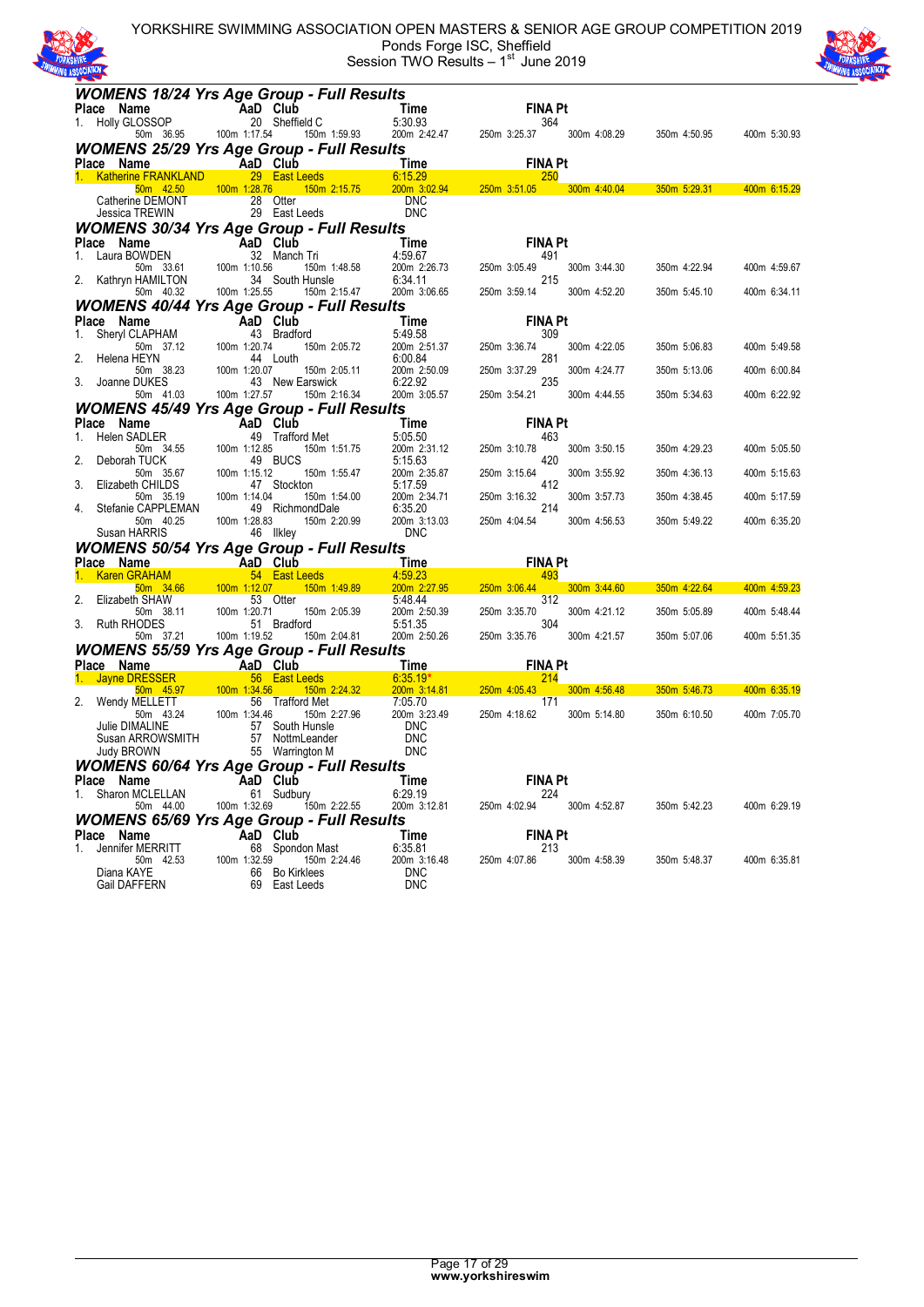



## **EVENT 202 Mens Open 100m Breaststroke**

| 18/24 Yrs Age Group - Full Results   |          |                           |                    |                |                |
|--------------------------------------|----------|---------------------------|--------------------|----------------|----------------|
| Place Name                           |          | AaD Club                  | Time               | FINA Pt        | 50             |
| Joseph MARKHAM<br>1.                 | 23       | Sheffield C               | 1:18.16            | 389            | 36.39          |
| 2.<br>Joseph BIGGS                   |          | 22 BUCS                   | 1:27.51            | 277            | 40.77          |
| 25/29 Yrs Age Group - Full Results   |          |                           |                    |                |                |
| Place Name                           | AaD      | Club                      | Time               | <b>FINA Pt</b> | 50             |
| 1.<br>Jonathan SYKES                 | 27       | Co Sheffield              | 1:37.27            | 202            | 45.07          |
| 2.<br><b>William REED</b>            |          | 26 L B Hounslow           | 1:43.74            | 166            | 48.20          |
| 30/34 Yrs Age Group - Full Results   |          |                           |                    |                |                |
| Place<br>Name                        | AaD      | Club                      | Time               | FINA Pt        | 50             |
| Robert SEXTON<br>1.                  | 30       | Oldham Aqua               | 1.26.92            | 283            | 39.63          |
| 2.<br>Wojtek POPIELARZ               |          | 32 Hull Masters           | 1.32.26            | 237            | 42.39          |
| 35/39 Yrs Age Group - Full Results   |          |                           |                    |                |                |
| Place<br>Name                        |          | AaD Club                  | Time               | <b>FINA Pt</b> | 50             |
| <b>Richard DERDOWSKI</b><br>1.       |          | 38 Bo Kirklees            | 1:13.42            | 470            | 34.68          |
| 40/44 Yrs Age Group - Full Results   |          |                           |                    |                |                |
| Place Name                           | AaD      | Club                      | Time               | FINA Pt        | 50             |
| Ben HARKIN<br>1.                     | 41       | Warrington M              | 1.11.69            | 505            | 33.56          |
| 2.<br>Leonardo LARI                  | 44       | York City                 | 1:16.84            | 410            | 36.10          |
| 3.<br>Stephen BARROW                 |          | 40 Howe Bridge            | 1.24.22            | 311            | 39.28          |
| 45/49 Yrs Age Group - Full Results   |          |                           |                    |                |                |
| Place<br>Name                        |          | AaD Club                  | Time               | <b>FINA Pt</b> | 50             |
| 1.<br>Andrew COOPER                  |          | 46 Aquabears              | 1.14.66            | 447            | 34.63          |
| 2.<br>Alan WEDDELL                   | 47       | Ashington                 | 1.29.20            | 262            | 43.72          |
| David REES                           | 46       | Oldham Aqua               | <b>DNC</b>         |                |                |
| Matthew BANHAM                       |          | 47 Saffron Wald           | <b>DNC</b>         |                |                |
| 50/54 Yrs Age Group - Full Results   |          |                           |                    |                |                |
| Place<br>Name                        | AaD      | Club                      | Time               | <b>FINA Pt</b> | 50             |
| <b>Richard WITTY</b><br>1.           | 50       | King'f Scar               | 1:36.33            | 208            | 46.73          |
| 2.<br>Steven CARR                    |          | 52 New Earswick           | 1:41.14            | 179            | 44.30          |
| 55/59 Yrs Age Group - Full Results   |          |                           |                    |                |                |
| Place Name                           | AaD      | Club                      | Time               | <b>FINA Pt</b> | 50             |
| 1.<br><b>Matthew GRANT</b>           | 55       | Gates & Whick             | 1.28.68            | 266            | 42.01          |
| 2.<br>Mark JONES<br>3.               | 59<br>59 | Warrington M              | 1:31.86<br>1:31.91 | 240<br>239     | 43.82<br>43.45 |
| Robert BOLTON<br>4.<br>Philip THOMAS | 57       | Trafford Met<br>Manch Tri | 1:35.85            | 211            | 45.29          |
| Kevan BROWN                          | 59       | <b>Bo Kirklees</b>        | DNC                |                |                |
| Gary THOMAS                          |          | 58 Royal Navy             | <b>DNC</b>         |                |                |
| 65/69 Yrs Age Group - Full Results   |          |                           |                    |                |                |
| Place<br>Name                        | AaD      | Club                      | Time               | <b>FINA Pt</b> | 50             |
| 1.<br>Peter GARLAND                  | 65       | <b>Hull Masters</b>       | 1:30.07            | 254            | 41.65          |
| 2.<br><b>Brian TAYLOR</b>            | 69       | Adwick                    | 1:38.03            | 197            | 47.12          |
| 3.<br>Geoffrey HOLME                 | 65       | <b>Trafford Met</b>       | 1:54.09            | 125            | 53.86          |
| 4.<br>Richard ADAMS                  |          | 69 TransplantSC           | 2:03.52            | 98             | 57.91          |
| 70/74 Yrs Age Group - Full Results   |          |                           |                    |                |                |
| Place Name                           |          | AaD Club                  | Time               | <b>FINA Pt</b> | 50             |
| <b>Godfrey GREEN</b><br>1.           |          | 70 Co Lincoln P           | 1:41.27            | 179            | 47.31          |
| 80/84 Yrs Age Group - Full Results   |          |                           |                    |                |                |
| Place<br>Name                        | AaD      | Club                      | Time               | <b>FINA Pt</b> | 50             |
| Colin SAGE<br>1.                     | 83       | Hull Masters              | 1:58.44            | 112            | 55.65          |
| <b>Bill MOORE</b>                    |          | 82 East Leeds             | 2:03.98            | 97             | 56.11          |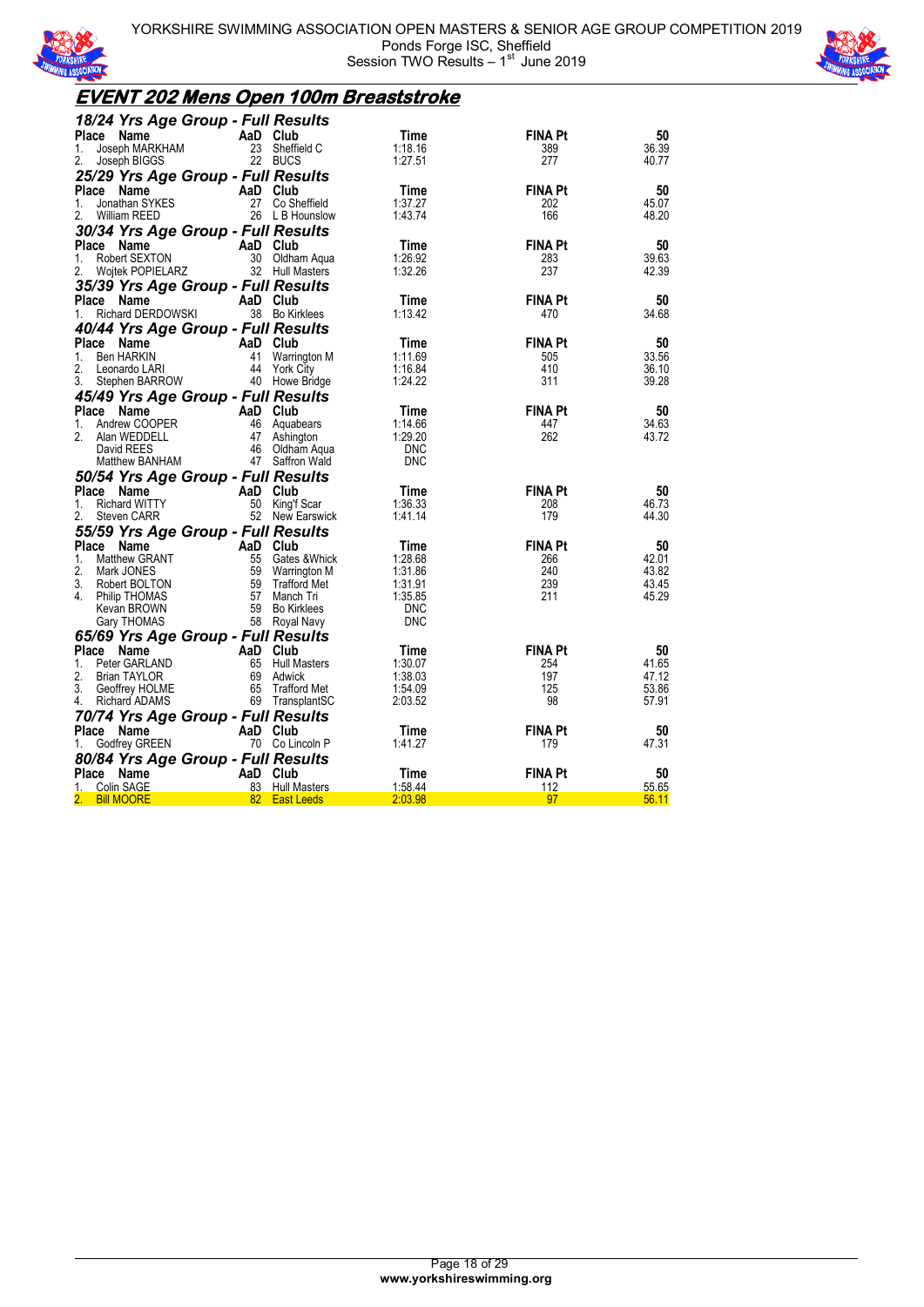



## **EVENT 203 Womens Open 100m Breaststroke**

| 18/24 Yrs Age Group - Full Results |           |                     |             |                |         |
|------------------------------------|-----------|---------------------|-------------|----------------|---------|
| Place Name                         | AaD       | Club                | Time        | <b>FINA Pt</b> | 50      |
| Eleanor GRIFFIN<br>1.              | 23        | <b>BUCS</b>         | 1:20.70     | 501            | 38.12   |
| 2.<br>Nisha DESAI                  | 21        | Trafford Met        | 1:26.24     | 411            | 39.76   |
| 3.<br>Abbie ACKROYD                |           | 19 Rotherham Mo     | 1:27.91     | 388            | 40.67   |
| Jessica HARGREAVES<br>4.           |           | 24 Howe Bridge      | 1:37.30     | 286            | 46.29   |
| 25/29 Yrs Age Group - Full Results |           |                     |             |                |         |
| Place<br>Name                      |           | AaD Club            | Time        | <b>FINA Pt</b> | 50      |
| <b>Emily JONES</b><br>1.           | $25 -$    | <b>East Leeds</b>   | $1:25.27*$  | 425            | 39.42   |
| 2.<br><b>Emily AUST</b>            | 29        | Loughborough        | 1:29.77     | 364            | 42.80   |
| 3.<br>Harriet SMITH                | 25        | Co Sheffield        | 1:29.95     | 362            | 42.36   |
| 4.<br><b>Hannah BOARDMAN</b>       | 25        | <b>East Leeds</b>   | 1.35.21     | 305            | 45.09   |
| 5.<br>Sarah SHARROCK               | 25        | Trafford Met        | 2:21.61     | 92             | 1:05.29 |
| 30/34 Yrs Age Group - Full Results |           |                     |             |                |         |
| Place<br>Name                      | AaD       | <b>Club</b>         | Time        | <b>FINA Pt</b> | 50      |
| 1.<br>Laura BOWDEN                 | 32        | Manch Tri           | 1.25.28     | 425            | 40.55   |
| 2.<br>Katherine LOKER              |           | 34 Trafford Met     | 1.27.43     | 394            | 42.14   |
| 35/39 Yrs Age Group - Full Results |           |                     |             |                |         |
| Place<br><b>Name</b>               |           | AaD Club            | <b>Time</b> | <b>FINA Pt</b> | 50      |
| Georgina HEYN                      |           | 35 Teddington       | <b>DNC</b>  |                |         |
| 40/44 Yrs Age Group - Full Results |           |                     |             |                |         |
| Place<br>Name                      |           | AaD Club            | Time        | <b>FINA Pt</b> | 50      |
| Claire STEWARD<br>1.               | 41        | Manch Tri           | 1.25.74     | 418            | 41.00   |
| 2.<br>Hannah ATKIN                 | 40        | Trafford Met        | 1:28.41     | 381            | 41.47   |
| 3.<br><b>Sally EVERS</b>           | <b>44</b> | <b>East Leeds</b>   | $1.28.83*$  | 376            | 41.23   |
| 4.<br>Mala RAJPUT-DRIVER           | 43        | Trafford Met        | 1.29.20     | 371            | 42.21   |
| 5.<br>Nicola JONES                 |           | 40 Co Bradford      | 1.37.24     | 286            | 45.61   |
| 50/54 Yrs Age Group - Full Results |           |                     |             |                |         |
| Place<br>Name                      |           | AaD Club            | Time        | <b>FINA Pt</b> | 50      |
| Hayley BIRD<br>1.                  | 51        | Leic Peng           | 1.25.91     | 415            | 40.70   |
| 2.<br>Geraldine BOLTON             | 53        | <b>Trafford Met</b> | 1:32.45     | 333            | 44.06   |
| 3.<br>Elizabeth SHAW               | 53        | Otter               | 1.36.25     | 295            | 46.30   |
| 4.<br>Julie BOURNE                 | 50        | Sheffield C         | 1.39.04     | 271            | 46.80   |
| 5.<br><b>Wendy FIGURES</b>         |           | 54 Co Sheffield     | 1.40.95     | 256            | 47.69   |
| 55/59 Yrs Age Group - Full Results |           |                     |             |                |         |
| Place<br>Name                      | AaD       | Club                | Time        | <b>FINA Pt</b> | 50      |
| 1.<br>Jane MUGGLETON               | 58        | Sheffield C         | 1:51.04     | 192            | 52.02   |
| 2.<br><b>Helen TURNER</b>          | 58        | Co Sheffield        | 1:52.39     | 185            | 53.74   |
| 3.<br>Gillian FERGUSON             |           | 56 TransplantSC     | 1:52.48     | 185            | 53.92   |
| 60/64 Yrs Age Group - Full Results |           |                     |             |                |         |
| <b>Place</b><br><b>Name</b>        |           | AaD Club            | Time        | <b>FINA Pt</b> | 50      |
| <b>Verity DOBBIE</b><br>1.         | 60        | Newcastle           | 1:36.68     | 291            | 46.28   |
| Judith ZOLKIEWSKI<br>2.            |           | 62 Trafford Met     | 2:37.77     | 67             | 1:18.71 |
| 65/69 Yrs Age Group - Full Results |           |                     |             |                |         |
| <b>Place</b><br><b>Name</b>        |           | AaD Club            | Time        | <b>FINA Pt</b> | 50      |
| Sally SHIELDS<br>1.                | 65        | <b>Bo Kirklees</b>  | 1:33.87     | 318            | 45.02   |
| 2.<br>Jennifer MERRITT             | 68        | Spondon Mast        | 1:36.83     | 290            | 45.64   |
| 3.<br><b>Gail DAFFERN</b>          | 69        | <b>East Leeds</b>   | 2:01.05     | 148            | 58.25   |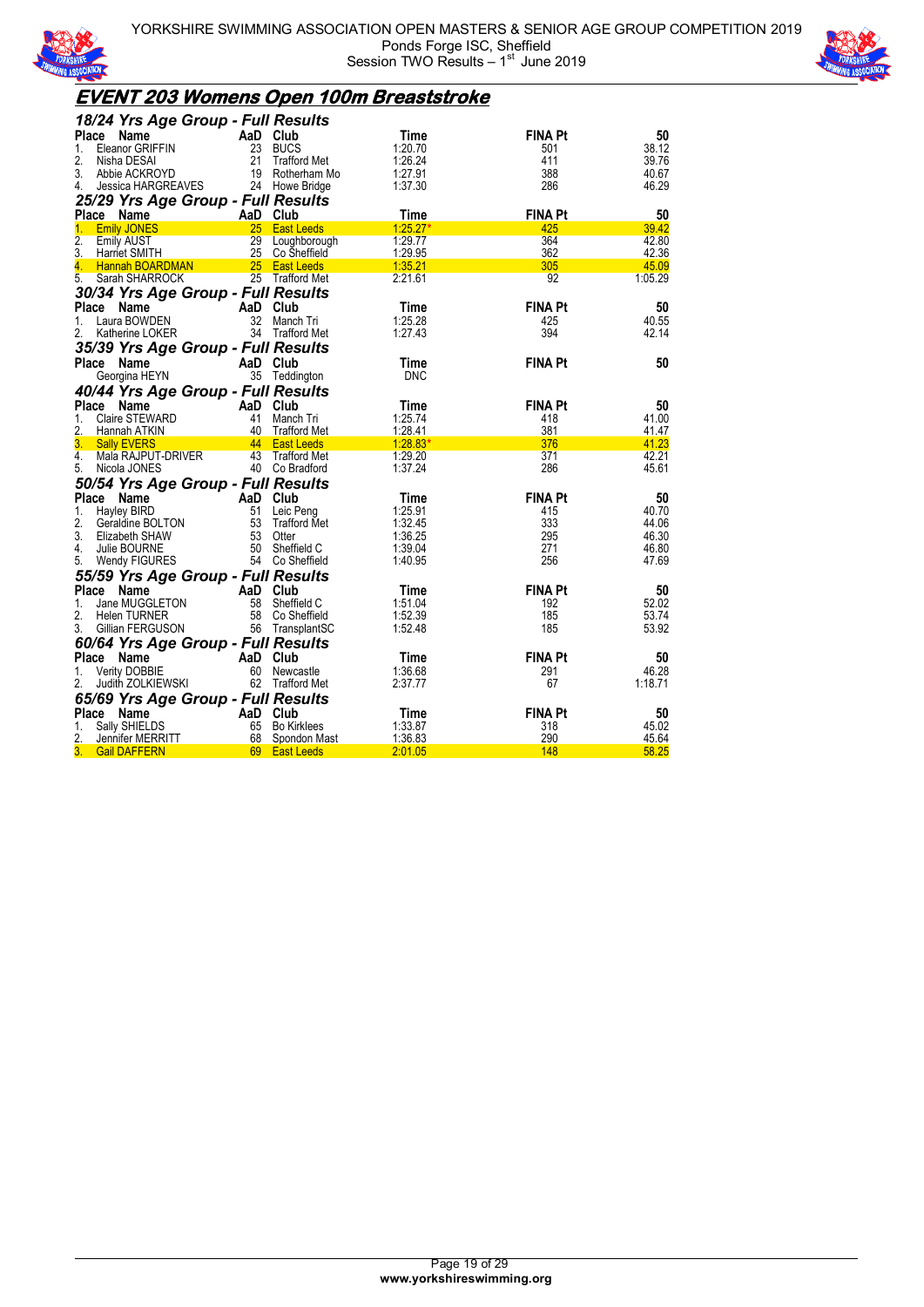



## **EVENT 204 Mens Open 50m Butterfly**

|                        | 18/24 Yrs Age Group - Full Results                                 |           |                                        |                   |                       |
|------------------------|--------------------------------------------------------------------|-----------|----------------------------------------|-------------------|-----------------------|
| Place                  | Name                                                               | AaD Club  |                                        | Time              | FINA Pt               |
| 1.                     | Nicholas GOWLAND                                                   | 23        | Billingham                             | 28.23             | 490                   |
| 2.<br>3.               | Joseph MCCUE<br>Thomas DAY                                         | 24<br>20  | Oldham Agua<br>Co Sheffield            | 28.49<br>29.65    | 477<br>423            |
| 4.                     | Jordan MOGFORD                                                     | -20       | Billingham                             | 29.73             | 420                   |
| 5.                     | Joseph MARKHAM                                                     | 23        | Sheffield C                            | 30.82             | 377                   |
| 6.                     | Stephen BROMLEY                                                    |           | 23 Hyde Seal                           | 34.32             | 273                   |
|                        | 25/29 Yrs Age Group - Full Results                                 |           |                                        |                   |                       |
| Place Name             |                                                                    | AaD Club  |                                        | Time              | <b>FINA Pt</b>        |
| 1.                     | <b>Ryan FLANAGAN</b>                                               |           | 25 East Leeds                          | $25.14*$          | 695                   |
| 2.<br>3.               | William TIMPANY<br>Samuel DALLIMORE                                | 25<br>28  | <b>York City</b><br>Co Oxford          | 27.26<br>27.31    | 545<br>542            |
| 4.                     | Gareth ALLEN                                                       | 27        | Billingham                             | 27.96             | 505                   |
| 5.                     | Christopher KNIGHT                                                 |           | 28 Trafford Met                        | 28.16             | 494                   |
| 6.                     | Ryan BORTHWICK                                                     | -25       | Co Sheffield                           | 28.31             | 486                   |
| 7.                     | Conor CROZIER                                                      | 27        | Co Sund'land                           | 28.93             | 456                   |
| 8.                     | Matthew CRACKELL                                                   |           | 28 Loughborough                        | 29.29             | 439                   |
|                        |                                                                    | 27        | Oldham Aqua<br>28 Sheffield C          | 29.44<br>41.25    | 432<br>157            |
| 11. William REED       | 8. Mattnew UTHUNLLL<br>9. George MORREAL<br>10. Alexander THOMPSON |           | 26 L B Hounslow                        | 42.07             | 148                   |
|                        | 30/34 Yrs Age Group - Full Results                                 |           |                                        |                   |                       |
| Place Name             |                                                                    | AaD Club  |                                        | Time              | <b>FINA Pt</b>        |
| 1.                     | <b>Richard JAGGER</b>                                              |           | 30 East Leeds                          | 27.18             | 550                   |
| 2.                     | Matthew LEES                                                       | 30        | Oldham Aqua                            | 30.51             | 388                   |
| 3.                     | <b>Woitek POPIELARZ</b>                                            |           | 32 Hull Masters                        | 37.05             | 217                   |
|                        | 35/39 Yrs Age Group - Full Results                                 |           |                                        |                   |                       |
| Place                  | Name                                                               | AaD Club  |                                        | Time              | <b>FINA Pt</b>        |
| 1.<br>2.               | <b>Alistair CRAWFORD</b><br><b>James BARWICK</b>                   | 35<br>37  | <b>East Leeds</b><br><b>East Leeds</b> | $24.94*$<br>29.14 | 711<br>446            |
| 3.                     |                                                                    |           | 39 Hull Masters                        | 30.28             | 397                   |
| 4.                     | David STANIFORTH<br>Robert KELLY<br>Robert KELLY                   |           | 38 Bo Kirklees                         | 31.22             | 362                   |
|                        | 40/44 Yrs Age Group - Full Results                                 |           |                                        |                   |                       |
| Place Name             |                                                                    | AaD Club  |                                        | Time              | <b>FINA Pt</b>        |
| 1.                     | <b>Trevor ELAND</b>                                                | 43        | Warrington M                           | 26.74             | 577                   |
| 2.                     | Leonardo LARI                                                      | 44        | <b>York City</b>                       | 31.67             | 347                   |
| 3.                     | Kevin PICKERING                                                    | 44        | Pocklington                            | 33.95             | 282                   |
| 4.<br>5.               | Stephen BARROW                                                     | 40        | Howe Bridge<br>40 Warrington           | 34.21<br>36.76    | 275<br>222            |
| Chris KNEE             | James HOPKINS                                                      |           | 40 East Leeds                          | DNC               |                       |
|                        | 45/49 Yrs Age Group - Full Results                                 |           |                                        |                   |                       |
| Place                  | Name                                                               | AaD Club  |                                        | Time              | <b>FINA Pt</b>        |
| David REES<br>1.       |                                                                    | 46        | Oldham Aqua                            | 28.21             | 491                   |
| 2.                     | Matthew RUDD                                                       | 46        | <b>Hull Masters</b>                    | 34.67             | 265                   |
| 3.                     | Steven PRICE                                                       | 49        | <b>Brighouse</b>                       | 35.09             | 255                   |
| 4.                     | Rupert HOUGH                                                       | 46        | Dove Valley                            | 36.26             | 231                   |
| 5.                     | Johnathan RIDSDALE                                                 |           | 45 New Earswick                        | 36.92             | 219                   |
|                        | Alan WEDDELL                                                       |           | 47 Ashington                           | DNC               |                       |
| Place                  | 50/54 Yrs Age Group - Full Results                                 |           |                                        |                   |                       |
| 1.                     | Name<br>Jonathan SAUNDERS                                          | AaD<br>53 | Club<br>Co Sheffield                   | Time<br>31.49     | <b>FINA Pt</b><br>353 |
| 2.                     | Simon EDWARDS                                                      |           | 52 CarltonForum                        | 31.55             | 351                   |
|                        | 55/59 Yrs Age Group - Full Results                                 |           |                                        |                   |                       |
| Place                  | <b>Name</b>                                                        | AaD       | Club                                   | Time              | <b>FINA Pt</b>        |
| 1.                     | David EMERSON                                                      | 57 -      | <b>East Leeds</b>                      | <u>28.27*</u>     | 488                   |
| 2.                     | Colin ROBBINS                                                      | 55        | NottmLeander                           | 32.00             | 337                   |
| 2.                     | <b>Matthew GRANT</b>                                               | 55        | Gates & Whick                          | 32.00             | <u>337</u>            |
| 4.<br>5.<br>Lyn HUGHES | David HOGG                                                         | 55<br>55  | <b>East Leeds</b><br><b>East Leeds</b> | 32.23<br>36.09    | 329<br>234            |
| 6.                     | Mark JONES                                                         | 59        | Warrington M                           | 38.23             | 197                   |
|                        | Gary THOMAS                                                        | 58        | Royal Navy                             | <b>DNC</b>        |                       |
|                        | Russell MASON                                                      | 56        | Warrington M                           | DNC               |                       |
|                        | 60/64 Yrs Age Group - Full Results                                 |           |                                        |                   |                       |
| Place                  | Name                                                               | AaD       | Club                                   | Time              | <b>FINA Pt</b>        |
| 1.                     | <b>Brian GODFREY</b>                                               | 64        | <b>Bo Kirklees</b>                     | 32.17             | 331                   |
| 2.<br>3.               | Martin JENNINGS                                                    | 61        | <b>Bo Kirklees</b>                     | 33.43             | 295                   |
| 4.<br>lan FODEN        | David BRADFORD                                                     | 61<br>61  | Sheffield C<br>Hyde Seal               | 33.85<br>35.48    | 284<br>247            |
| 5.                     | Martyn BINNS                                                       | 61        | <b>Bo Kirklees</b>                     | 35.67             | 243                   |
| 6.                     | <b>Trevor THEWLIS</b>                                              |           | 62 Bo Kirklees                         | 36.88             | 220                   |
|                        | 65/69 Yrs Age Group - Full Results                                 |           |                                        |                   |                       |
| Place                  | Name                                                               | AaD       | Club                                   | Time              | <b>FINA Pt</b>        |
| 1.                     | <b>Christopher BROWN</b>                                           |           | 66 Co Bradford                         | 34.15             | 277                   |
|                        | 75/79 Yrs Age Group - Full Results                                 |           |                                        |                   |                       |
| Place                  | Name                                                               | AaD       | Club                                   | Time              | <b>FINA Pt</b>        |
| 1.                     | Neil MACKINNON                                                     | 78        | <b>Trafford Met</b>                    | 36.55             | 226                   |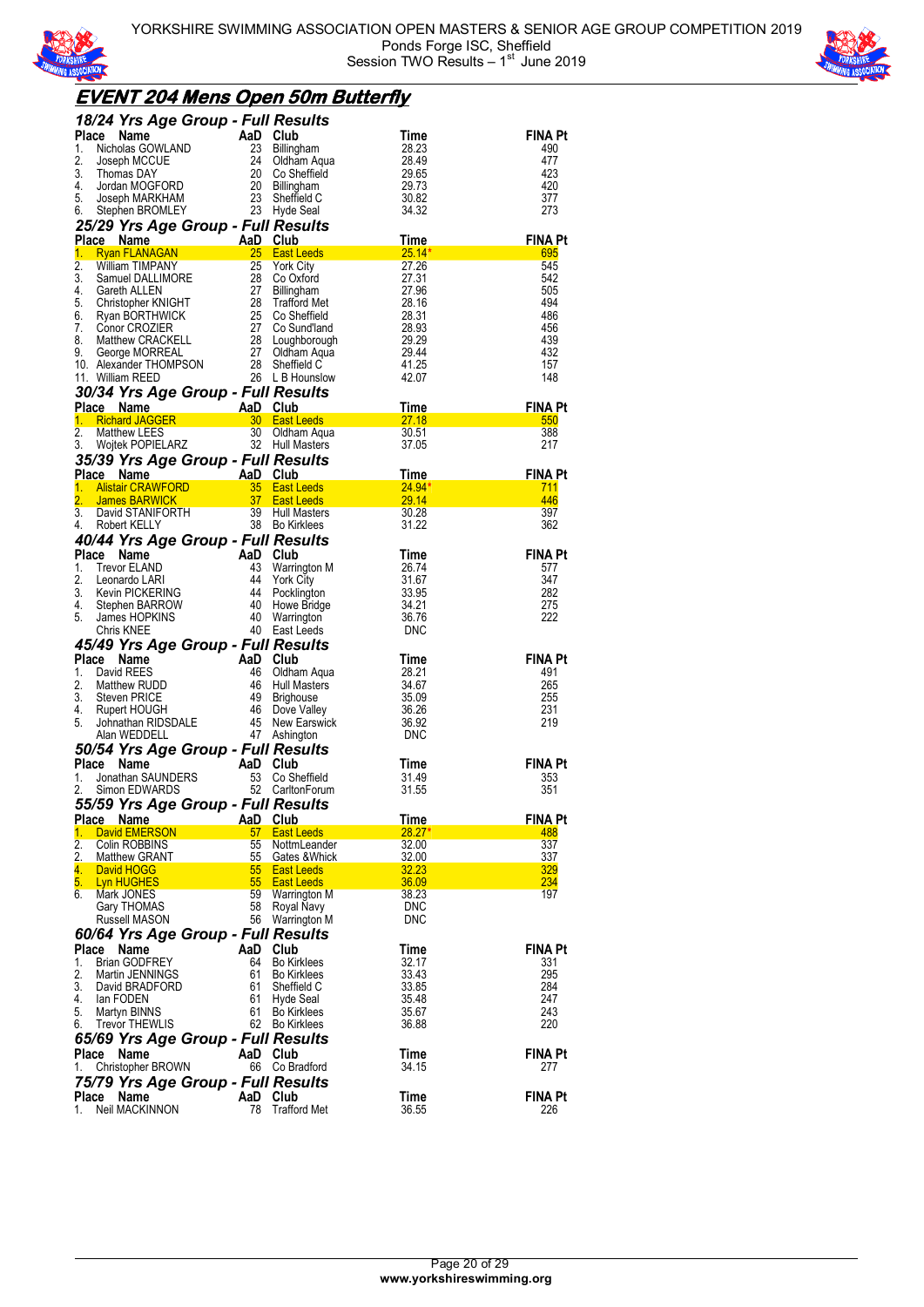



## **EVENT 205 Womens Open 50m Butterfly**

|                        | 18/24 Yrs Age Group - Full Results                                                                                                                                                                                                                      |    |                                                                                                                                                                                                                                                                                                                    |                                   |                       |
|------------------------|---------------------------------------------------------------------------------------------------------------------------------------------------------------------------------------------------------------------------------------------------------|----|--------------------------------------------------------------------------------------------------------------------------------------------------------------------------------------------------------------------------------------------------------------------------------------------------------------------|-----------------------------------|-----------------------|
|                        |                                                                                                                                                                                                                                                         |    |                                                                                                                                                                                                                                                                                                                    |                                   | <b>FINA Pt</b>        |
|                        |                                                                                                                                                                                                                                                         |    |                                                                                                                                                                                                                                                                                                                    |                                   | 527                   |
|                        |                                                                                                                                                                                                                                                         |    |                                                                                                                                                                                                                                                                                                                    |                                   | 500                   |
|                        |                                                                                                                                                                                                                                                         |    |                                                                                                                                                                                                                                                                                                                    |                                   | 497                   |
|                        |                                                                                                                                                                                                                                                         |    |                                                                                                                                                                                                                                                                                                                    |                                   | 493                   |
|                        |                                                                                                                                                                                                                                                         |    |                                                                                                                                                                                                                                                                                                                    |                                   | 466<br>456            |
|                        |                                                                                                                                                                                                                                                         |    |                                                                                                                                                                                                                                                                                                                    |                                   | 439                   |
|                        |                                                                                                                                                                                                                                                         |    |                                                                                                                                                                                                                                                                                                                    |                                   | 417                   |
|                        |                                                                                                                                                                                                                                                         |    |                                                                                                                                                                                                                                                                                                                    |                                   | 388                   |
|                        |                                                                                                                                                                                                                                                         |    |                                                                                                                                                                                                                                                                                                                    |                                   | 388                   |
|                        |                                                                                                                                                                                                                                                         |    |                                                                                                                                                                                                                                                                                                                    |                                   | 342                   |
|                        |                                                                                                                                                                                                                                                         |    |                                                                                                                                                                                                                                                                                                                    |                                   | 304                   |
|                        |                                                                                                                                                                                                                                                         |    | 18/24 Yrs Age Group - Full Results<br>1. Lauren PALMER-JONES 20 Thanet Swim 30.23<br>2. Emily SPENCER 19 Crosby<br>3. Rebecca BRITTEN 19 Crosby<br>4. Kathryn HENDERSON 19 NottmLeander 30.92<br>5. Isobel MEIKLE 20 BUCS 31.51<br>6. Holl<br>Time<br>$31.14$<br>$33.46*$<br>$42.62$<br>$46.60$<br>Time<br>$35.21$ |                                   |                       |
|                        | <b>25/29 Yrs Age Group - Full Results<br/> Place Name AaD Club<br/> 1. Kirsty DUROSE 28 BelperMarlin<br/> 2. Emily JONES 25 East Leeds<br/> 3. Amy HICKS 27 East Leeds</b>                                                                              |    |                                                                                                                                                                                                                                                                                                                    |                                   | <b>FINA Pt</b>        |
|                        |                                                                                                                                                                                                                                                         |    |                                                                                                                                                                                                                                                                                                                    |                                   | 482                   |
|                        |                                                                                                                                                                                                                                                         |    |                                                                                                                                                                                                                                                                                                                    |                                   | 389                   |
| 3.<br><b>Amy HICKS</b> |                                                                                                                                                                                                                                                         | 27 | <b>East Leeds</b>                                                                                                                                                                                                                                                                                                  |                                   | 188                   |
| 4.                     | Katherine FRANKLAND 29 East Leeds                                                                                                                                                                                                                       |    |                                                                                                                                                                                                                                                                                                                    |                                   | 144                   |
|                        | 30/34 Yrs Age Group - Full Results                                                                                                                                                                                                                      |    |                                                                                                                                                                                                                                                                                                                    |                                   |                       |
| Place Name             | Ce Name AaD Club<br>Katherine LOKER AaD Club<br>Katherine LOKER 32 Rotherham M<br>Catriona WALKER 30 Trafford Met                                                                                                                                       |    |                                                                                                                                                                                                                                                                                                                    |                                   | <b>FINA Pt</b>        |
| 1.                     |                                                                                                                                                                                                                                                         |    |                                                                                                                                                                                                                                                                                                                    |                                   | 334                   |
| 2.                     |                                                                                                                                                                                                                                                         |    | 32 Rotherham Mo                                                                                                                                                                                                                                                                                                    | 35.31                             | 331                   |
| 3.                     |                                                                                                                                                                                                                                                         |    |                                                                                                                                                                                                                                                                                                                    | 36.37                             | 303                   |
|                        | <b>35/39 Yrs Age Group - Full Results<br/> Place Name AaD Club<br/> 1. Kimberley CLARKSON 35 Bo Kirklees<br/> 2. Sasha FORSTER 35 Bracknell</b>                                                                                                         |    |                                                                                                                                                                                                                                                                                                                    |                                   |                       |
|                        |                                                                                                                                                                                                                                                         |    |                                                                                                                                                                                                                                                                                                                    | Time                              | <b>FINA Pt</b>        |
|                        |                                                                                                                                                                                                                                                         |    |                                                                                                                                                                                                                                                                                                                    | 37.40                             | 278                   |
|                        |                                                                                                                                                                                                                                                         |    |                                                                                                                                                                                                                                                                                                                    | 41.51                             | 203                   |
|                        |                                                                                                                                                                                                                                                         |    |                                                                                                                                                                                                                                                                                                                    |                                   |                       |
|                        |                                                                                                                                                                                                                                                         |    |                                                                                                                                                                                                                                                                                                                    |                                   |                       |
|                        |                                                                                                                                                                                                                                                         |    |                                                                                                                                                                                                                                                                                                                    | Time                              | <b>FINA Pt</b>        |
|                        |                                                                                                                                                                                                                                                         |    |                                                                                                                                                                                                                                                                                                                    | 30.68                             | 504                   |
|                        |                                                                                                                                                                                                                                                         |    |                                                                                                                                                                                                                                                                                                                    | 38.08                             | 264                   |
|                        | 2. Sabila Forontin<br><b>40/44 Yrs Age Group - Full Results</b><br>1. Susan TEALE<br>2. Nikki BUTTERFIELD<br>3. Ann-Marie BLOWMAN<br>3. Ann-Marie BLOWMAN<br>40 Soluth Hunsle<br>5. Ann-Marie BLOWMAN<br>40 Soluth Hunsle<br>40 Soluth Hunsle<br>40 Sol |    |                                                                                                                                                                                                                                                                                                                    | -50.44                            | 113                   |
|                        | 45/49 Yrs Age Group - Full Results                                                                                                                                                                                                                      |    |                                                                                                                                                                                                                                                                                                                    |                                   |                       |
|                        |                                                                                                                                                                                                                                                         |    |                                                                                                                                                                                                                                                                                                                    | Time                              | <b>FINA Pt</b>        |
|                        |                                                                                                                                                                                                                                                         |    |                                                                                                                                                                                                                                                                                                                    | 31.64                             | 460<br>264            |
|                        |                                                                                                                                                                                                                                                         |    |                                                                                                                                                                                                                                                                                                                    | 38.04<br>38.50                    | 255                   |
|                        |                                                                                                                                                                                                                                                         |    |                                                                                                                                                                                                                                                                                                                    | 42.64                             | 188                   |
|                        |                                                                                                                                                                                                                                                         |    |                                                                                                                                                                                                                                                                                                                    | 43.31                             | 179                   |
|                        | Place Name PETIT<br>2. Jeanne PETIT 49 Leic Peng<br>2. Jeanne ALEXANDER 49 Leic Peng<br>2. Jeanne ALEXANDER 48 Kenilworth M<br>3. Jayne BLIZZARD 46 King'f Scar<br>4. Nina CURRAN 46 Hull Masters<br>5. Angela RICHMOND 50/54 VER AGG CERL              |    |                                                                                                                                                                                                                                                                                                                    |                                   |                       |
|                        |                                                                                                                                                                                                                                                         |    |                                                                                                                                                                                                                                                                                                                    |                                   | <b>FINA Pt</b>        |
|                        |                                                                                                                                                                                                                                                         |    |                                                                                                                                                                                                                                                                                                                    |                                   | 260                   |
|                        |                                                                                                                                                                                                                                                         |    |                                                                                                                                                                                                                                                                                                                    |                                   | 227                   |
|                        |                                                                                                                                                                                                                                                         |    |                                                                                                                                                                                                                                                                                                                    |                                   | 183                   |
|                        |                                                                                                                                                                                                                                                         |    |                                                                                                                                                                                                                                                                                                                    |                                   |                       |
|                        |                                                                                                                                                                                                                                                         |    |                                                                                                                                                                                                                                                                                                                    |                                   | <b>FINA Pt</b><br>351 |
|                        |                                                                                                                                                                                                                                                         |    |                                                                                                                                                                                                                                                                                                                    |                                   | 131                   |
|                        |                                                                                                                                                                                                                                                         |    |                                                                                                                                                                                                                                                                                                                    |                                   | $\frac{111}{2}$       |
|                        |                                                                                                                                                                                                                                                         |    |                                                                                                                                                                                                                                                                                                                    | <u> 1999 - Jan Jawa Barat, pa</u> |                       |
|                        | 65/69 Yrs Age Group - Full Results                                                                                                                                                                                                                      |    | <b>50/54 Yrs Age Group - Full Results</b><br>Place Name Control and Club<br>1. Ruth RHODES 51 Bradford 38.24<br>2. Rachael KNIGHT 52 CarltonForum<br>3. Dianne FOSTER 50 East Leeds 43.00<br>55/59 Yrs Age Group - Full Results<br>1. Lindsey G                                                                    |                                   |                       |
| Place Name             |                                                                                                                                                                                                                                                         |    |                                                                                                                                                                                                                                                                                                                    | Time                              | <b>FINA Pt</b>        |
| 1.                     | ce Name<br>Wendy OFFORD<br>Mendy OFFORD<br>65 Bo Kirklees                                                                                                                                                                                               |    |                                                                                                                                                                                                                                                                                                                    | 45.28                             | 157                   |
|                        | 70/74 Yrs Age Group - Full Results                                                                                                                                                                                                                      |    |                                                                                                                                                                                                                                                                                                                    |                                   |                       |
| Place Name             | <b>Ce Name</b><br>Patricia JACKSON<br>72 East A                                                                                                                                                                                                         |    | 72 East Anglian                                                                                                                                                                                                                                                                                                    | Time<br>DNC                       | <b>FINA Pt</b>        |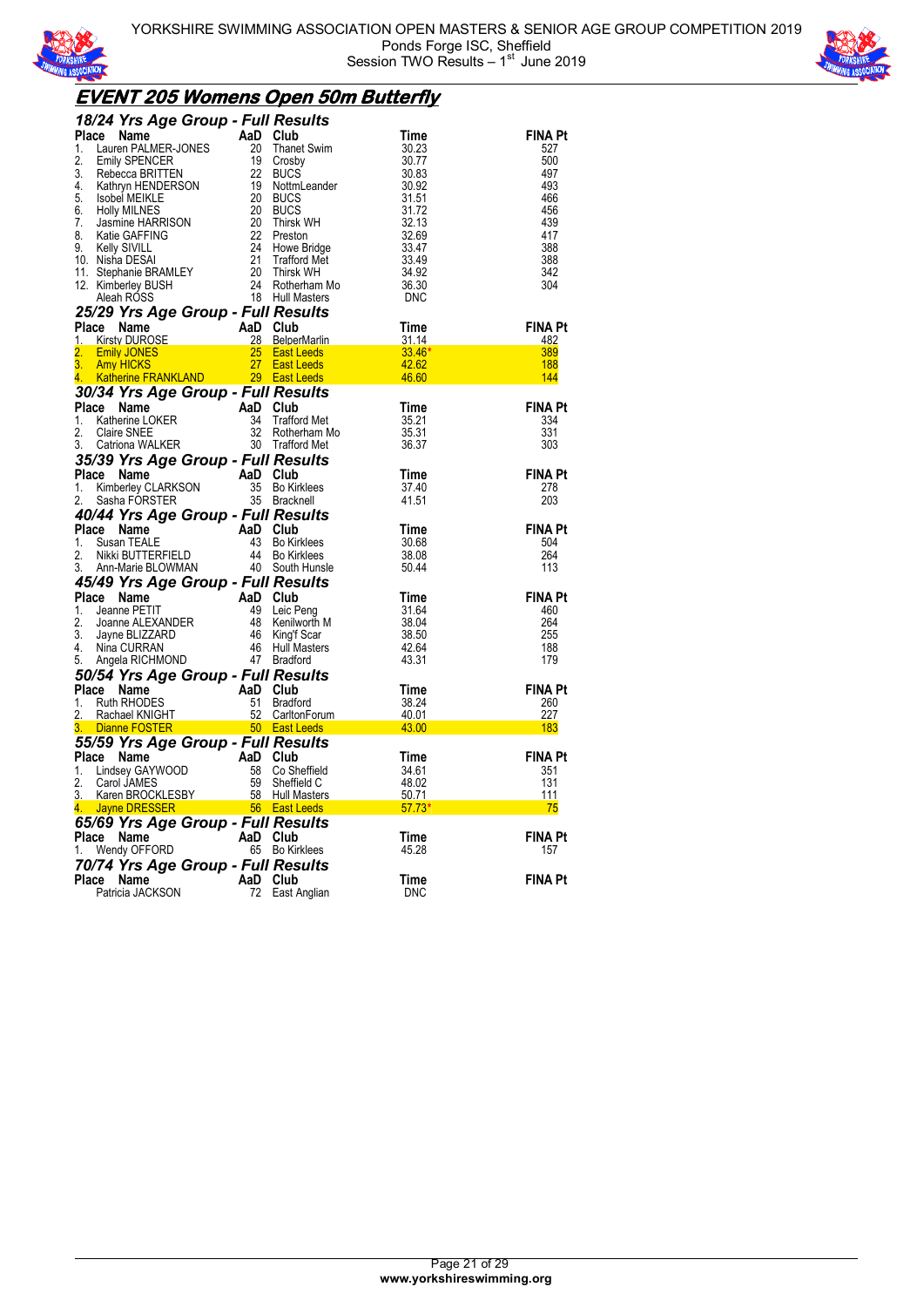

YORKSHIRE SWIMMING ASSOCIATION OPEN MASTERS & SENIOR AGE GROUP COMPETITION 2019 Ponds Forge ISC, Sheffield Session TWO Results  $-1<sup>st</sup>$  June 2019



| <u>EVENT 206 Mens Open 200m IM</u>                                                          |                |             |         |                |
|---------------------------------------------------------------------------------------------|----------------|-------------|---------|----------------|
| 18/24 Yrs Age Group - Full Results<br>Place<br>Time<br>Name<br>AaD Club                     | <b>FINA Pt</b> | 50          | 100     | 150            |
| 1. Thomas DAY<br>20 Co Sheffield<br>2:28.93<br>25/29 Yrs Age Group - Full Results           | 448            | 30.20       | 1:09.26 | 1:54.62        |
| Place Name<br>AaD Club<br>Time                                                              | <b>FINA Pt</b> | 50          | 100     | 150            |
| 29 East Leeds<br>1 <sup>1</sup><br><b>James WARREN</b><br>2:28.70                           | 450            | 30.05       | 1:09.39 | 1:53.48        |
| $\overline{2}$ .<br>George MORREAL<br>27 Oldham Agua<br>2:30.66                             | 433            | 30.70       | 1:08.74 | 1:56.97        |
| 3. William REED<br>26 L B Hounslow<br>3:23.63                                               | 175            | 44.36       | 1:40.86 | 2:34.77        |
| 30/34 Yrs Age Group - Full Results                                                          |                |             |         |                |
| Place Name<br>AaD Club<br>Time                                                              | <b>FINA Pt</b> | 50          | 100     | 150            |
| 1.<br>30 East Leeds<br>$2:25.46*$<br><b>Richard JAGGER</b>                                  | 481            | 28.75       | 1:07.90 | 1:51.04        |
| 2.<br>30 Oldham Aqua<br>2.46.08<br><b>Robert SEXTON</b>                                     | 323            | 34.35       | 1:17.42 | 2:07.54        |
| 3.<br>30 Oldham Aqua<br>2:50.14<br><b>Matthew LEES</b>                                      | 300            | 32.88       | 1:22.67 | 2:14.90        |
| 35/39 Yrs Age Group - Full Results                                                          |                |             |         |                |
| Place Name<br>AaD Club<br>Time<br>Wade RIMBACH<br>35 Otter<br><b>DNC</b>                    | <b>FINA Pt</b> | 50          | 100     | 150            |
| 40/44 Yrs Age Group - Full Results                                                          |                |             |         |                |
| Place Name<br>AaD Club<br>Time                                                              | <b>FINA Pt</b> | 50          | 100     | 150            |
| Philip WOODS<br>2:31.04<br>1.<br>41<br>Warrington M                                         | 429            | 31.80       | 1:13.64 | 1:57.26        |
| 2.<br>Stewart WORTHY<br>2:33.56<br>41<br><b>Bo Kirklees</b>                                 | 409            | 30.92       | 1:13.29 | 1:56.91        |
| James HOPKINS<br><b>DNC</b><br>40 Warrington                                                |                |             |         |                |
| 45/49 Yrs Age Group - Full Results                                                          |                |             |         |                |
| Place Name<br>AaD Club<br>Time                                                              | <b>FINA Pt</b> | 50          | 100     | 150            |
| 1. Andrew COOPER<br>2:33.21<br>46 Aquabears                                                 | 411            | 31.04       | 1:10.84 | 1:55.67        |
| 50/54 Yrs Age Group - Full Results                                                          |                |             |         |                |
| Place Name<br>AaD Club<br>Time                                                              | <b>FINA Pt</b> | 50          | 100     | 150            |
| 1. Clive SMITH<br>50 Etwall<br>3:32.91                                                      | 153            | 49.76       | 1:48.25 | 2:46.58        |
| 55/59 Yrs Age Group - Full Results                                                          |                |             |         |                |
| Place Name<br>AaD Club<br>Time                                                              | <b>FINA Pt</b> | 50          | 100     | 150            |
| 1.<br>Stephen BOTTOMLEY<br>56 Bo Kirklees<br>2:44.66                                        | 331            | 37.49       | 1:19.79 | 2:07.26        |
| 2.<br>Mark JONES<br>59 Warrington M<br>3:00.95                                              | 250            | 40.29       | 1:29.94 | 2:21.32        |
| 3.<br>Philip THOMAS<br>57<br>3:08.26<br>Manch Tri                                           | 222            | 39.53       | 1:30.78 | 2:25.00        |
| 4. Robert BOLTON<br>59 Trafford Met<br>3:27.34                                              | 166            | 48.25       | 1:46.92 | 2:41.07        |
| Russell MASON<br>56 Warrington M<br><b>DNC</b>                                              |                |             |         |                |
| 60/64 Yrs Age Group - Full Results                                                          |                |             |         |                |
| Place Name<br>AaD Club<br>Time                                                              | <b>FINA Pt</b> | 50          | 100     | 150            |
| lan FODEN<br>61 Hyde Seal<br>3:03.42<br>1.                                                  | 240            | 37.60       | 1:29.36 | 2:23.00        |
|                                                                                             |                |             |         |                |
| 65/69 Yrs Age Group - Full Results<br>Place Name                                            | <b>FINA Pt</b> |             | 100     |                |
| AaD Club<br>Time<br>lan URQUHART                                                            |                | 50<br>38.90 | 1:32.96 | 150<br>2:26.35 |
| 1.<br>65<br>Co Lincoln P<br>3:12.12<br>2.<br>69<br>3:29.98<br><b>Brian TAYLOR</b><br>Adwick | 208<br>160     | 45.81       | 1:44.56 | 2:42.50        |
| 3.<br><b>Richard ADAMS</b><br>4:51.46<br>69<br>TransplantSC                                 | 59             | 1:16.50     | 2:25.96 | 3:40.20        |
| 65 Hull Masters<br><b>DNC</b><br>Peter GARLAND                                              |                |             |         |                |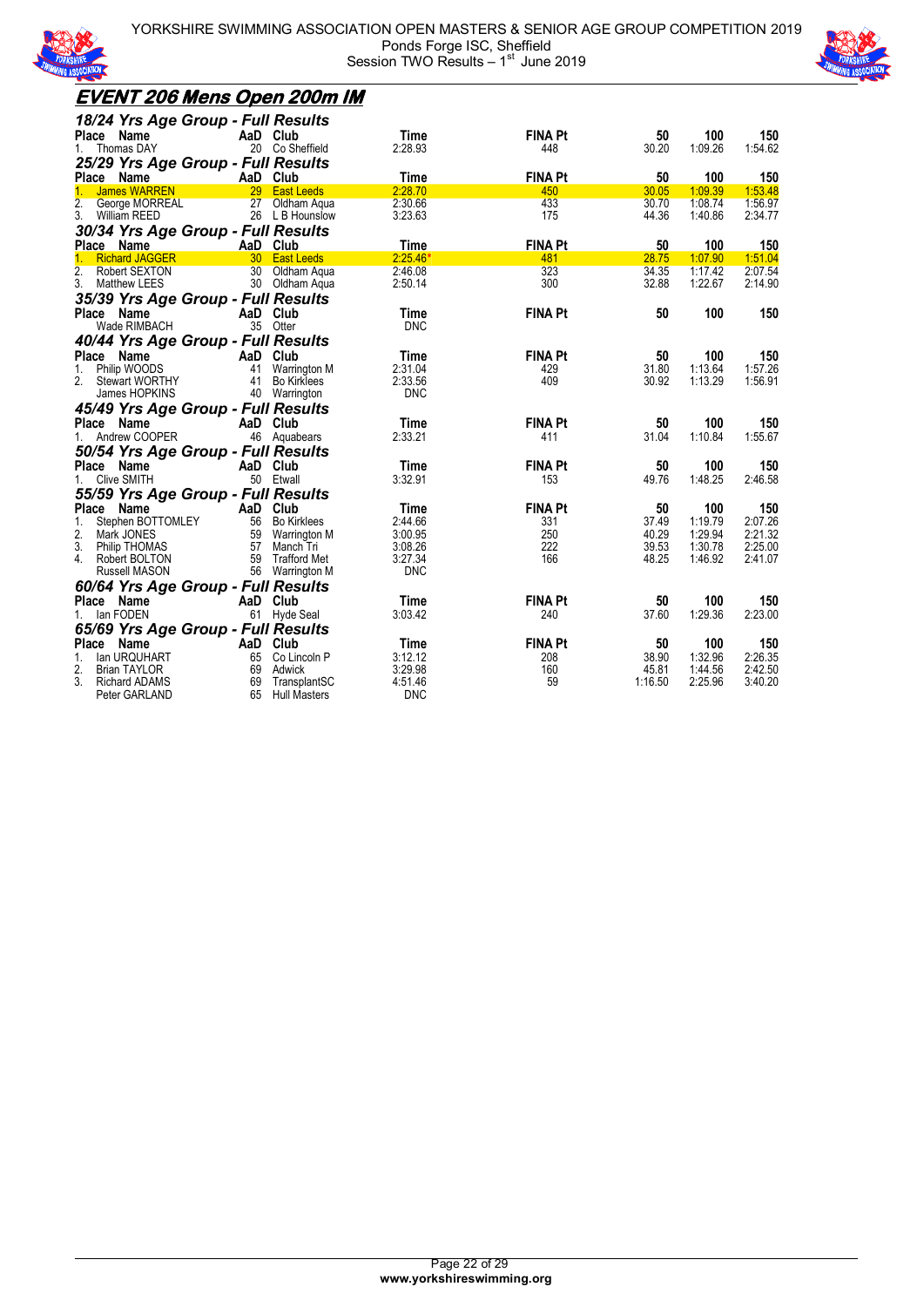



## **EVENT 207 Womens Open 200m IM**

| 18/24 Yrs Age Group - Full Results |          |                     |            |                |       |         |         |
|------------------------------------|----------|---------------------|------------|----------------|-------|---------|---------|
| Place<br>Name                      |          | AaD Club            | Time       | <b>FINA Pt</b> | 50    | 100     | 150     |
| Rebecca BRITTEN<br>1.              | 22       | <b>BUCS</b>         | 2:38.21    | 506            | 33.83 | 1:12.23 | 1:59.32 |
| 2.<br>Aleah ROSS                   | 18       | <b>Hull Masters</b> | 2:40.07    | 489            | 31.98 | 1:12.25 | 2:01.90 |
| 3.<br>Eleanor GRIFFIN              | 23       | <b>BUCS</b>         | 2:48.35    | 420            | 35.94 | 1:21.70 | 2:08.61 |
| 4.<br>Holly GLOSSOP                | 20       | Sheffield C         | 3:02.31    | 331            | 40.07 | 1:28.10 | 2:22.38 |
| Abbie ACKROYD                      | 19       | Rotherham Mo        | <b>DNC</b> |                |       |         |         |
| Jessica HARGREAVES                 |          | 24 Howe Bridge      | <b>DNC</b> |                |       |         |         |
| 25/29 Yrs Age Group - Full Results |          |                     |            |                |       |         |         |
| <b>Place</b><br>Name               | AaD Club |                     | Time       | <b>FINA Pt</b> | 50    | 100     | 150     |
| Louisa ZOLKIEWSKI                  | 26       | <b>Trafford Met</b> | 2:44.58    | 450            | 32.07 | 1:12.73 | 2:06.68 |
| 30/34 Yrs Age Group - Full Results |          |                     |            |                |       |         |         |
| Place Name                         | AaD      | Club                | Time       | <b>FINA Pt</b> | 50    | 100     | 150     |
| 1.<br>Laura BOWDEN                 | 32       | Manch Tri           | 2:42.24    | 469            | 35.06 | 1:19.01 | 2:05.57 |
| 2.<br>Katherine LOKER              | 34       | Trafford Met        | 2:52.66    | 389            | 38.45 | 1:24.17 | 2:12.60 |
| 40/44 Yrs Age Group - Full Results |          |                     |            |                |       |         |         |
| Place Name                         | AaD Club |                     | Time       | <b>FINA Pt</b> | 50    | 100     | 150     |
| $1_{-}$<br><b>Sally EVERS</b>      |          | 44 East Leeds       | $2:53.92*$ | 381            | 33.94 | 1:21.05 | 2:11.73 |
| 2.<br>Nicola JONES                 | 40       | Co Bradford         | 3:03.50    | 324            | 39.80 | 1:28.59 | 2:22.46 |
| 3.<br>Joanne DUKES                 |          | 43 New Earswick     | 3:20.67    | 248            | 43.01 | 1:36.01 | 2:31.87 |
| 45/49 Yrs Age Group - Full Results |          |                     |            |                |       |         |         |
| Place<br>Name                      | AaD Club |                     | Time       | <b>FINA Pt</b> | 50    | 100     | 150     |
| Susan HARRISON                     |          | 47 Thirsk WH        | 3:42.18    | 182            | 50.35 | 1:46.14 | 2:54.62 |
|                                    |          |                     |            |                |       |         |         |
| 50/54 Yrs Age Group - Full Results |          |                     |            |                |       |         |         |
| Place Name                         | AaD Club |                     | Time       | <b>FINA Pt</b> | 50    | 100     | 150     |
| <b>Karen GRAHAM</b>                |          | 54 East Leeds       | $2.52.67*$ | 389            | 35.98 | 1:23.66 | 2:15.94 |
| 2.<br><b>Wendy FIGURES</b>         | 54       | Co Sheffield        | 3:22.82    | 240            | 45.80 | 1:38.97 | 2:35.17 |
| 3.<br>Lynne DAWSON                 |          | 52 Sheffield C      | 3:45.47    | 175            | 56.12 | 1:52.99 | 2:57.62 |
| 55/59 Yrs Age Group - Full Results |          |                     |            |                |       |         |         |
| Place Name                         | AaD Club |                     | Time       | <b>FINA Pt</b> | 50    | 100     | 150     |
| <b>Judy BROWN</b>                  | 55       | Warrington M        | 2:48.84    | 416            | 36.08 | 1:17.86 | 2:10.76 |
| 2.<br><b>Helen TURNER</b>          | 58       | Co Sheffield        | 3:37.29    | 195            |       | 1:45.25 | 2:48.78 |
| Carolyn IRVINE                     |          | 56 Bo Kirklees      | <b>DNC</b> |                |       |         |         |
| 60/64 Yrs Age Group - Full Results |          |                     |            |                |       |         |         |
| Place<br>Name                      | AaD Club |                     | Time       | <b>FINA Pt</b> | 50    | 100     | 150     |
| <b>Christine GILLARD</b>           |          | 63 Calv Bing        | 3:51.50    | 161            | 53.34 | 1:55.52 | 3:02.59 |
| 70/74 Yrs Age Group - Full Results |          |                     |            |                |       |         |         |
| Place<br>Name                      | AaD Club |                     | Time       | <b>FINA Pt</b> | 50    | 100     | 150     |
| Patricia JACKSON                   | 72       | East Anglian        | <b>DNC</b> |                |       |         |         |
|                                    |          |                     |            |                |       |         |         |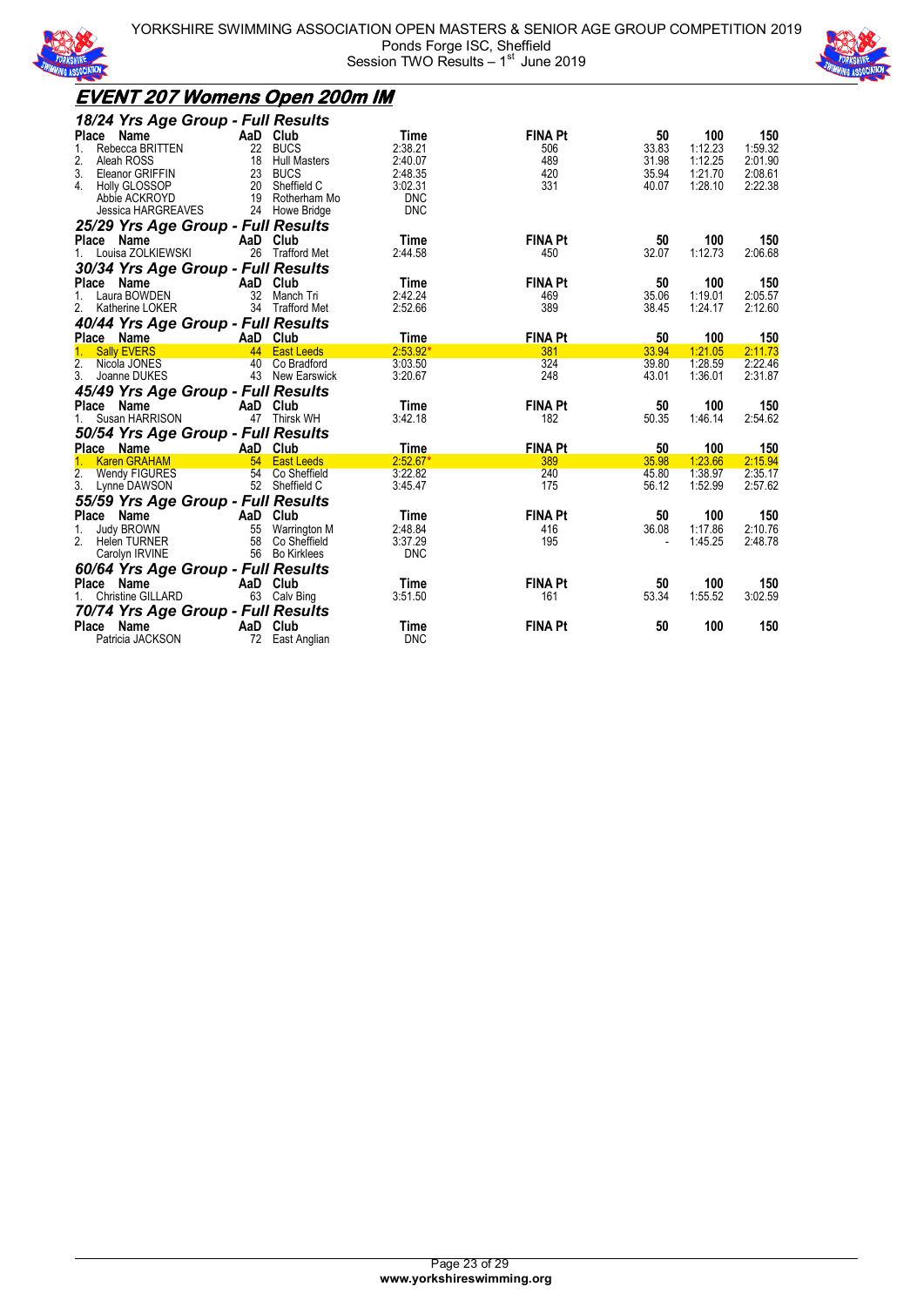



## **EVENT 208 Mens Open 100m Freestyle**

|                  | 18/24 Yrs Age Group - Full Results               |                 |                                   |                       |                       |                       |
|------------------|--------------------------------------------------|-----------------|-----------------------------------|-----------------------|-----------------------|-----------------------|
| Place<br>1.      | Name<br>Joseph MCCUE                             | 24              | AaD Club<br>Oldham Aqua           | Time<br>58.73         | <b>FINA Pt</b><br>509 | 50<br>27.69           |
| 2.               | Jordan MOGFORD                                   | 20              | Billingham                        | 59.97                 | 478                   | 28.68                 |
| 3.               | Nicholas GOWLAND                                 | 23              | <b>Billingham</b>                 | 1:00.85               | 458                   | 29.53                 |
| 4.               | Joseph MARKHAM                                   | 23              | Sheffield C                       | 1:02.91               | 414                   | 29.62                 |
| 5.               | Joseph BIGGS                                     |                 | 22 BUCS                           | 1:09.30               | 310                   | 31.73                 |
|                  | 25/29 Yrs Age Group - Full Results               |                 |                                   |                       |                       |                       |
|                  | Place Name                                       |                 | AaD Club<br><b>East Leeds</b>     | Time<br>52.95         | <b>FINA Pt</b>        | 50<br>25.26           |
| 1.<br>2.         | <b>Ryan FLANAGAN</b><br>Christopher KNIGHT       | <b>25</b><br>28 | <b>Trafford Met</b>               | 55.61                 | 695<br>600            | 26.57                 |
| 3.               | Ryan BORTHWICK                                   | 25              | Co Sheffield                      | 57.20                 | 551                   | 27.05                 |
| 4.               | Thomas MILLS                                     | 26              | <b>Trafford Met</b>               | 57.29                 | 548                   | 27.58                 |
| 5.               | William TIMPANY                                  | 25              | York City                         | 57.35                 | 547                   | 27.53                 |
| 6.               | <b>Gareth ALLEN</b>                              | 27              | Billingham                        | 58.89                 | 505                   | 28.52                 |
| 7.<br>8.         | <b>James WARREN</b><br>Matthew CRACKELL          | 29<br>28        | <b>East Leeds</b><br>Loughborough | 1:00.05<br>1:00.34    | 476<br>469            | 28.18<br>28.85        |
| 9.               | Joshua ALEXANDER                                 | 28              | Scotia                            | 1:02.04               | 432                   | 29.04                 |
|                  | 10. David WESTCOUGH                              | 25              | Enfield Sq                        | 1:09.18               | 311                   | 32.94                 |
|                  | 11. Warren KAVENEY                               | 27              | <b>Trafford Met</b>               | 1:11.72               | 279                   | 34.74                 |
|                  | 12. Alexander THOMPSON                           | 28              | Sheffield C                       | 1:15.99               | 235                   | 36.22                 |
|                  | 13. Joseph CLARK                                 | 25              | Sheffield C<br>28 Co Oxford       | 2:03.67<br><b>DNC</b> | 54                    | 57.16                 |
|                  | Samuel DALLIMORE                                 |                 |                                   |                       |                       |                       |
|                  | 30/34 Yrs Age Group - Full Results<br>Place Name |                 | AaD Club                          | <b>Time</b>           | <b>FINA Pt</b>        | 50                    |
| 1.               | <b>Richard JAGGER</b>                            |                 | 30 East Leeds                     | 55.32                 | 609                   | <u> 27.18</u>         |
| 2.               | Craig DRUMMOND                                   | 30              | Scotia                            | 1:02.28               | 427                   | 29.60                 |
| 3.               | John LAYCOCK                                     | 32              | <b>Bo Kirklees</b>                | 1:04.88               | 377                   | 30.72                 |
| 4.               | Robert SEXTON                                    | 30              | Oldham Aqua                       | 1:05.77               | 362                   | 30.74                 |
| 5.               | Wojtek POPIELARZ                                 |                 | 32 Hull Masters                   | 1:11.47               | 282                   | 32.39                 |
|                  | Stewart MOORE                                    |                 | 31 Manch Tri                      | <b>DNC</b>            |                       |                       |
|                  | 35/39 Yrs Age Group - Full Results               |                 |                                   |                       |                       |                       |
| Place<br>1.      | Name<br><b>Alistair CRAWFORD</b>                 | AaD<br>35       | Club<br><b>East Leeds</b>         | Time<br>$53.43*$      | <b>FINA Pt</b><br>676 | 50<br>25.90           |
| 2.               | Paul BARNARD                                     | 38              | <b>Trafford Met</b>               | 55.74                 | 596                   | 27.31                 |
| 3.               | <b>James BARWICK</b>                             | 37              | <b>East Leeds</b>                 | 1:01.57               | 442                   | 29.00                 |
| 4.               | Robert KELLY                                     | 38 <sup>7</sup> | <b>Bo Kirklees</b>                | 1:02.79               | 416                   | 29.25                 |
| 5.               | Gregan CLARKSON                                  |                 | 37 Hull Masters                   | 1:07.90               | 329                   | 30.65                 |
|                  | 40/44 Yrs Age Group - Full Results               |                 |                                   |                       |                       |                       |
| Place            | Name                                             | AaD             | Club                              | Time                  | <b>FINA Pt</b>        | 50                    |
| 1.               | Ben HARKIN                                       | 41              | Warrington M                      | 57.40                 | 545                   | 27.62                 |
| 2.               | Jonathan MATTHEWS                                | 40              | Hamilton                          | 1:01.40               | 445                   | 29.52<br>29.54        |
|                  |                                                  |                 |                                   |                       |                       |                       |
| 3.               | lan HENDERSON                                    | 40              | Cockermouth                       | 1:03.48               | 403                   |                       |
| 4.<br>5.         | <b>Stephen BARROW</b><br><b>Chris KNEE</b>       | 40              | Howe Bridge<br>40 East Leeds      | 1:09.55<br>1:09.63    | 306<br>305            | 31.87<br><u>25.24</u> |
| 6.               | <b>Kevin PICKERING</b>                           | 44              | Pocklington                       | 1:12.30               | 273                   | 33.40                 |
|                  | James HOPKINS                                    | 40              | Warrington                        | <b>DNC</b>            |                       |                       |
|                  | 45/49 Yrs Age Group - Full Results               |                 |                                   |                       |                       |                       |
|                  | Place Name                                       |                 | AaD Club                          | Time                  | <b>FINA Pt</b>        | 50                    |
| 1.               | <b>Robert JAMISON</b>                            | 45              | <b>East Leeds</b>                 | 58.95                 | 503                   | 28.40                 |
| $\overline{2}$ . | <b>Richard SYMONS</b>                            | 45              | <b>Trafford Met</b>               | 1:02.01               | 432                   |                       |
| 3.<br>4.         | Stephen HALL<br>Sean O'FLAHERTY                  | 46<br>47        | Aquabears<br><b>Bo Kirklees</b>   | 1:04.05<br>1:04.10    | 392<br>391            | 29.53<br>30.20        |
| 5.               | Matthew CHILTON                                  |                 | 46 New Earswick                   | 1:06.44               | 351                   | 30.65                 |
| 6.               | Martin SQUIRE                                    | 45              | <b>Brighouse</b>                  | 1:06.69               | 348                   | 31.91                 |
| 7.               | <b>Matthew RUDD</b>                              | 46              | <b>Hull Masters</b>               | 1:11.18               | 286                   | 34.02                 |
| 8.               | Johnathan RIDSDALE                               | 45              | New Earswick                      | 1:12.69               | 268                   | 34.56                 |
| 9.               | Alan WEDDELL<br>Mark REDMAN                      |                 | 47 Ashington                      | 1:15.91<br><b>DNC</b> | 235                   | 35.83                 |
|                  |                                                  |                 | 49 Trafford Met                   |                       |                       |                       |
| Place            | 50/54 Yrs Age Group - Full Results               | AaD             | Club                              | Time                  | <b>FINA Pt</b>        | 50                    |
| 1.               | Name<br>Jonathan SAUNDERS                        | 53              | Co Sheffield                      | 1:05.28               | 371                   | 31.33                 |
| 2.               | <b>Richard STOCK</b>                             | 52              | Leic Peng                         | 1:06.12               | 357                   | 30.74                 |
| 3.               | <b>Richard WITTY</b>                             | 50              | King'f Scar                       | 1:10.04               | 300                   | 33.18                 |
| 4.               | Peter MASSHEDER                                  |                 | 53 NorthernWave                   | 1:10.14               | 299                   | 34.35                 |
| 5.               | Massimo LEONE                                    | 53              | Rotherham Mo                      | 1:13.23               | 262                   | 35.18                 |
| 6.               | Clive SMITH                                      |                 | 50 Etwall                         | 1:20.04<br>1:22.98    | 201<br>180            | 38.27                 |
| 7.               | Steven CARR                                      |                 | 52 New Earswick                   |                       |                       |                       |
|                  | 55/59 Yrs Age Group - Full Results               |                 |                                   |                       |                       |                       |
| Place<br>1.      | Name<br>Colin ROBBINS                            | 55              | AaD Club<br>NottmLeander          | Time<br>1:03.10       | <b>FINA Pt</b><br>410 | 50<br>30.05           |
| 2.               | <b>Matthew GRANT</b>                             | 55              | Gates & Whick                     | 1:05.93               | 360                   | 31.60                 |
| 3.               | <b>Brenton MAYMAN</b>                            | 59              | Pocklington                       | 1:07.95               | 329                   | 32.41                 |
| 4.               | Mark JONES                                       | 59              | Warrington M                      | 1:11.64               | 280                   | 35.66                 |
|                  | Gary THOMAS                                      |                 | 58 Royal Navy                     | DNC                   |                       |                       |
|                  | 60/64 Yrs Age Group - Full Results               |                 |                                   |                       |                       |                       |
| Place            | Name                                             | AaD             | Club                              | Time                  | <b>FINA Pt</b>        | 50                    |
| 1.<br>2.         | David BRADFORD                                   | 61<br>64        | Sheffield C                       | 1:07.42<br>1:10.14    | 336<br>299            | 32.06<br>34.46        |
|                  | <b>Brian GODFREY</b>                             |                 | <b>Bo Kirklees</b>                |                       |                       |                       |
| Place            | 65/69 Yrs Age Group - Full Results<br>Name       |                 | AaD Club                          | Time                  |                       |                       |
| 1.               | Neville BARTON                                   |                 | 65 Trafford Met                   | 1:05.56               | <b>FINA Pt</b><br>366 | 50<br>30.89           |
|                  |                                                  |                 |                                   |                       |                       |                       |
| Place            | 70/74 Yrs Age Group - Full Results<br>Name       | AaD             | Club                              | Time                  | <b>FINA Pt</b>        | 50                    |
| 1.<br>2.         | Daniel ROBERTS<br>Godfrey GREEN                  | 71<br>70        | Co Sheffield<br>Co Lincoln P      | 1:26.15<br>1.35.01    | 161<br>120            | 40.73<br>44.70        |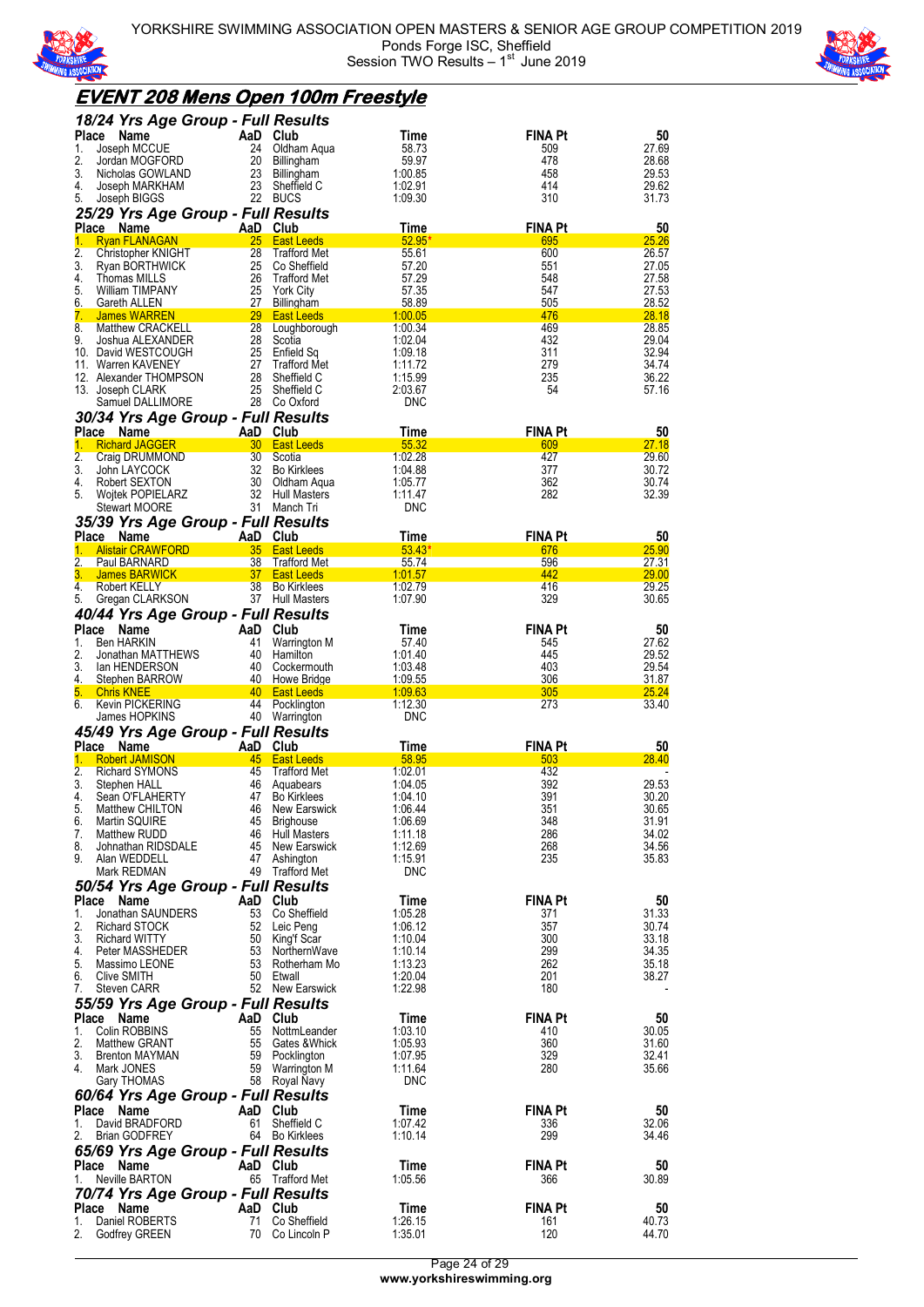





*80/84 Yrs Age Group - Full Results* **Place Name 12 AaD Club 1:40.07 Time 1:40.07 FINA Pt 50**<br>1. Colin SAGE 1.40.07 103 47.23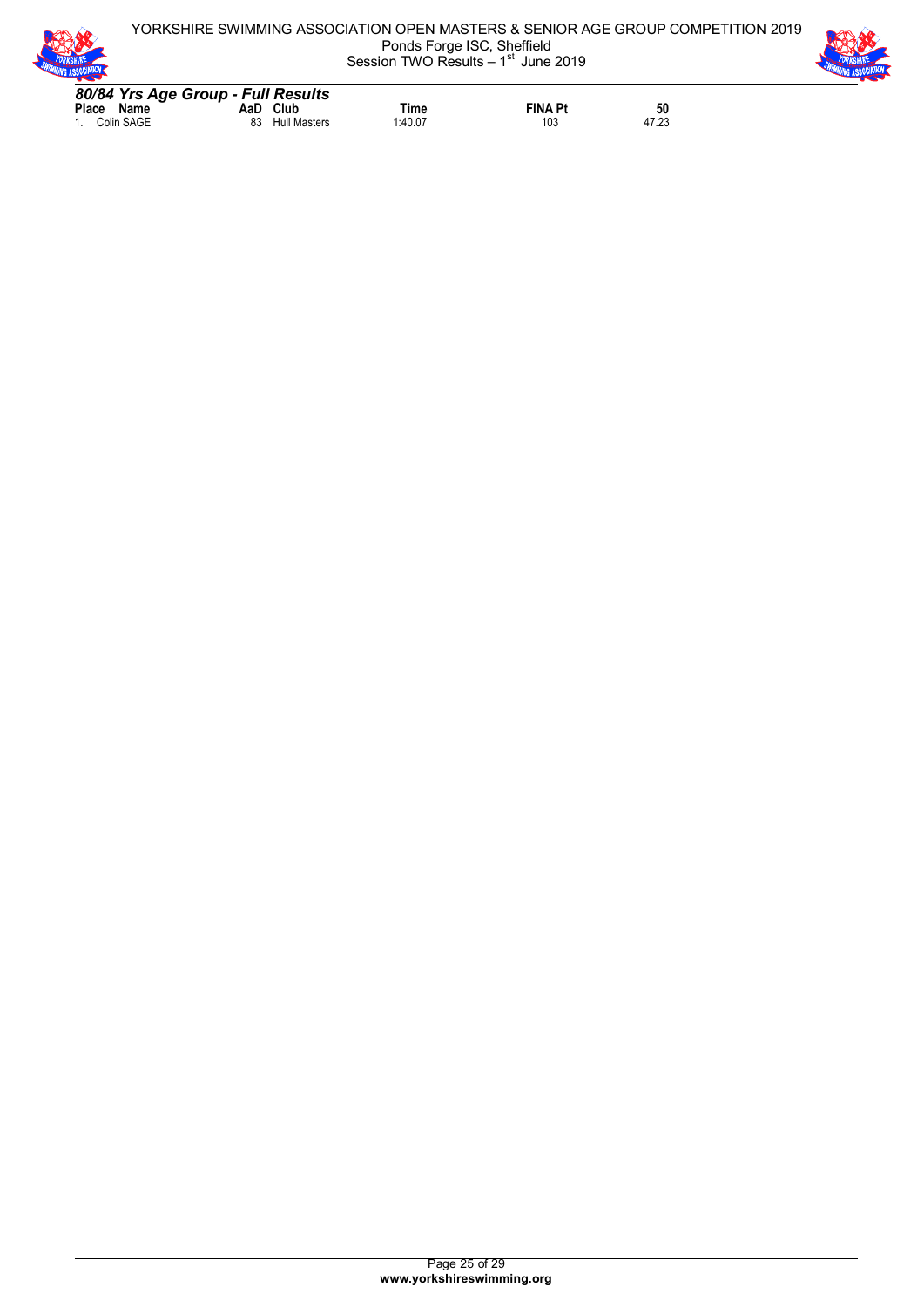



## **EVENT 209 Womens Open 100m Freestyle**

| 18/24 Yrs Age Group - Full Results                         |          |                                     |                          |                       |                |
|------------------------------------------------------------|----------|-------------------------------------|--------------------------|-----------------------|----------------|
| <b>Place</b><br>Name                                       |          | AaD Club                            | Time                     | <b>FINA Pt</b>        | 50             |
| Aleah ROSS<br>1.                                           | 18       | <b>Hull Masters</b>                 | 1:02.94                  | 554                   | 30.97          |
| 2.<br><b>Emily SPENCER</b>                                 | 19       | Crosby                              | 1:03.19                  | 547                   | 30.72          |
| 3.<br><b>Isobel MEIKLE</b><br>4.<br>Jasmine HARRISON       | 20       | <b>BUCS</b><br>20 Thirsk WH         | 1:03.89<br>1:04.35       | 530<br>518            | 30.93<br>31.00 |
| 5.<br><b>Holly MILNES</b>                                  | 20       | BUCS                                | 1:04.54                  | 514                   | 30.56          |
| 6.<br>Stephanie BRAMLEY                                    | 20       | Thirsk WH                           | 1:08.24                  | 435                   | 32.23          |
| 7.<br><b>Kelly SIVILL</b>                                  |          | 24 Howe Bridge                      | 1:09.77                  | 407                   | 32.99          |
| 8.<br>Kimberley BUSH                                       | 24       | Rotherham Mo                        | 1:09.97                  | 403                   | 33.67          |
| 9.<br><b>Holly GLOSSOP</b>                                 | 20       | Sheffield C                         | 1:14.36                  | 336                   | 36.70          |
| Megan GREEN                                                |          | 23 Preston<br>22 Preston            | <b>DNC</b><br><b>DNC</b> |                       |                |
| Katie GAFFING                                              |          |                                     |                          |                       |                |
| 25/29 Yrs Age Group - Full Results<br><b>Place</b><br>Name |          | AaD Club                            | Time                     | FINA Pt               | 50             |
| 1.<br><b>Kirsty DUROSE</b>                                 | 28       | <b>BelperMarlin</b>                 | 1:05.61                  | 489                   | 31.68          |
| 2.<br>Sarah FALCONER                                       | 26       | <b>BUCS</b>                         | 1:07.83                  | 443                   | 32.90          |
| 3.<br><b>Emily AUST</b>                                    | 29       | Loughborough                        | 1:11.15                  | 383                   | 34.09          |
| 4.<br><b>Harriet SMITH</b>                                 | 25       | Co Sheffield                        | <u>1:11.25</u>           | 382                   | <u>34.16</u>   |
| 5.<br><b>Hannah BOARDMAN</b>                               | 25       | <b>East Leeds</b>                   | 1:13.03                  | 354                   | 35.09          |
| 6.<br><b>Amy HICKS</b>                                     | 27       | <b>East Leeds</b>                   | 1:19.17                  | 278                   | 35.87          |
| Catherine DEMONT                                           |          | 28 Otter                            | <b>DNC</b>               |                       |                |
| 30/34 Yrs Age Group - Full Results                         |          |                                     |                          |                       |                |
| Place Name                                                 | AaD      | Club                                | Time                     | <b>FINA Pt</b>        | 50             |
| <b>Claire SNEE</b><br>1.<br>2.<br>Catriona WALKER          | 32<br>30 | Rotherham Mo<br><b>Trafford Met</b> | 1:10.68<br>1:11.33       | 391<br>380            | 33.89<br>34.26 |
| 3.<br><b>Heather BAKER</b>                                 | 30       | Thirsk WH                           | 1:48.82                  | 107                   | 50.11          |
| 35/39 Yrs Age Group - Full Results                         |          |                                     |                          |                       |                |
| <b>Place</b><br>Name                                       |          | AaD Club                            | Time                     | <b>FINA Pt</b>        | 50             |
| Jade ORIOWO<br>1.                                          | 35       | <b>Hull Masters</b>                 | 1:13.07                  | 354                   | 34.60          |
| 2.<br><b>Vicky HEWICK</b>                                  | 39       | Hull Masters                        | 1:15.38                  | 322                   | 36.06          |
| 3.<br>Kimberley CLARKSON                                   | 35       | <b>Bo Kirklees</b>                  | 1:16.09                  | 313                   | 36.49          |
| 4.<br>Sasha FORSTER                                        | 35       | <b>Bracknell</b>                    | 1.19.99                  | 270                   | 38.37          |
| Georgina HEYN                                              |          | 35 Teddington                       | DNC                      |                       |                |
| 40/44 Yrs Age Group - Full Results                         |          |                                     |                          |                       |                |
| Place<br>Name                                              | AaD      | Club                                | Time                     | FINA Pt               | 50             |
| Susan TEALE<br>1.                                          | 43       | <b>Bo Kirklees</b>                  | 1:03.35                  | 543                   | 30.73          |
| 2.<br>Hannah ATKIN<br>3.                                   | 40<br>40 | <b>Trafford Met</b>                 | 1:11.43                  | 379                   | 33.83          |
| Nicola JONES<br>4.<br>Nikki BUTTERFIELD                    | 44       | Co Bradford<br><b>Bo Kirklees</b>   | 1:12.48<br>1:15.12       | 363<br>326            | 35.02<br>36.19 |
| 5.<br>Helena HEYN                                          |          | 44 Louth                            | 1:16.31                  | 311                   | 35.19          |
| <b>Claire STEWARD</b>                                      |          | 41 Manch Tri                        | <b>DNC</b>               |                       |                |
| 45/49 Yrs Age Group - Full Results                         |          |                                     |                          |                       |                |
| <b>Place</b><br>Name                                       |          | AaD Club                            | Time                     | <b>FINA Pt</b>        | 50             |
| 1.<br>Helen SADLER                                         | 49       | <b>Trafford Met</b>                 | 1:05.17                  | 499                   | 31.26          |
| 2.<br>Jeanne PETIT                                         | 49       | Leic Peng                           | 1:09.96                  | 403                   | 33.61          |
| 3.<br>Alison MACKAY                                        | 45       | Warrington M                        | 1:10.34                  | 397                   | 33.08          |
| 4.<br>Jayne BLIZZARD<br>5.<br>Stefanie CAPPLEMAN           | 46<br>49 | King'f Scar<br>RichmondDale         | 1:16.02<br>1:22.06       | 314<br>250            | 36.56<br>39.03 |
| 6.<br>Susan HARRIS                                         | 46       | Ilkley                              | 1:23.37                  | 238                   | 39.54          |
| Nina CURRAN                                                |          | 46 Hull Masters                     | <b>DNC</b>               |                       |                |
| 50/54 Yrs Age Group - Full Results                         |          |                                     |                          |                       |                |
| <b>Place</b><br>Name                                       |          | AaD Club                            | Time                     | <b>FINA Pt</b>        | 50             |
| 1.<br>Rachael KNIGHT                                       | 52       | CarltonForum                        | 1:15.66                  | 319                   |                |
| 2.<br>Elizabeth SHAW                                       | 53       | Otter                               | 1:16.14                  | 313                   | 36.88          |
| 3.<br>Julie BOURNE                                         |          | 50 Sheffield C                      | 1:28.26                  | 201                   | 42.90          |
| Jennifer BOOTH<br>4.                                       |          | 52 Cosacss                          | 2:05.93                  | 69                    | 1:01.26        |
| 55/59 Yrs Age Group - Full Results                         |          |                                     |                          |                       |                |
| Place Name                                                 |          | AaD Club                            | Time                     | FINA Pt               | 50             |
| Lindsey GAYWOOD<br>1.                                      | 58       | Co Sheffield                        | 1:07.44                  | 450                   | 32.59          |
| 2.<br><b>Judy BROWN</b><br>3.                              | 55<br>57 | Warrington M                        | 1:08.85                  | 423<br>248            | 33.82          |
| Susan ARROWSMITH<br>Wendy MELLETT<br>4.                    |          | NottmLeander<br>56 Trafford Met     | 1:22.30<br>1:27.12       | 209                   | 41.35          |
| 60/64 Yrs Age Group - Full Results                         |          |                                     |                          |                       |                |
| Place Name                                                 |          | AaD Club                            | Time                     | FINA Pt               | 50             |
| <b>Verity DOBBIE</b><br>1.                                 |          | 60 Newcastle                        | 1:16.31                  | 311                   | 37.14          |
| 65/69 Yrs Age Group - Full Results                         |          |                                     |                          |                       |                |
| Place Name                                                 | AaD      | Club                                | Time                     | <b>FINA Pt</b>        | 50             |
| 1.<br>Sally SHIELDS                                        | 65       | Bo Kirklees                         | 1:23.47                  | 237                   | 38.98          |
| 2.<br>Diana KAYE                                           |          | 66 Bo Kirklees                      | 1:38.03                  | 146                   |                |
| 3.<br><b>Gail DAFFERN</b>                                  |          | 69 East Leeds                       | $1:42.46*$               | 128                   | 48.47          |
| Marianne DAVEY<br>4.                                       |          | 66 Crawley                          | 1:42.63                  | 127                   | 50.55          |
| 75/79 Yrs Age Group - Full Results                         |          |                                     |                          |                       |                |
|                                                            |          |                                     |                          |                       |                |
| Name<br><b>Place</b><br>Jean HOWARD-JONES<br>1.            |          | AaD Club<br>76 Poole                | Time<br>1:32.48          | <b>FINA Pt</b><br>174 | 50<br>42.66    |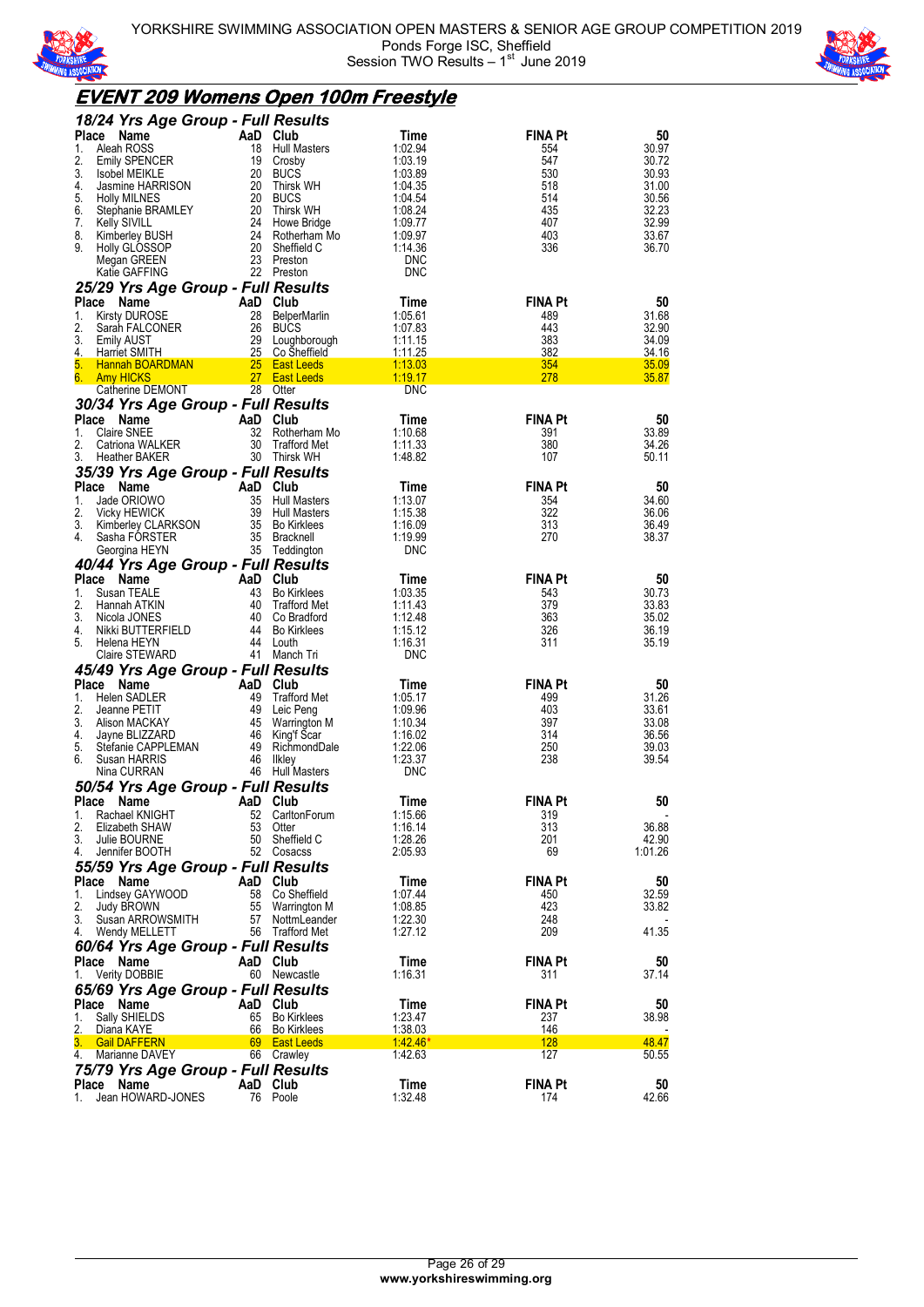



# **EVENT 210 Mens Open 50m Backstroke**

|                        | 18/24 Yrs Age Group - Full Results                                                                                                                                                                                                                                                   |                 |                                          |                         |                       |
|------------------------|--------------------------------------------------------------------------------------------------------------------------------------------------------------------------------------------------------------------------------------------------------------------------------------|-----------------|------------------------------------------|-------------------------|-----------------------|
| Place                  |                                                                                                                                                                                                                                                                                      |                 |                                          | Time                    | <b>FINA Pt</b>        |
| 1.<br>2.               | Stephen BROMLEY<br>Stephen BROMLEY <b>AaD Club</b><br>Josenh MADVILLY<br>Joseph MARKHAM                                                                                                                                                                                              |                 | 23 Hyde Seal<br>23 Sheffield C           | 32.76<br>34.08          | 393<br>349            |
|                        | 25/29 Yrs Age Group - Full Results                                                                                                                                                                                                                                                   |                 |                                          |                         |                       |
| Place                  |                                                                                                                                                                                                                                                                                      |                 |                                          | Time                    | <b>FINA Pt</b>        |
| 1.                     |                                                                                                                                                                                                                                                                                      |                 |                                          | 29.55                   | 535                   |
| 2.<br>3.               | CREAD Club<br>Samuel DALLIMORE<br>Ceorge MORREAL<br>Conor CROZIER<br>Conor CROZIER<br>27 Co Sund'land                                                                                                                                                                                |                 | Oldham Aqua                              | 31.88<br>32.61          | 426<br>398            |
|                        | 30/34 Yrs Age Group - Full Results                                                                                                                                                                                                                                                   |                 |                                          |                         |                       |
|                        | Place Name                                                                                                                                                                                                                                                                           | AaD Club        |                                          | Time                    | <b>FINA Pt</b>        |
| 1.                     | Richard JAGGER <b>And State Street</b>                                                                                                                                                                                                                                               | 30 <sub>2</sub> | <b>East Leeds</b>                        | 32.27                   | 411                   |
| $\overline{2}$ .<br>3. | John LAYCOCK<br>Wojtek POPIELARZ                                                                                                                                                                                                                                                     | 32              | <b>Bo Kirklees</b><br>32 Hull Masters    | 35.32<br>40.55          | 313<br>207            |
|                        | 35/39 Yrs Age Group - Full Results                                                                                                                                                                                                                                                   |                 |                                          |                         |                       |
|                        | Place Name                                                                                                                                                                                                                                                                           | AaD Club        |                                          | Time                    | <b>FINA Pt</b>        |
| 1.                     | Nicholas HOPE<br>Michael RIMMINGTON                                                                                                                                                                                                                                                  | 35              | Wigan                                    | 31.27                   | 452                   |
| 2.                     | 40/44 Yrs Age Group - Full Results                                                                                                                                                                                                                                                   |                 | 39 Warrington M                          | 34.69                   | 331                   |
|                        | Place Name                                                                                                                                                                                                                                                                           | AaD Club        |                                          | Time                    | <b>FINA Pt</b>        |
| 1.                     | Trevor ELAND                                                                                                                                                                                                                                                                         |                 | 43 Warrington M                          | 29.56                   | 535                   |
|                        | Ben HARKIN                                                                                                                                                                                                                                                                           |                 | 41 Warrington M                          | DNC                     |                       |
|                        | 45/49 Yrs Age Group - Full Results<br><b>Pay The Hanner Care of Add Club</b><br><b>Ce Nam O'FLAHERTY</b><br>Matthew CHILTON 46 New Earswick<br>Rupert HOUGH 46 Dove Valley<br>Johnathan RIDSDALE 45 New Earswick<br>Channer Pay CF 49 Brighouse                                      |                 |                                          |                         |                       |
| Place Name<br>1.       |                                                                                                                                                                                                                                                                                      |                 |                                          | Time<br>33.22           | <b>FINA Pt</b><br>377 |
| 2.                     |                                                                                                                                                                                                                                                                                      |                 |                                          | 35.92<br>35.92<br>37.75 | 298                   |
| 3.                     |                                                                                                                                                                                                                                                                                      |                 |                                          |                         | 256                   |
| 4.<br>5.               |                                                                                                                                                                                                                                                                                      |                 |                                          | 40.38<br>40.98          | 209<br>200            |
|                        | 50/54 Yrs Age Group - Full Results                                                                                                                                                                                                                                                   |                 |                                          |                         |                       |
|                        | Place Name                                                                                                                                                                                                                                                                           | AaD Club        |                                          | Time                    | <b>FINA Pt</b>        |
| 1.                     | Simon EDWARDS                                                                                                                                                                                                                                                                        | 52              | CarltonForum                             | 34.10                   | 348                   |
| 2.                     | Richard STOCK                                                                                                                                                                                                                                                                        |                 | 52 Leic Peng                             | 36.41                   | 286                   |
|                        |                                                                                                                                                                                                                                                                                      |                 |                                          |                         |                       |
|                        | 55/59 Yrs Age Group - Full Results                                                                                                                                                                                                                                                   |                 |                                          |                         |                       |
|                        |                                                                                                                                                                                                                                                                                      |                 |                                          | Time<br>34.23           | <b>FINA Pt</b><br>344 |
|                        |                                                                                                                                                                                                                                                                                      |                 |                                          |                         | 312                   |
|                        |                                                                                                                                                                                                                                                                                      |                 |                                          |                         | 271<br>225            |
|                        |                                                                                                                                                                                                                                                                                      |                 | $\frac{35.35}{37.05}$                    | 41.19                   | 197                   |
|                        |                                                                                                                                                                                                                                                                                      |                 |                                          | 42.00                   | 186                   |
|                        |                                                                                                                                                                                                                                                                                      |                 |                                          | DNC<br>DNC              |                       |
|                        | <b>50/09 Trs Age Group - Furnal New York (New York 1988)</b><br>1. Stephen ALLEN 50 East Leeds<br>2. David HOGG 55 East Leeds<br>3. Lyn HUGHES 55 East Leeds<br>4. Anthony FAWTHROP 57 Bo Kirklees<br>5. Philip THOMAS 57 Manch Tri<br>6. Mark<br>60/64 Yrs Age Group - Full Results |                 |                                          |                         |                       |
| Place Name             |                                                                                                                                                                                                                                                                                      | AaD Club        |                                          | Time                    | <b>FINA Pt</b>        |
| 1.                     | Martyn BINNS                                                                                                                                                                                                                                                                         | 61              | <b>Bo Kirklees</b>                       | 37.29                   | 266                   |
| 2.<br>3.               | David BRADFORD<br><b>Trevor THEWLIS</b>                                                                                                                                                                                                                                              | 61<br>62        | Sheffield C<br><b>Bo Kirklees</b>        | 40.24<br>41.11          | 212<br>198            |
| 4.                     | lan FODEN                                                                                                                                                                                                                                                                            |                 | 61 Hyde Seal                             | 42.05                   | 185                   |
|                        | 65/69 Yrs Age Group - Full Results                                                                                                                                                                                                                                                   |                 |                                          |                         |                       |
| Place                  | Name                                                                                                                                                                                                                                                                                 | AaD Club        | 66 Co Bradford                           | Time<br>35.08           | <b>FINA Pt</b><br>320 |
| 2.                     | 1. Christopher BROWN<br>lan URQUHART                                                                                                                                                                                                                                                 | 65              | Co Lincoln P                             | 39.73                   | 220                   |
| 3.                     | Geoffrey HOLME                                                                                                                                                                                                                                                                       | 65              | <b>Trafford Met</b>                      | 41.30                   | 196                   |
| 4.                     | Richard ADAMS                                                                                                                                                                                                                                                                        | 69              | TransplantSC                             | 58.63                   | 68                    |
| Place                  | 70/74 Yrs Age Group - Full Results<br>Name                                                                                                                                                                                                                                           | AaD             | Club                                     | Time                    | <b>FINA Pt</b>        |
| 1.                     | Robin OLDFIELD                                                                                                                                                                                                                                                                       | 72              | Shrewsbury                               | 41.32                   | 195                   |
| 2.                     | Godfrey GREEN                                                                                                                                                                                                                                                                        | 70              | Co Lincoln P                             | 47.65                   | 127                   |
|                        | 75/79 Yrs Age Group - Full Results                                                                                                                                                                                                                                                   |                 |                                          |                         |                       |
| Place<br>1.            | Name<br>Neil MACKINNON                                                                                                                                                                                                                                                               | AaD             | Club<br>78 Trafford Met                  | Time<br>42.47           | <b>FINA Pt</b><br>180 |
|                        | 80/84 Yrs Age Group - Full Results                                                                                                                                                                                                                                                   |                 |                                          |                         |                       |
| Place                  | Name                                                                                                                                                                                                                                                                                 | AaD             | Club                                     | Time                    | <b>FINA Pt</b>        |
| $1 -$<br>2.            | Colin SAGE<br><b>Bill MOORE</b>                                                                                                                                                                                                                                                      | 83<br>82        | <b>Hull Masters</b><br><b>East Leeds</b> | 50.75<br>$54.66*$       | <u> 105</u><br>84     |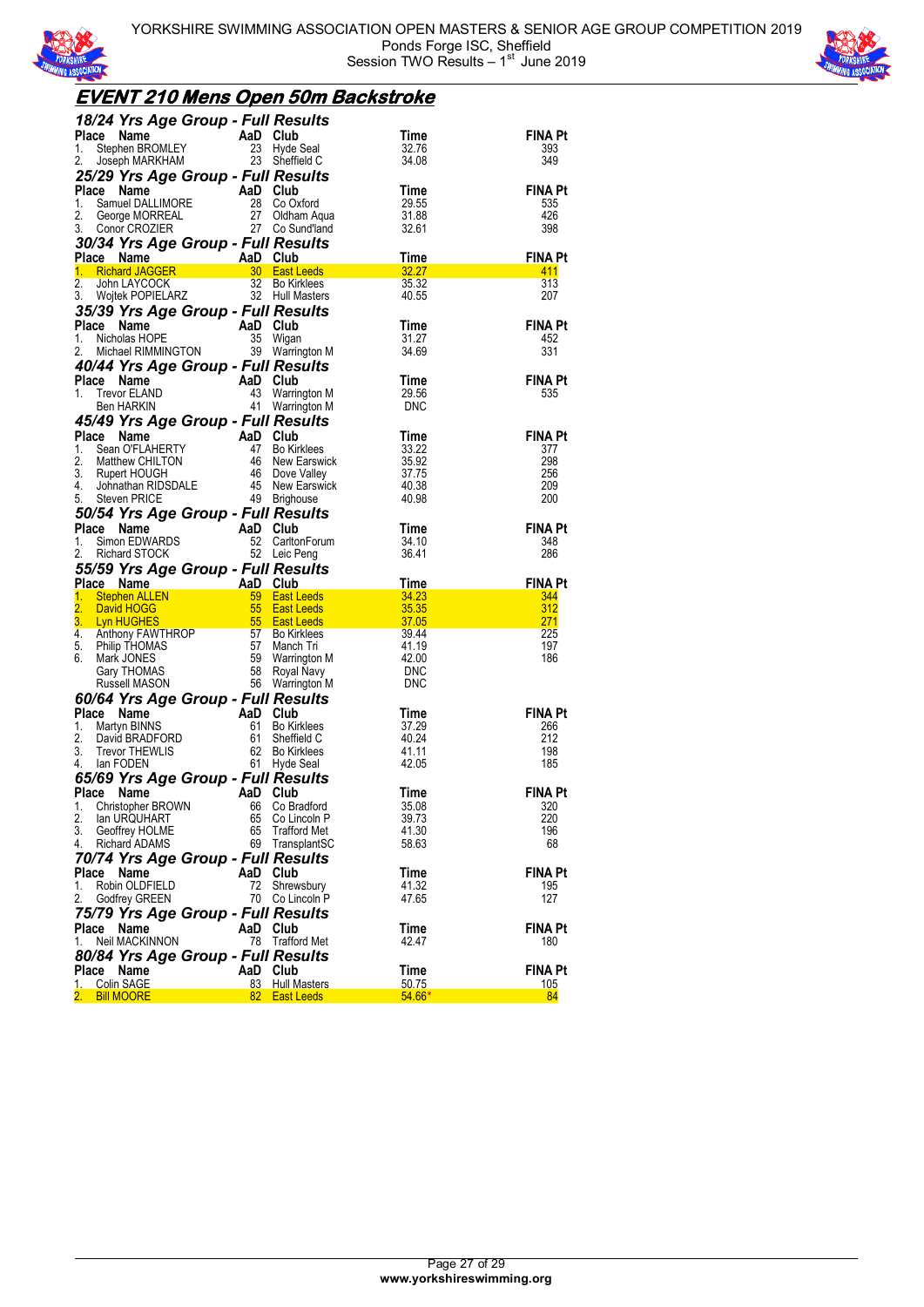



## **EVENT 211 Womens Open 50m Backstroke**

| 18/24 Yrs Age Group - Full Results                                              |          |                                                        |                                                |                |
|---------------------------------------------------------------------------------|----------|--------------------------------------------------------|------------------------------------------------|----------------|
| Place<br>Name                                                                   | AaD Club |                                                        | Time                                           | <b>FINA Pt</b> |
| 1.<br>Rebecca BRITTEN                                                           |          | 22 BUCS                                                | 31.82                                          | 609            |
| 2.                                                                              |          | 19 NottmLeander                                        | 32.07                                          | 595            |
| Rebecca BRITTEN<br>Kathryn HENDERSON<br>Jasmine HARRISON<br>Abbie ACKROYD<br>3. | 20       | Thirsk WH                                              | 34.26                                          | 488            |
| 4.<br>Abbie ACKROYD<br>5.                                                       |          | 19 Rotherham Mo                                        | 35.71<br>35.91                                 | 431<br>424     |
| 6.                                                                              |          | 20 Thirsk WH<br>24 Howe Bridge<br>24 Rotherham Mo      | 38.04                                          | 356            |
|                                                                                 |          |                                                        | DNC                                            |                |
|                                                                                 |          |                                                        | DNC                                            |                |
| Nisha DESAI                                                                     | 21       | <b>Trafford Met</b>                                    | DNC                                            |                |
| Megan GREEN                                                                     |          | 23 Preston                                             | DNC                                            |                |
| 25/29 Yrs Age Group - Full Results                                              |          |                                                        |                                                |                |
| Place<br>Name<br><b>Ce Name</b><br>Louisa ZOLKIEWSKI                            | AaD      | Club                                                   | Time                                           | <b>FINA Pt</b> |
| 1.                                                                              | 26       | Trafford Met                                           | 32.72                                          | 560            |
| 2.<br><b>Emily JONES</b><br>$\overline{3}$ .<br>Michelle WAREING                |          | <b>25</b> East Leeds                                   | $\frac{34.26*}{ }$                             | 488<br>470     |
| 4.<br>Harriet SMITH                                                             |          |                                                        | 27 Trafford Met 34.68<br>25 Co Sheffield 39.20 | 326            |
| 5. Amy HICKS                                                                    |          |                                                        | <b>27 East Leeds</b> 27 <b>27 East Leeds</b>   | 240            |
| Sarah SHARROCK 25 Trafford Met<br>6.                                            |          |                                                        | 56.05                                          | 111            |
| 30/34 Yrs Age Group - Full Results                                              |          |                                                        |                                                |                |
| Place<br>Name                                                                   | AaD Club |                                                        | Time                                           | <b>FINA Pt</b> |
| $\overline{a}$<br>1.<br>Katherine LOKER                                         | 34       | <b>Trafford Met</b>                                    | 36.01                                          | 420            |
| 2.<br>Claire SNEE                                                               |          | 32 Rotherham Mo                                        | 37.08                                          | 385            |
| Kathryn HAMILTON<br>Heather BAKER<br>3.<br><b>Heather BAKER</b>                 | 34       | South Hunsle<br>30 Thirsk WH                           | 40.24                                          | 301<br>83      |
| 4.                                                                              |          |                                                        | 1:01.68                                        |                |
| 35/39 Yrs Age Group - Full Results<br>Place Name                                | AaD Club |                                                        | Time                                           | <b>FINA Pt</b> |
| Vicky HEWICK<br>1.                                                              |          | 39 Hull Masters                                        | 44.97                                          | 215            |
|                                                                                 |          |                                                        |                                                |                |
| 40/44 Yrs Age Group - Full Results<br>Place                                     | AaD Club |                                                        | Time                                           | <b>FINA Pt</b> |
| 1.                                                                              | 43       | <b>Bo Kirklees</b>                                     | 36.96                                          | 388            |
| <b>Ce Name</b><br>Susan TEALE<br>Ann-Marie BLOWMAN<br>2.                        |          | 40 South Hunsle                                        | 47.94                                          | 178            |
| 45/49 Yrs Age Group - Full Results                                              |          |                                                        |                                                |                |
| Place<br>Name                                                                   | AaD Club |                                                        | Time                                           | <b>FINA Pt</b> |
| Susan HARRIS<br>1.                                                              | 46       | likley                                                 | 43.60                                          | 236            |
| 2.<br>Susan HARRISON                                                            | 47       | Thirsk WH                                              | 47.28                                          | 185            |
| 50/54 Yrs Age Group - Full Results                                              |          |                                                        |                                                |                |
| Place Name                                                                      | AaD Club |                                                        | <b>Time</b>                                    | <b>FINA Pt</b> |
| 1.<br><b>Karen GRAHAM</b>                                                       |          | 54 East Leeds                                          | 38.77                                          | 337            |
| 2.<br>Rachael KNIGHT<br>Joanne BROOK                                            |          | 52 CarltonForum                                        | 42.77                                          | 251            |
| 3.<br>4.<br>Lynne DAWSON                                                        | 50       | <b>Bo Kirklees</b><br>52 Sheffield C                   | 44.23<br>46.12                                 | 226<br>200     |
| 5.<br>Jennifer BOOTH                                                            |          | 52 Cosacss                                             | 59.57                                          | 92             |
| 55/59 Yrs Age Group - Full Results                                              |          |                                                        |                                                |                |
| Place<br>Name                                                                   |          |                                                        | Time                                           | <b>FINA Pt</b> |
| 1.<br>Carolyn IRVINE                                                            |          | AaD Club<br>E 56 Bo Kirklees<br>VSMITH 57 NottmLeander | 40.24                                          | 301            |
| 2.<br>Susan ARROWSMITH                                                          |          |                                                        | 42.66                                          | 252            |
| 3.<br>Jayne DRESSER                                                             |          | <b>Example 156 East Leeds</b>                          | $-48.35$                                       | -173           |
| 4.<br>Karen BROCKLESBY<br>Pamela I ANE                                          |          | 58 Hull Masters                                        | 51.36                                          | 144            |
| 5.<br>Pamela LANE                                                               |          | 57 TransplantSC                                        | 53.17                                          | 130            |
| 60/64 Yrs Age Group - Full Results                                              |          |                                                        |                                                | <b>FINA Pt</b> |
| Place<br>Name<br>1.<br>Karen ROCKELL                                            | AaD Club | 64 TransplantSC                                        | l ime<br>50.94                                 | 148            |
| 65/69 Yrs Age Group - Full Results                                              |          |                                                        |                                                |                |
| Place<br>Name                                                                   | AaD      | Club                                                   | Time                                           | <b>FINA Pt</b> |
| Wendy OFFORD<br>1.                                                              | 65       | <b>Bo Kirklees</b>                                     | 45.21                                          | 212            |
| Marianne DAVEY<br>2.                                                            | 66       | Crawley                                                | 51.07                                          | 147            |
| 70/74 Yrs Age Group - Full Results                                              |          |                                                        |                                                |                |
| Place<br>Name                                                                   | AaD      | Club                                                   | Time                                           | <b>FINA Pt</b> |
| 1.<br>Rachel BARTON                                                             | 71       | <b>Trafford Met</b>                                    | 42.01                                          | 264            |
| Patricia JACKSON                                                                | 72       | East Anglian                                           | DNC                                            |                |